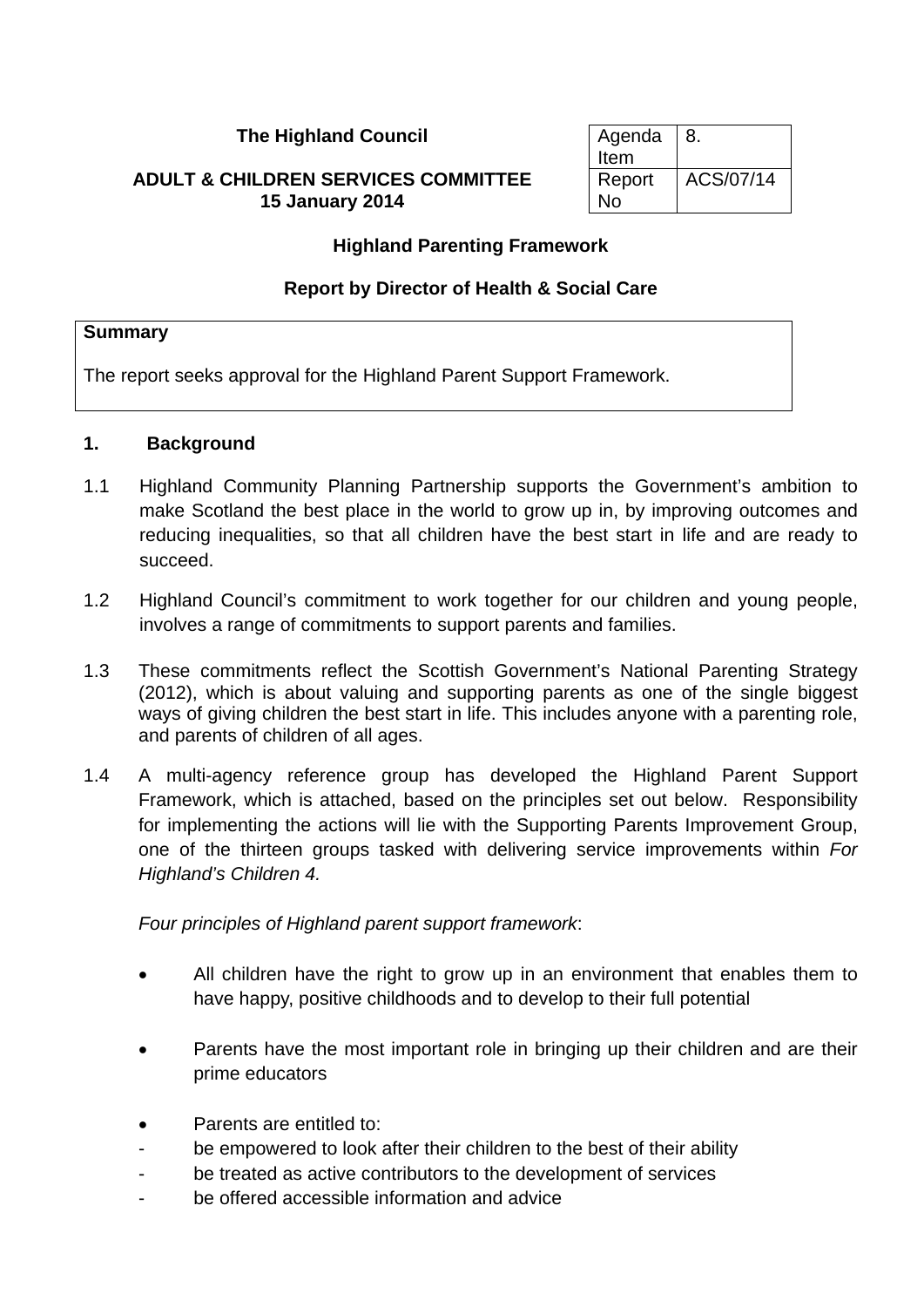- be able to access appropriate additional support services
- to be helped by practitioners who work to an appropriate standard and are suitably trained and supported
- The wide engagement of individuals and organisations, both within communities and across agencies, is recognised as a vital element of a strong, sustainable support structure for families.

#### **2 Implications**

#### 2.1 Resource Implications

The preventative spend proposals being considered at this meeting of the Committee will enhance services, and provide the capacity to deliver the Highland Parent Support Framework. This includes proposals to redesign support work, which will be the subject of a further report to the Committee.

2.2 Climate Change, Legal and Risk Implications There are no other implications.

## **Recommendation**

The Committee is asked to approve the Highland Parent Support Framework.

Bill Alexander Director of Health & Social Care

Date: 27 December 2013

Author: Sam Brogan, Resource Manager (Early Years)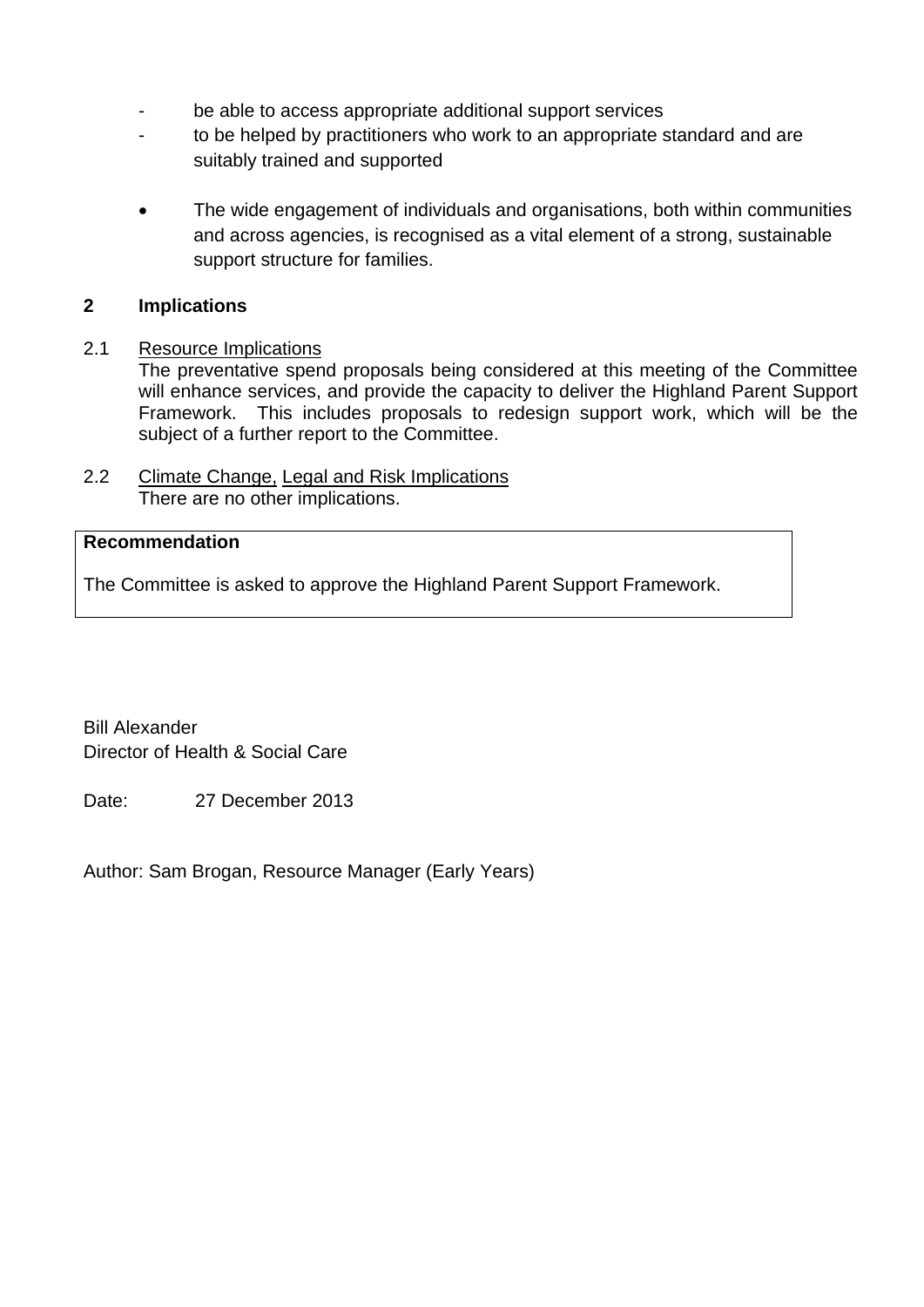# Supporting Parents Improvement Group

## **The Highland parent support framework**

*'getting it right for every parent'* 

'Raising a child is one of the most important things many of us will ever do and, as individuals and as a society, we need to place a higher premium on the act of parent and supporting young children. We need to build a wider shared responsibility in our communities and across the country for giving children a good start in life. This is a wise investment of time and resource for us all.'

*Joining the dots*, Independent Report by Professor Susan Deacon, 2011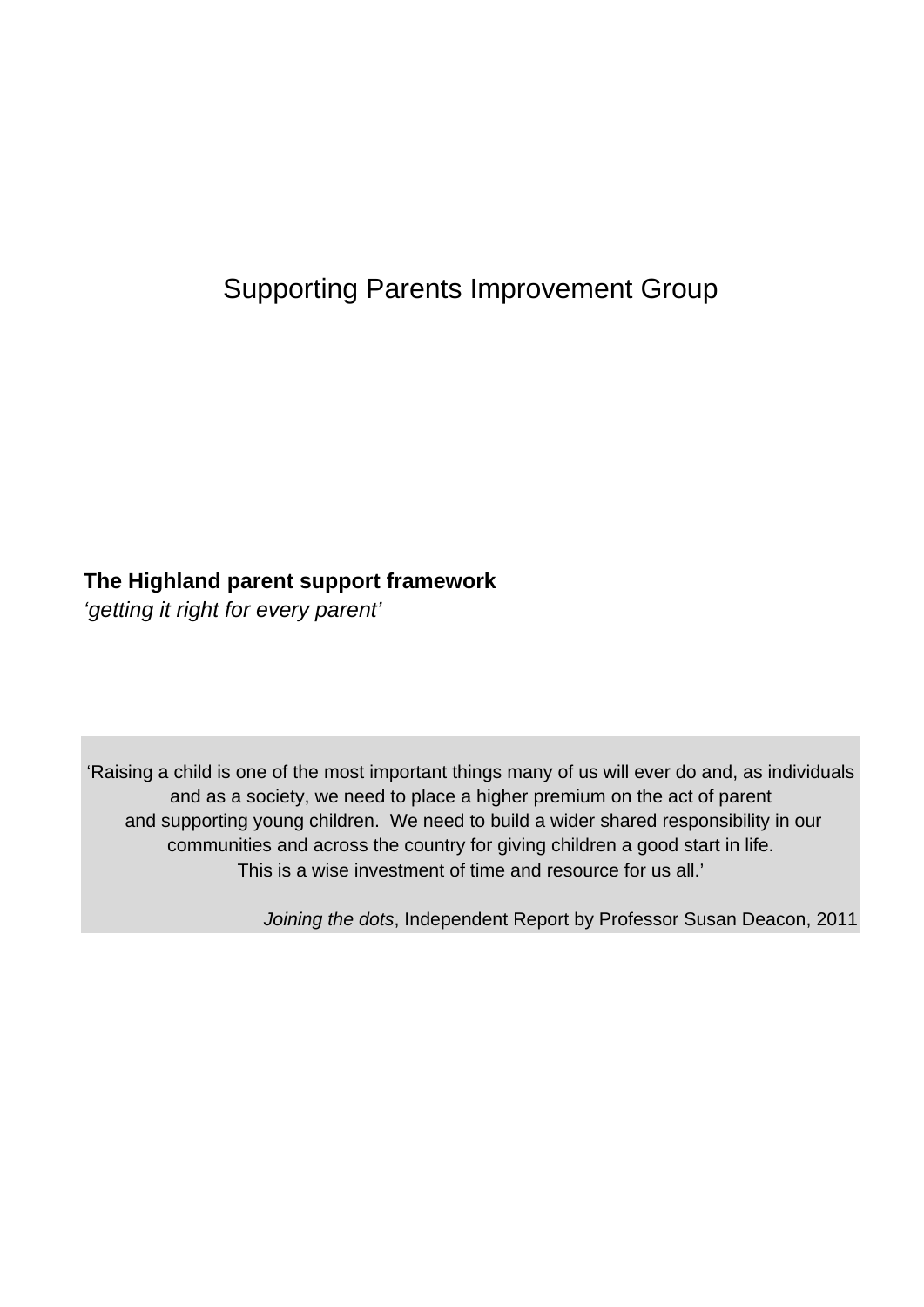#### 1. **Introduction** p.3

- Context
- Evidence base

| 2. | The Highland Parent Support Framework<br>- outline<br>- results chain<br>- information for parents<br>- types of interventions | p.11  |
|----|--------------------------------------------------------------------------------------------------------------------------------|-------|
| 3. | Delivering structured programmes<br>- programmes<br>- estimates resources<br>- developing practitioner skills                  | p. 23 |
|    | <b>Monitoring and evaluation</b>                                                                                               | p. 25 |

#### Appendices

- A. Supporting Parents Improvement Group: plan
- B. Standards and checklist for delivery
- C. Consultations summary

Thanks to all the parents and professionals who have shared their experiences and views

Document compiled by Julia Nelson, EY Health Development Officer On behalf of Supporting Parents Improvement Group.

*Throughout this document the terms 'parent' and 'parents' refer to the mother, father or other adults who have the main responsibility for caring for a child or young person. This includes adoptive parents, foster-carers, grandparents or other kinship carers*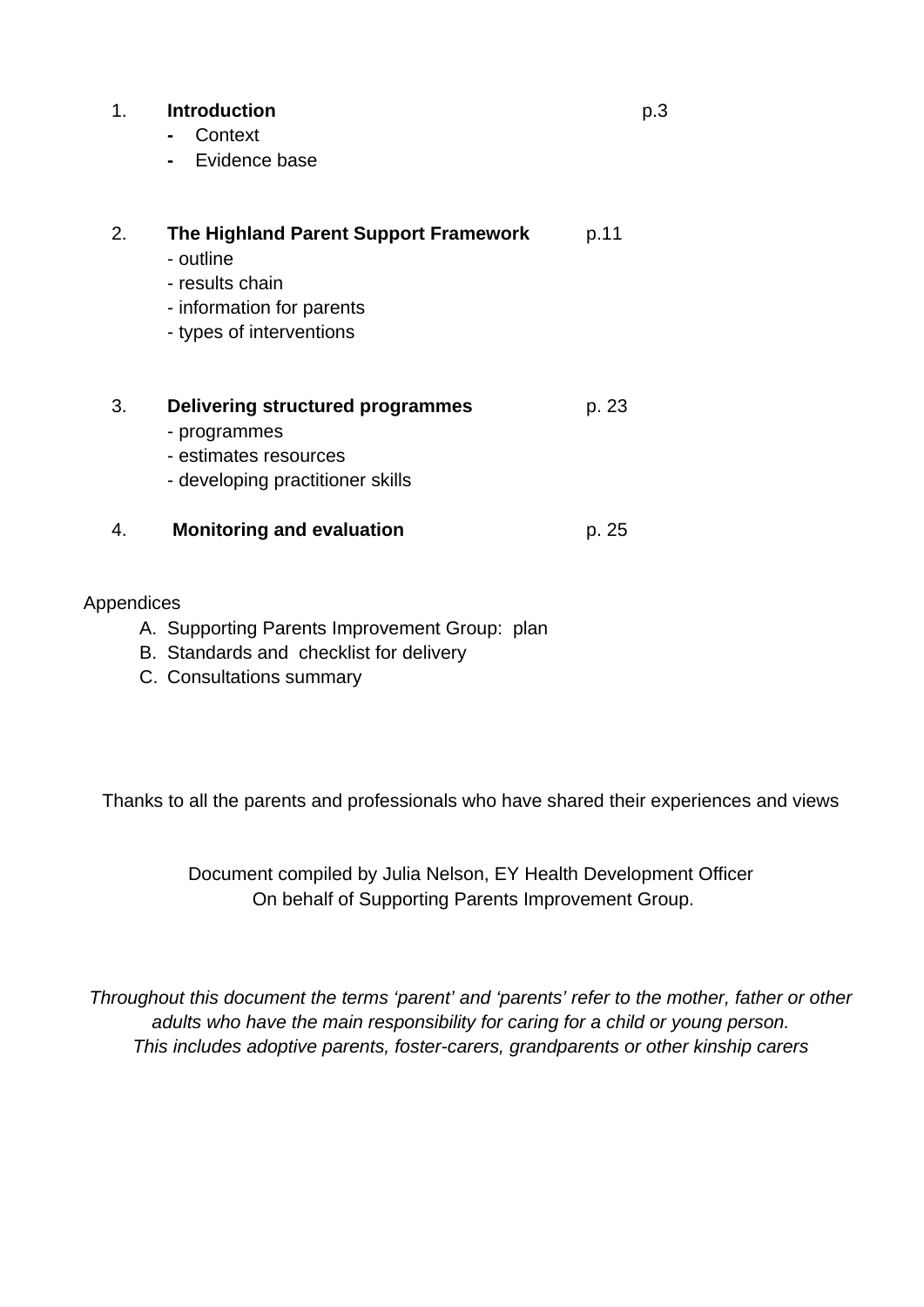#### **Introduction**

A loving and caring relationship between a child and their parents is recognised as the key to a happy childhood which enables a child to develop to their full potential and leads to a stable, productive adult life. Most parents want the best for their children and manage to provide the love and care that they need, often helped by family and friends. All parents struggle at some points and may benefit from additional informal or formal support. Some parents face obstacles which make it difficult for them to enable their children to grow up healthy, happy and able to realise their full potential.

Highland Community Planning Partnership supports the Government's ambition to make Scotland the best place in the world to grow up in by improving outcomes, and reducing inequalities, so that all children have the best start in life and are ready to succeed.

The importance of supporting parents is now recognised in the national parenting strategy<sup>1</sup> and this document outlines a Highland framework to support parents with dependent children

A multi-agency reference group helped to guide the early development of this framework and the principles below. Responsibility for implementing the actions now lies with the Supporting Parents Improvement Group, one of the thirteen groups tasked with delivering service improvements within *For Highland's Children 4.* 

## *Four principles of Highland parent support framework*:

- All children have the right to grow up in an environment that enables them to have happy, positive childhoods and to develop to their full potential
- Parents have the most important role in bringing up their children and are their prime educators
- Parents are entitled to:

 $\overline{a}$ 

- be empowered to look after their children to the best of their ability
- be treated as active contributors to the development of services
- be offered accessible information and advice
- be able to access appropriate additional support services
- to be helped by practitioners who work to an appropriate standard and are suitably trained and supported
- Wide engagement of individuals and organisations, both within communities and across agencies, is recognised as a vital element of a strong, sustainable support structure for families.

<sup>1</sup> *National Parenting Strategy – making a positive difference to children and young people through parenting,*  Scottish Government, October 2012http://www.scotland.gov.uk/Publications/2012/10/4789/0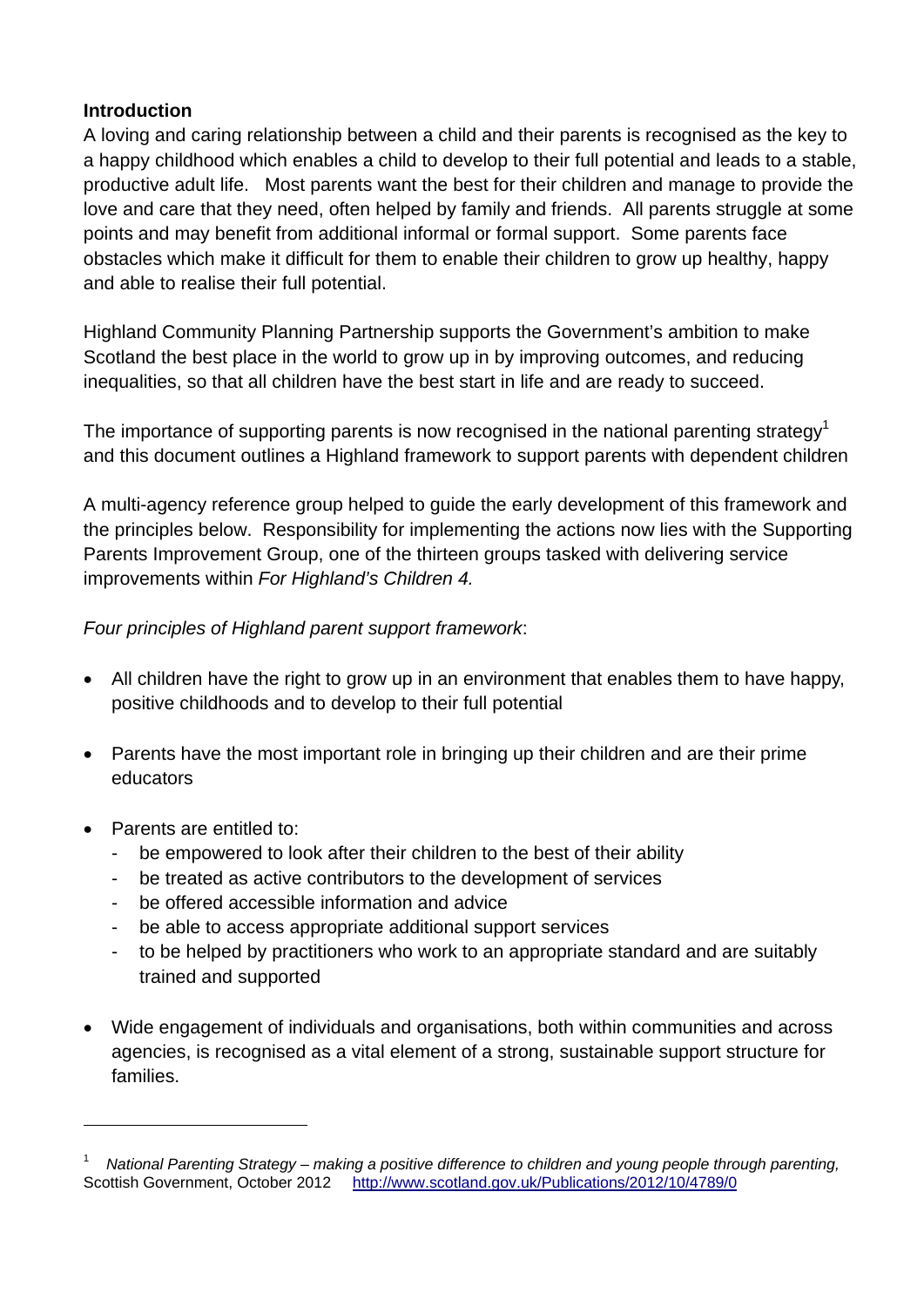## **Context**

l

There are almost 39,700 children aged  $0 - 15$  years old in the Highlands. About 2,400 babies are born here each year, with approximately half of all births being to first-time mothers. Table 1 overleaf shows populations, by associated school group and age at school cut-off date 31 February 2013.

Our area has considerable assets and advantages in terms supporting parents: we have a relatively homogeneous population, indicating broadly similar traditions towards raising children; we have fairly settled populations that have the capacity to maintain or to develop supportive community networks. These positive foundations can be built on so that families are able to find and use information, advice and help with the responsibilities of bringing up a family, when required.

Scotland's Chief Medical Officer, Sir Harry Burns has highlighted the benefits of using 'assets model' approaches which can '…*accentuate positive capability within individuals and support them to identify problems and activate their own solutions to problems which they themselves identify. They focus on promoting health generating resources that promote the self esteem and coping abilities of individuals and communities, eventually leading to less dependency on professional services.<sup>2</sup>*

The overall aim of this parent support framework is to improve outcomes for all children (prebirth to 16+years) in the Highlands and by 'getting it right for every parent' ensure that families are offered information and advice that is appropriate to their needs, at the earliest opportunity.

This framework is embedded within the wider approach of *Getting it right for every child,*  which seeks to integrate services so that all children are healthy, achieving, nurtured, active, respected and responsible and included.

*Table 1: Estimated child populations by Area, Associated School Group and age-band.*

*<sup>2</sup> Health in Scotland 2009 Time for Change: Annual Report of the Chief Medical Officer,* Scottish Government, 2010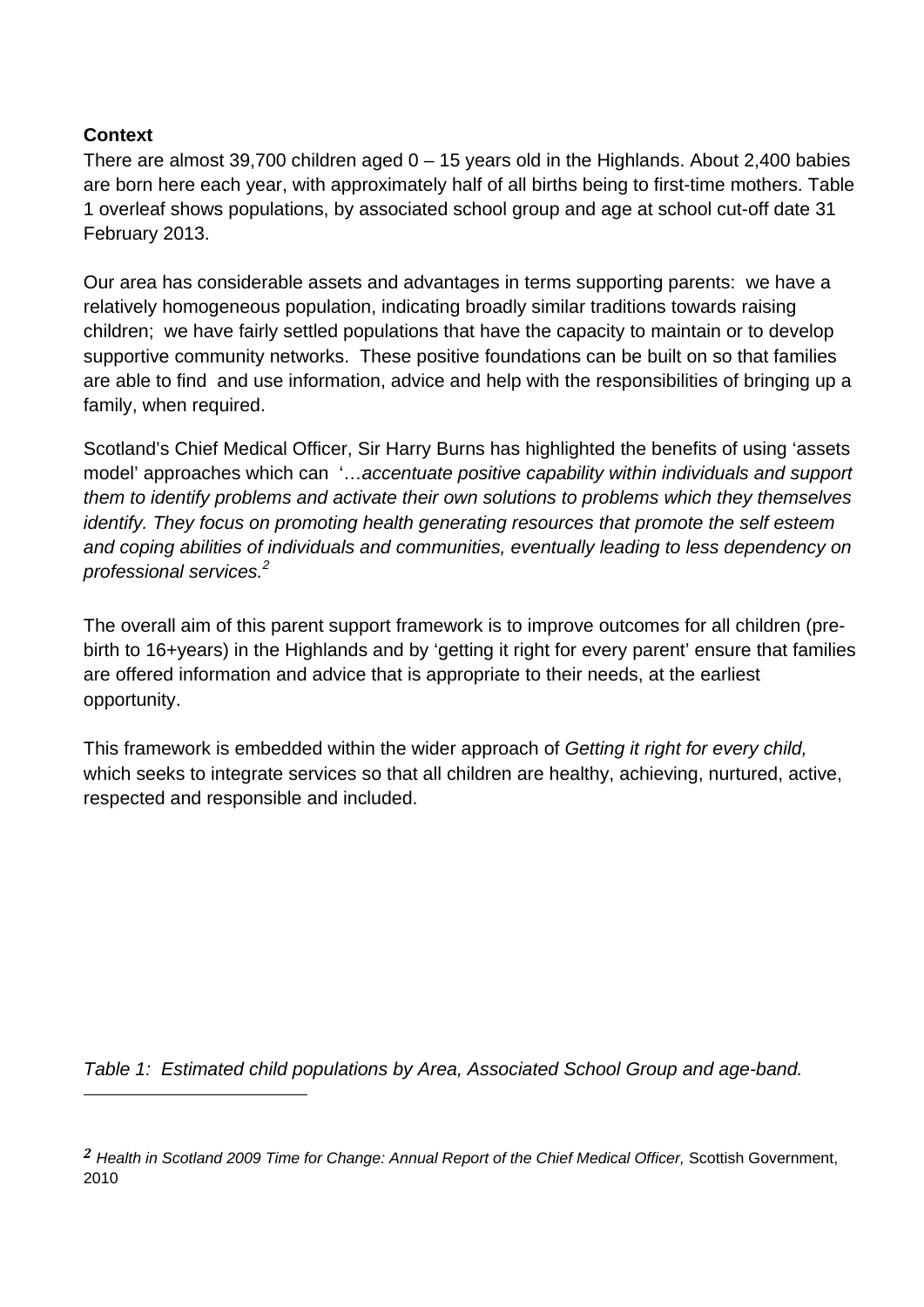*(by age on school year cut off date 31/02/13)* 

|                                                                                                                                                                                                                                                                     | 0 to 4 yrs                                                              | <b>5 to 11 yrs</b>                                                      | 12 to 15 yrs                                                      | <b>Total</b>                                                                     |
|---------------------------------------------------------------------------------------------------------------------------------------------------------------------------------------------------------------------------------------------------------------------|-------------------------------------------------------------------------|-------------------------------------------------------------------------|-------------------------------------------------------------------|----------------------------------------------------------------------------------|
| <b>NORTH</b><br>Kinlochbervie High<br>Farr High<br>Thurso High<br>Wick High<br>Golspie High<br>Dornoch Academy                                                                                                                                                      | 28<br>39<br>679<br>697<br>236<br>134                                    | 70<br>74<br>894<br>965<br>345<br>184                                    | 37<br>53<br>594<br>523<br>251<br>153                              | 135<br>166<br>2,168<br>2,188<br>834<br>471                                       |
| <b>MID</b><br><b>Tain Royal Academy</b><br><b>Invergordon Academy</b><br><b>Alness</b><br>Dingwall Academy<br>Fortrose Academy                                                                                                                                      | 467<br>355<br>511<br>853<br>402                                         | 662<br>428<br>699<br>1,200<br>685                                       | 381<br>302<br>424<br>824<br>488                                   | 1,510<br>1,085<br>1,634<br>2,880<br>1,576                                        |
| <b>WEST</b><br><b>Ullapool High</b><br>Gairloch High<br><b>Plockton High</b><br>Portree High<br><b>Mallaig High</b><br>Lochaber High<br>Kinlochleven High<br>Ardnamurchan High                                                                                      | 131<br>99<br>152<br>456<br>80<br>751<br>139<br>76                       | 218<br>145<br>273<br>659<br>148<br>1,080<br>187<br>155                  | 175<br>110<br>203<br>431<br>86<br>656<br>109<br>78                | 524<br>354<br>629<br>1,546<br>314<br>2,489<br>436<br>310                         |
| <b>SOUTH</b><br><b>Glenurquhart High</b><br>Kilchuimen Academy<br>Kingussie High<br><b>Grantown Grammar</b><br>Nairn Academy<br><b>Charleston Academy</b><br><b>Culloden Academy</b><br><b>Inverness High</b><br><b>Inverness Royal Academy</b><br>Millburn Academy | 101<br>43<br>355<br>268<br>609<br>607<br>1,037<br>778<br>1,003<br>1,092 | 215<br>59<br>525<br>394<br>866<br>843<br>1,359<br>919<br>1,309<br>1,363 | 136<br>42<br>312<br>288<br>618<br>546<br>858<br>453<br>706<br>742 | 452<br>145<br>1,192<br>2,096<br>950<br>1,998<br>3,259<br>2,152<br>3,022<br>3,199 |
| <b>Grand Total</b>                                                                                                                                                                                                                                                  | 12,178                                                                  | 16,923                                                                  | 10,579                                                            | 39,680                                                                           |

Source: Based on data provided by Highland Council's Planning & Development Service drawn from NHS Practitioner Services, children registered with GPs, 2013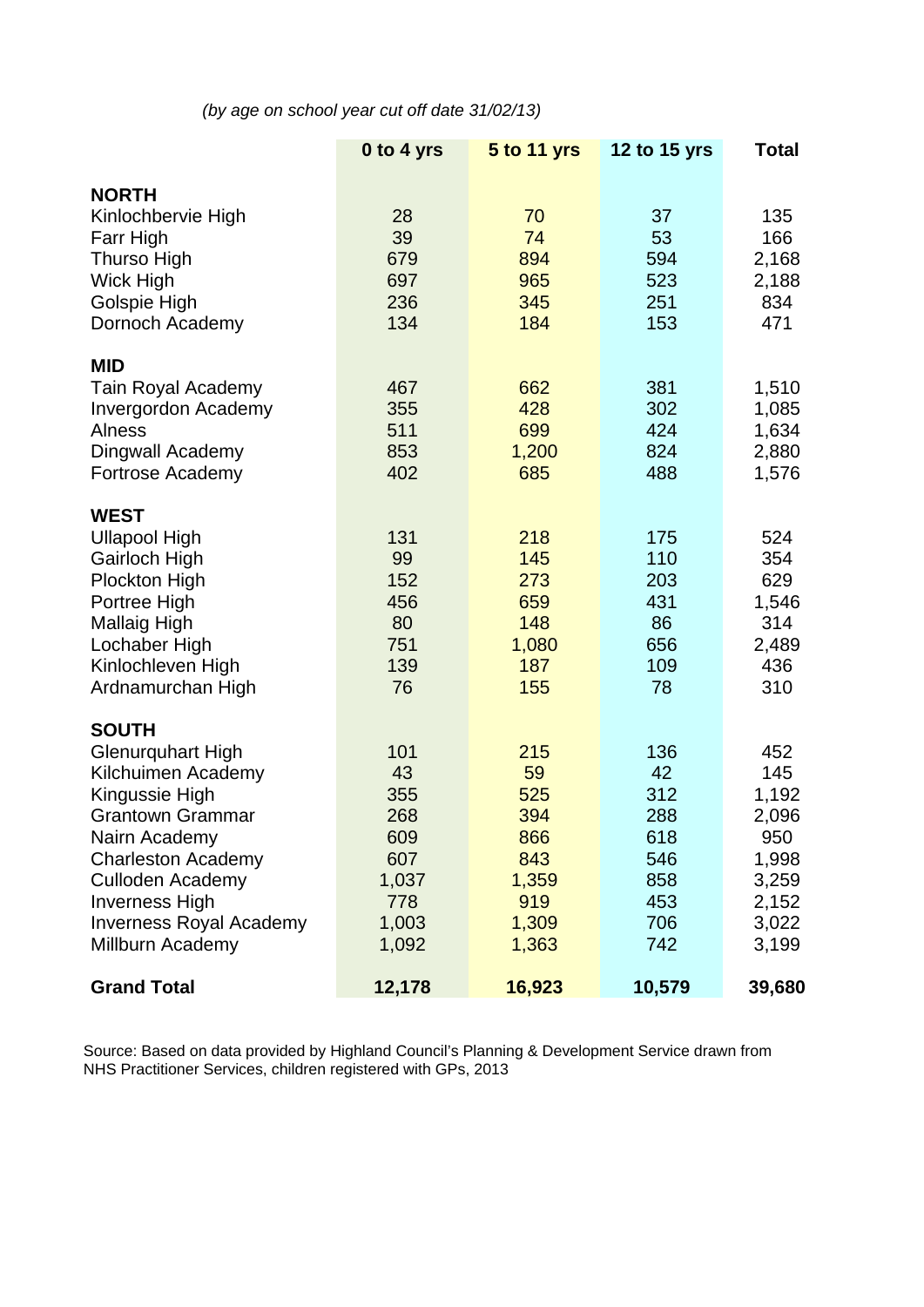The framework recognises that mothers and fathers usually have the responsibility to be their child's prime caregivers and educators and takes as its foundation the United Nations Convention on the Rights of the Child, to which the UK (and therefore Scotland) is a signatory. Two articles are particularly relevant:

#### **Article 5**

States Parties shall respect the responsibilities, rights and duties of parents or, where applicable, the members of the extended family or community as provided for by local custom, legal guardians or other persons legally responsible for the child, to provide, in a manner consistent with the evolving capacities of the child, appropriate direction and guidance in the exercise by the child of the rights recognized in the present Convention.

## **Article 18**

1. States Parties shall use their best efforts to ensure recognition of the principle that both parents have common responsibilities for the upbringing and development of the child. Parents or, as the case may be, legal guardians, have the primary responsibility for the upbringing and development of the child. The best interests of the child will be their basic concern.

2. For the purpose of guaranteeing and promoting the rights set forth in the present Convention, States Parties shall render appropriate assistance to parents and legal guardians in the performance of their child-rearing responsibilities and shall ensure the development of institutions, facilities and services for the care of children.

3. States Parties shall take all appropriate measures to ensure that children of working parents have the right to benefit from child-care services and facilities for which they are eligible.

## *UN Convention on the Rights of the Child, adopted 1989*

## **National and local priorities**

The importance of addressing parents' needs is reflected in national and local policies and strategies. The Scottish Government's national priorities are set out as 'Outcomes' and include several relevant to parent support:

#### **Outcome**

5 Our children have the best start in life and are ready to succeed

6 We live longer, healthier lives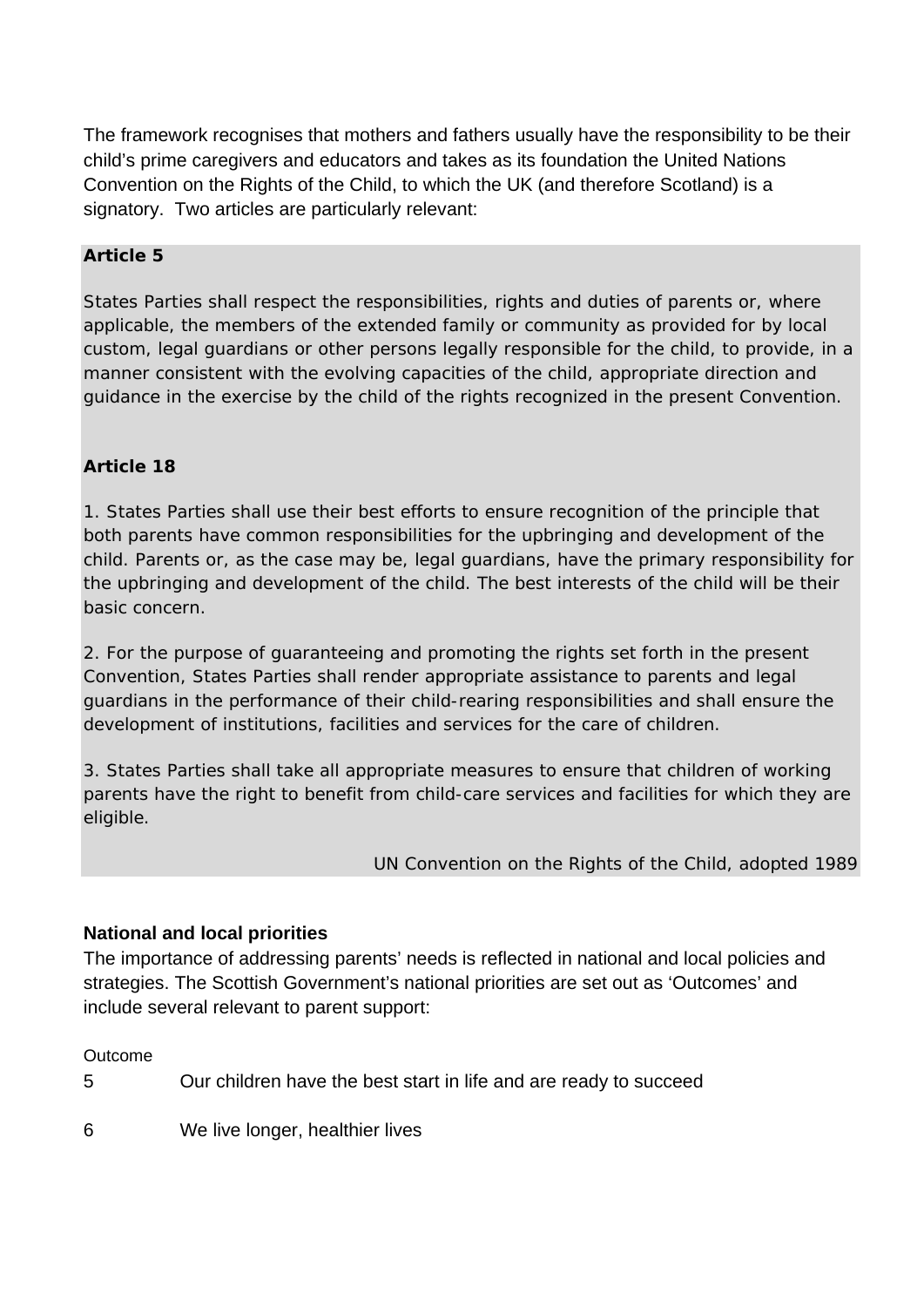| Alatianal atvataniaa |                                                                                                                                           |
|----------------------|-------------------------------------------------------------------------------------------------------------------------------------------|
| 11                   | We have strong, resilient and supportive communities where people take<br>responsibility for their own actions and how they affect others |
| 10                   | We live in well designed, sustainable places where we are able to access<br>the amenities and services we need                            |
| 8                    | We have improved the life chances for children, young people and families at risk                                                         |
| 7                    | We have tackled the significant inequalities in Scottish society                                                                          |

## *National strategies*

- National Parenting Strategy
- Equally Well: Report of the ministerial task force on health inequalities
- A Pathway of Care for Vulnerable Families
- Early Years Framework
- Early Years Collaborative
- Refresh of Health for All Children reinforcing key messages
- Pre-birth to Three: Positive Outcomes for Scotland's Vulnerable Children and Families
- Scottish Good Practice Guidelines for Supporting Parents with Learning Disabilities
- Scottish Antenatal Parent Education Syllabus
- Pre-Birth to Three: Positive outcomes for Scotland's Children and Families

# *Highland*

l

Our Single Outcome Agreement  $(SOA3)^3$  demonstrates how we are addressing the national vision outlined above. Actions are embedded in our children's service plan *For Highland's Children 4,* with parent support included in the priorities identified by the Supporting Parents Improvement Group and the Early Years Improvement Group.

National Outcomes  $\downarrow$ Highland Single Outcome Agreement SOA3  $\downarrow$ For Highland's Children service plan  $\overline{1}$ Supporting Parents Improvement Group and Early Years Improvement Group Priorities for action Jz **Workplans** 

<sup>&</sup>lt;sup>3</sup> available at http://www.highland.gov.uk/yourcouncil/soa/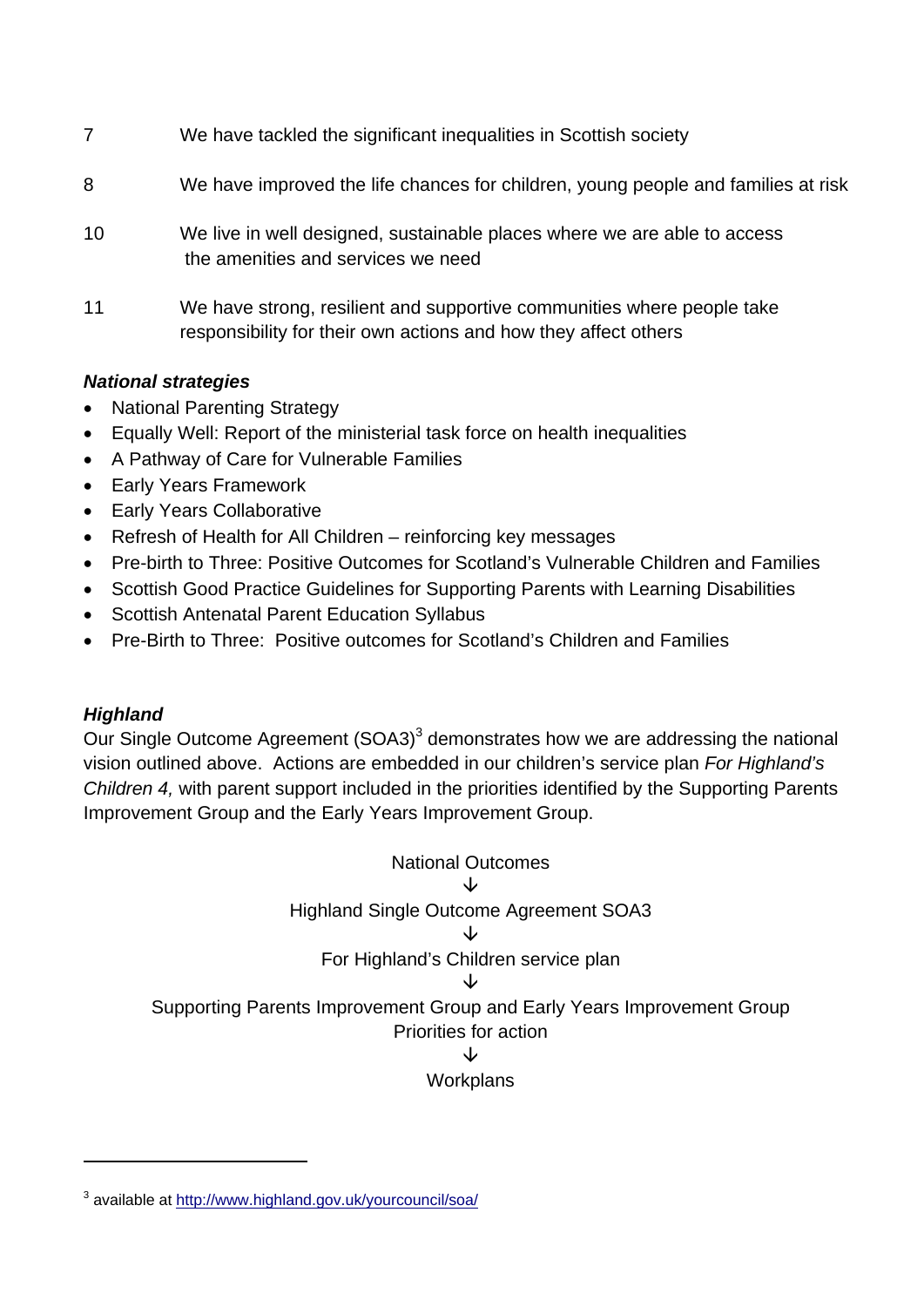## **Evidence base**

There is a growing body of evidence to support the widely-held understanding that our experiences in childhood will have a lifelong impact on the way we live our lives: our physical, mental and emotional health and wellbeing, our job prospects, our capacity to form positive relationships and our potential to become affectionate and effective parents.

Dr. Harry Burns, among others, has emphasised the impact that nurture has on brain development as well as affecting overall physical health<sup>4</sup>.

*'Children who have had poor attachment experiences are overrepresented in social services referrals and youth justice systems. They are also more likely to suffer anxiety and depression in adult life.'* 

Poor emotional and mental health affects the way we learn and our capacity to react positively to our surroundings. A child who lacks consistent warmth and care from their mother and/or father is less likely to flourish, with negative consequences for their education and employment and their own capacity to become a positive parent. The impact of parental capacity therefore affects both the individual and wider society.

The Growing Up in Scotland longitudinal study has begun to track the impact of early experiences on children's cognitive development and the way that parenting styles affect behavioural outcomes at school entry<sup>5</sup>. Findings suggest that 'the range and extent of activities that children experience have a significant independent association with their cognitive ability levels once socio-demographic factors have been controlled for.

## **Addressing inequalities**

l

Government policies and our SOA3 acknowledge the need to reduce disadvantage by targeting resources and efforts at those families who are most in need of help. However, there is evidence to show that universal support can act as a preventative measure and help to normalise the idea that bringing up a child is sometimes difficult and that parents should not be embarrassed to seek help. Those least in need often seek and receive the most help – the 'inverse care law' - and the Highland framework aims to strike a balance between improving the provision and take-up of services without widening inequalities.

All families experience pressures but many parents face particularly challenging times now, with increasing poverty and unemployment affecting household incomes, debt levels and housing security, coupled with financial restrictions on publicly funded services. Highland's SOA3 document identifies that 15% of children in the Highlands are growing up in financially poor circumstances. In Inverness Central ward 29% of children live in poverty, and in

*<sup>4</sup> Health in Scotland 2006: Annual Report of the Chief Medical Officer,* Scottish Government, 2007

<sup>&</sup>lt;sup>5</sup> Growing Up in Scotland: The impact of children's early activities on cognitive development (2009) and *Children's social, emotional and behavioural characteristics at entry to primary school*, (2010) both Scottish Centre for Social Research for Scottish Government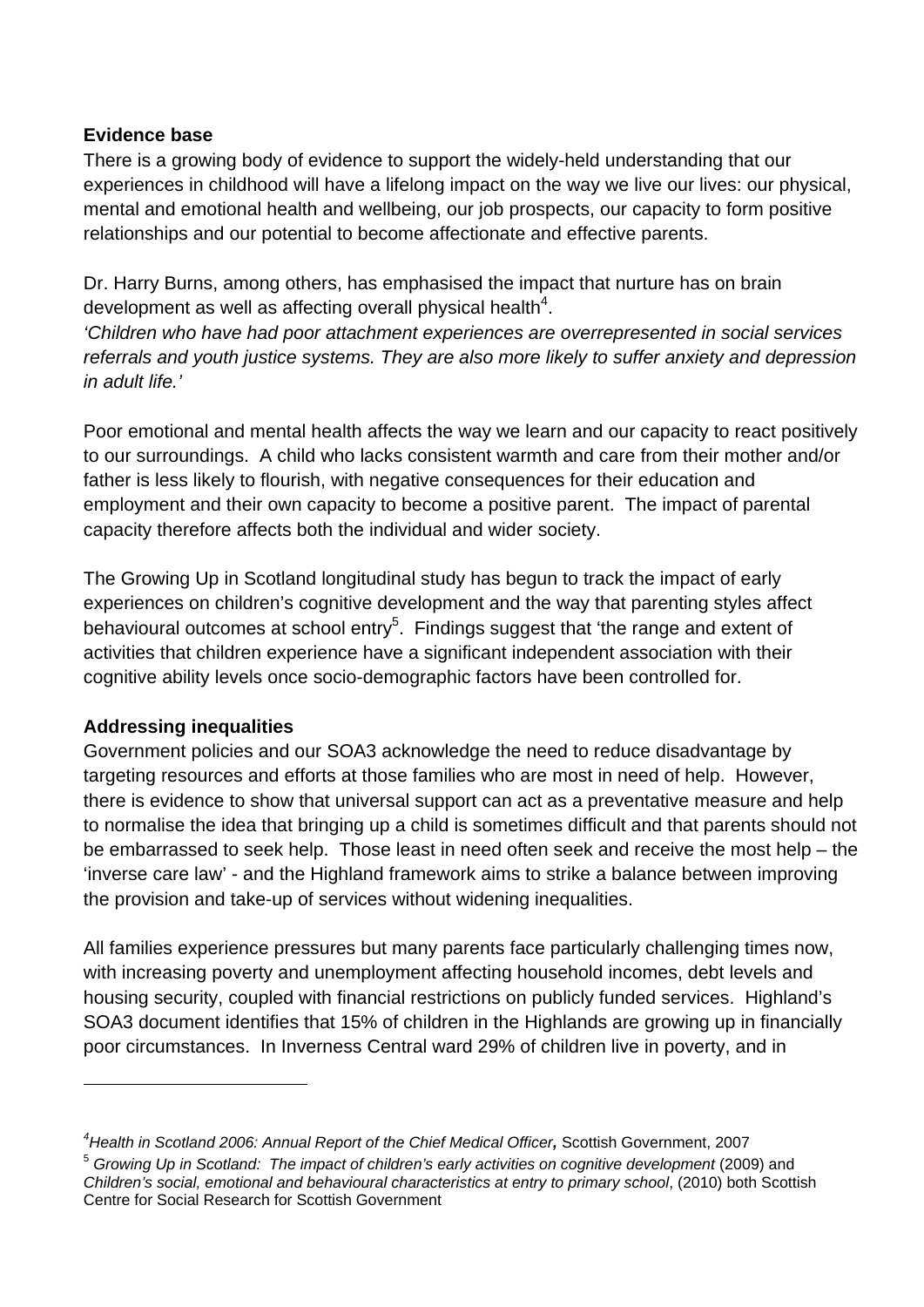Cromarty Firth ward the rate is 25%. Around 2,000 children in the Highlands live in severe poverty – 6% of all children in the area. Financial struggle and the worries this brings are likely to have a major impact on parents' daily lives and therefore may affect their ability to engage as positively with their children.

It is estimated that around one quarter of the Scottish population (26.7%) may face occasional challenges and constrained opportunities due to their literacies difficulties, but will generally cope with day-to-day life. Within this quarter of the population, 3.6% (one person in 28) face serious challenges in their literacies practices.<sup>6</sup>

It is not known how many of them are parents or carers, but it can be assumed that some of these adults will be responsible for a child's early learning. Evidence shows that the home learning environment is a key indicator for children's development<sup>7</sup> : children whose parents are not confident about reading and writing or encouraging enjoyment of books may be missing valuable early learning experiences.

More vulnerable families may require more intensive support, but all parents need to be as strong and confident as possible to overcome challenges and thus ensure their children get the best start. The Commission on the Future Delivery of Public Services<sup>8</sup> ('Christie Commission') concluded that the '…*adoption of preventative approaches, in particular approaches which build on the active participation of service users and communities, will contribute significantly to making the best possible use of money and other assets. They will help to eradicate duplication and waste and, critically, take demand out of the system over the longer term."* 

In Highland we still have children who develop less well than others, who under-perform at school, have behavioural difficulties, are accommodated or looked after and who make unhealthy lifestyle choices. In terms of health inequalities, oral health is considered an indicator of having a healthy start in life, with the rate of tooth decay at 5 years old showing a clear gradient that increases with deprivation. While our children's oral health has improved considerably, the latest report shows that just under a third (29.8%) of P1 pupils in Highland had obvious tooth decay<sup>9</sup>.

Parents-to-be/ parents who are likely to be more vulnerable and require additional support include those who are:

On a low income

l

- An expectant parent/new parent who was looked after or accommodated
- A teenage parent-to-be/parent
- Homeless or have insecure housing

<sup>6</sup> *Scottish Survey of Adult Literacies 2009: Report of findings,* Scottish Government Social Research 2010 <sup>7</sup> *Impact of the Home Learning Environment on Child Cognitive Development: Secondary Analysis of Data from 'Growing Up in Scotland'* Melhuish, E., Scottish Government, 2010

<sup>8</sup> Commission on the Future Delivery of Public Services, APS Group Scotland, June 2011

<sup>9</sup> *National Dental Inspection Report* 2012, Information Services Division, NHS National Services Scotland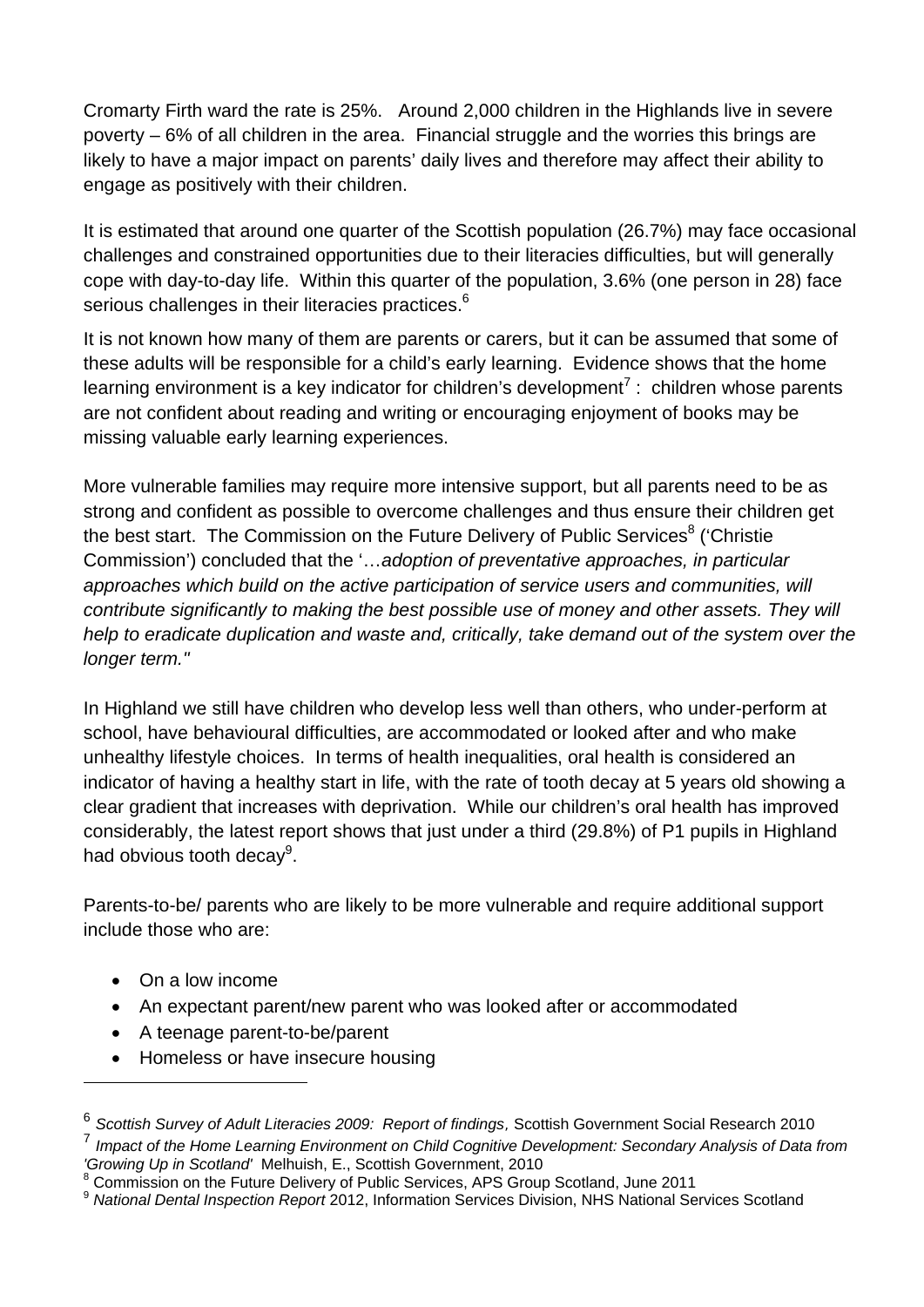- Affected by domestic abuse
- Experienced premature or difficult birth
- Experienced postnatal depression
- A lone parent
- Living in an isolated situation
- New to area/without a network of support
- Affected by a learning difficulty, other disability or illness
- Their child has a disability or illness
- Affected by substance misuse
- People whose first language is not English
- Prisoners/ex-offenders

Evidence from economic modelling work published by the Scottish Government<sup>10</sup> indicates that "*a failure to effectively intervene to address the complex needs of an individual in early childhood can result in a nine fold increase in direct public costs, when compared with an individual who accesses only universal services".* Investment in supporting families with young children aged 0-5 years is therefore highlighted in the Supporting Parents Improvement Plan.

Given the evidence that early experiences affect health, education and employment in the long-term, supporting families with children can be seen as the key ingredient to addressing inequalities and improving the economic and social wellbeing of the Highlands in future.

## **Involving families and professionals in building the Highland framework**

Views from parents and practitioners have been sought in a variety of ways to find out what they have found to be effective or not helpful and what they see as the priorities in a parent framework – a summary is at Appendix C. For parents, the most important consideration is the attitude of professionals towards them and their concerns. For practitioners (professionals and volunteers) their capacity to offer high quality support has often been an issue. This may be absence of appropriate training and supervision or perceived lack of time within their role to offer interventions to parents.

Fathers have traditionally been less likely to feature in promotional material or research, especially concerning very young children. This is changing and the national parenting strategy includes a commitment to address the needs of dads and other male carers and the establishment of a Scottish network.<sup>11</sup>

l

<sup>&</sup>lt;sup>10</sup> The Financial Impact of Early Years Interventions in Scotland, 2010 http://www.scotland.gov.uk/Resource/Doc/920/0107869.pdf

<sup>11</sup> http://www.fathersnetwork.org.uk/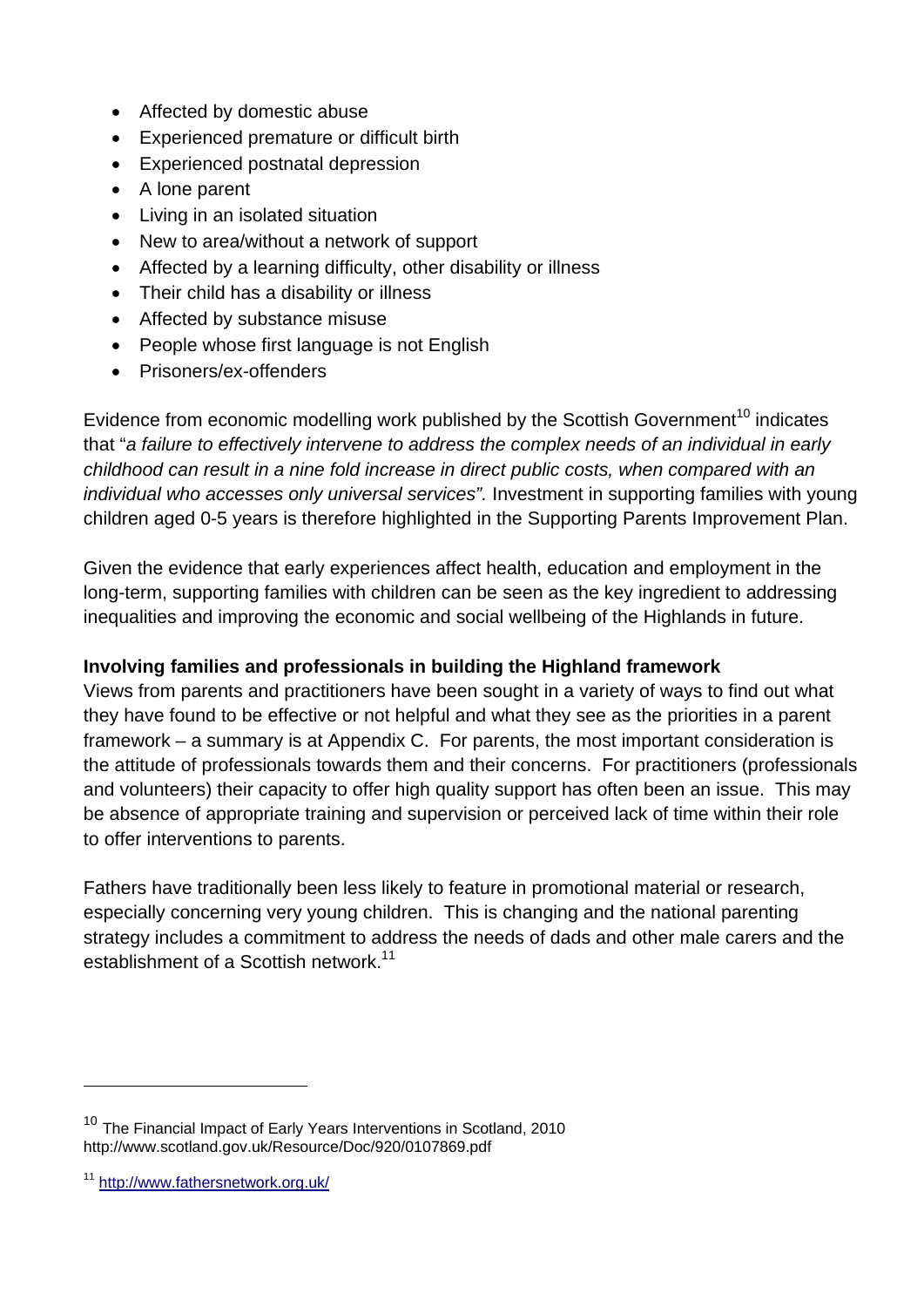## **The Highland Parent Support Framework**

All families with children are entitled to core information. Where more support is needed than can be found from family, friends and community groups, a variety of interventions is likely to be necessary. Some types of support are already in place, some are intermittently available; others require to be introduced. The framework proposes that a coherent range of interventions is available in each area. The framework is underpinned by an Improvement Plan (Appendix A) that sets out priorities for action.

Each area of Highland has its own requirements, affected by its demography, geography and the needs of parents. To enable appropriate services to be in place, area management teams will have a planning template to guide them in:



Establishing adequate workforce to offer interventions and to monitor delivery

All parents of young children are offered a series of core visits as part of the maternity services framework and the child health programme, accompanied by national resources, such as Ready Steady Baby!, Ready Steady Toddler!, Bookbug bags and play @ home booklets. Once children start primary school, less universal information is offered, though increasingly some primary and secondary schools are encouraging discussions around parenting topics e.g. a group for parents of teenagers in Caithness. We have an online Family Information Service<sup>12</sup> which can be developed and there are some government-funded national websites and helplines offering practical advice for parents.

Universal services and strong local networks for parents play a valuable role in preventing difficulties from arising or by tackling them early on and so reducing the need for more intensive and therefore expensive interventions at a later stage. Strengthened universal provision, for example, increased availability of antenatal and postnatal advice and maximising opportunities for connecting with parents via pre-schools and school communities or other local hubs, offer routes to early intervention.

Overleaf is a 'results chain' summarising the different elements of the framework and showing the short and medium outcomes. It is a shortened version of the Improvement Plan at Appendix A.

l

<sup>12</sup> https://www.scottishfamilies.gov.uk/LocalChis.aspx?chisid=25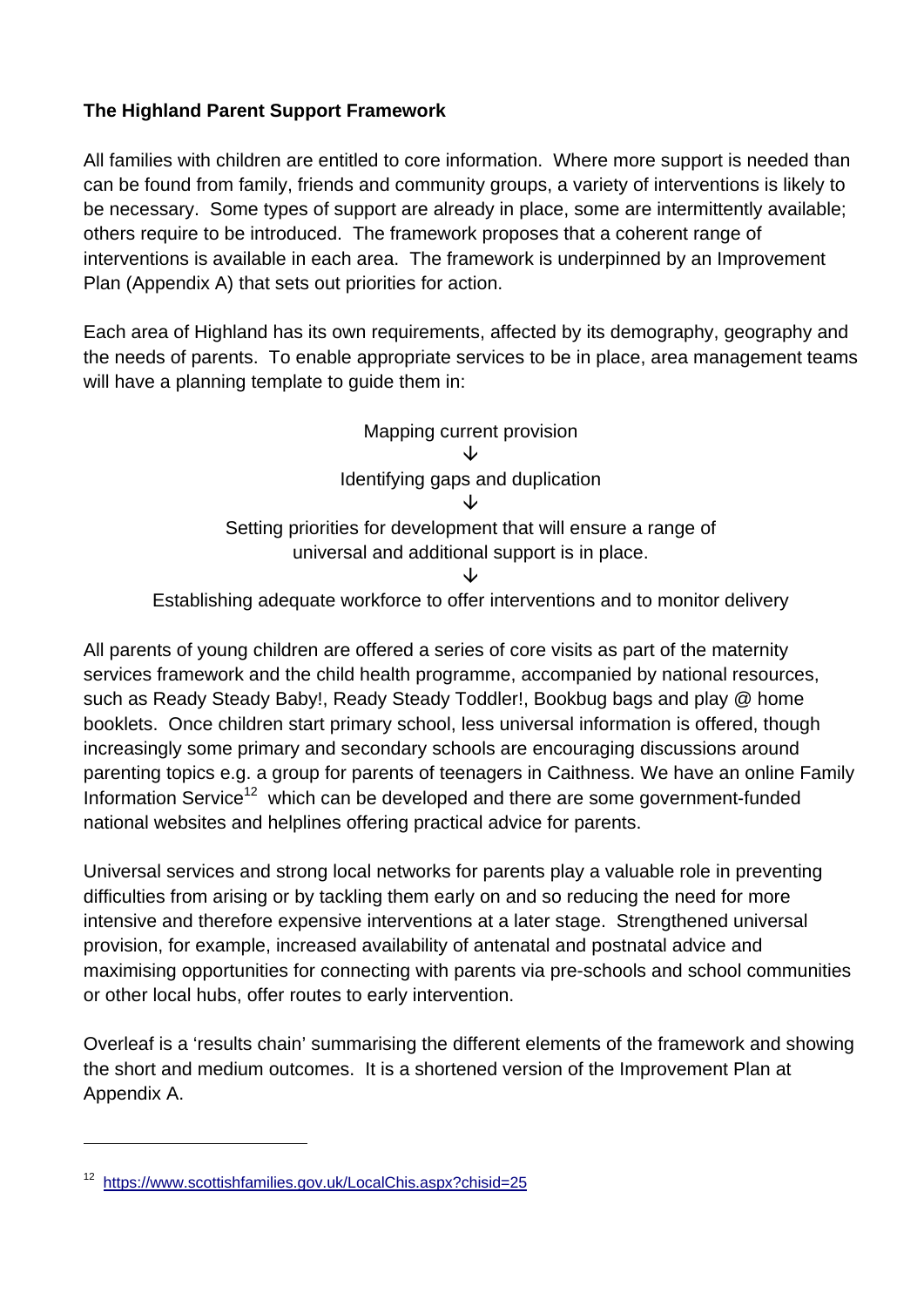| <b>High level</b> | Our children and young people have the best possible start in life and are ready to succeed. |                              |                                |                                 |                                |
|-------------------|----------------------------------------------------------------------------------------------|------------------------------|--------------------------------|---------------------------------|--------------------------------|
| outcome           |                                                                                              |                              |                                |                                 |                                |
|                   | <b>Children experience</b>                                                                   | <b>Additional support is</b> | <b>Interventions/supports</b>  | <b>Parents and</b>              | Area level evidence is         |
| 仚                 | positive family                                                                              | available to                 | for ages/stages and            | professionals access            | used as a basis for            |
| Intermediate      | relationships that                                                                           | parents/carers where         | levels of needs are            | information to                  | developing the                 |
| Outcome           | support their                                                                                | required                     | available                      | support parent skills           | <b>Framework</b>               |
|                   | development                                                                                  |                              |                                | and family life                 |                                |
|                   | All parents/carers are                                                                       | Parents and                  | A range of appropriate         | Parents/carers and              | Areas uses local data          |
| 仚                 | aware of the importance                                                                      | professionals will be        | support is available to        | professionals can               | from annual report to          |
| Short term        | of positive relationships                                                                    | aware of the type of         | parents in each area           | access information on           | identify priorities for        |
|                   | on children's health and                                                                     | support available in         |                                | local contacts and              | parent support action          |
| outcome           | wellbeing                                                                                    | each area and how to         |                                | services, including             |                                |
|                   |                                                                                              | access it                    |                                | financial advice                |                                |
|                   | Information and support                                                                      | 1:1 support and a            | Investment in delivery         | Website and a                   | Annual report of activity,     |
| 仚                 | is available via                                                                             | calendar of                  | and staff training is          | telephone contact is            | outcomes and training          |
| Outputs           | community settings i.e.                                                                      | programmes operates          | planned for 2013-2016          | available for families          | needs is produced for          |
|                   | health, education,                                                                           | in each Area                 |                                | and professionals and           | each area                      |
|                   | childcare, family                                                                            |                              |                                | widely publicised               |                                |
|                   | support, leisure                                                                             |                              |                                |                                 |                                |
| 仚                 | Families pre-birth-                                                                          | Families pre-birth-          | PHN teams, Social              | Families pre-birth-             | <b>All four Highland Areas</b> |
| Reach             | 16years+ in Highland;                                                                        | 16years+ in Highland;        | Work teams, family             | 16years+ in Highland;           |                                |
|                   | <b>Practitioners</b>                                                                         | <b>Practitioners</b>         | support organisations          | <b>Practitioners</b>            |                                |
|                   | <b>Parent Support</b>                                                                        | Each area plan sets          | <b>Identify training needs</b> | Improve content of              | <b>Areas provide data</b>      |
| 仚                 | <b>Framework sets out</b>                                                                    | out the support              | and institute training         | <b>Highland childcare &amp;</b> | which is analysed              |
| <b>Activities</b> | core universal service                                                                       | currently available          | and supervision                | family information              | centrally; additional          |
|                   | is available and                                                                             | and required and             | <b>structure</b>               | website; seek other             | consultation with              |
|                   | recommends                                                                                   | identifies staff and         |                                | media opportunities             | families                       |
|                   | additional support                                                                           | budget                       |                                |                                 |                                |
| 介                 | <b>Integrated Children's</b>                                                                 | <b>Integrated Children's</b> | <b>Integrated Children's</b>   | Parent Support DO,              | <b>Integrated Children's</b>   |
| Inputs            | Service & partners                                                                           | Service & partners           | Service & partners             | Childcare & Early               | Service & partner              |
|                   |                                                                                              |                              |                                | <b>Education group</b>          |                                |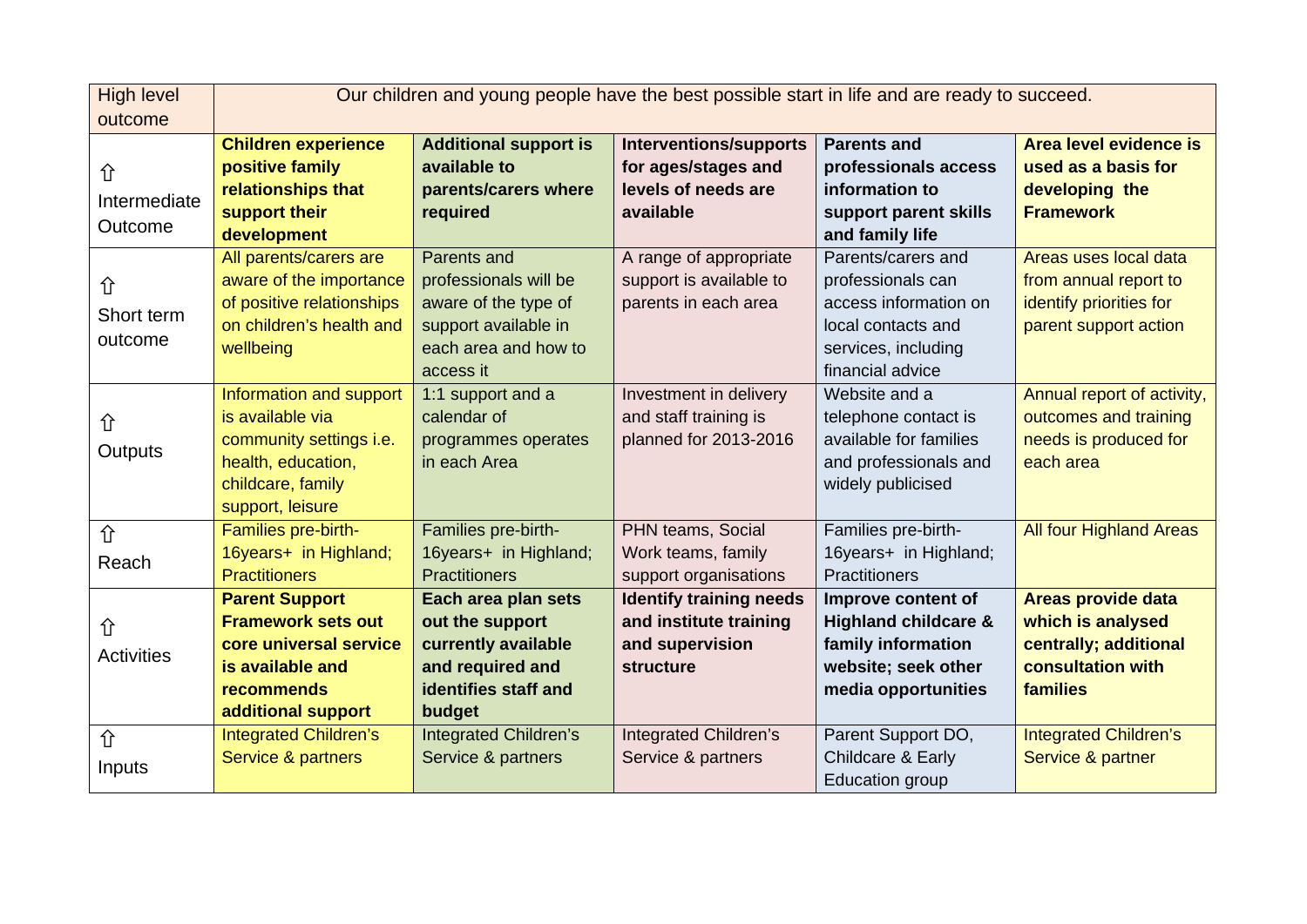## **Information for parents**

Everyone involved in bringing up children should be able to access information that will help them to understand their responsibilities and to develop their confidence and skills so that they can provide a positive home environment. This element of the framework concerns information which parents can access directly.

Parents and carers are likely to need a range of factual information dependent on their circumstances, literacy level and their child's age and stage of development. The way in which people find it easiest to access that information will also vary, from printed material to using the internet, graphics or direct personal contact  $13$ . For many parents, their family and friends will usually be their first and main source of advice.

The framework recognises the impact of differing literacy levels and aims to enable parents and carers to find out easily the information that they are looking for. The latest strategic quidance<sup>14</sup> notes that one of the key factors linked to lower literacies capabilities is poverty, "*with adults living in the 15% of the most deprived areas in Scotland being more likely to have literacies capabilities at the lower end of the scale. It is important that organisations keep this in mind when they are planning engagement strategies to reach prospective learners."* 

Good quality websites are available offering advice on a range of topics e.g. www.parentingacrossscotland.org.uk

However, some more vulnerable parents in Highland who were consulted said they were unlikely to seek information via the internet and wanted to be able to talk to a sympathetic individual or to find written information from a local outlet. The difficulty of finding out what services and activities were available, especially for first-time parents, was frequently mentioned.

All parents are offered some core written information for the antenatal – 5 years stage. The Highland section of the Scottish Families Information Service website https://www.scottishfamilies.gov.uk/LocalCategories.aspx?chisid=25 includes tabs for 'parenting', 'family support' and other advice. This page format of lists is not particularly easy to navigate, but it is a national template. However, we can review and improve our content.

<sup>13</sup> *Health and Parenting information: Meeting the needs of all parents*  Anne Birch & Claudia Martin , Scottish Centre for Social Research Introduction NHS Health Scotland March 2010

<sup>&</sup>lt;sup>14</sup> Adult Literacies in Scotland 2020 – Strategic Guidance (Scottish Government, 2011) http://www.scotland.gov.uk/Publications/2011/01/25121451/0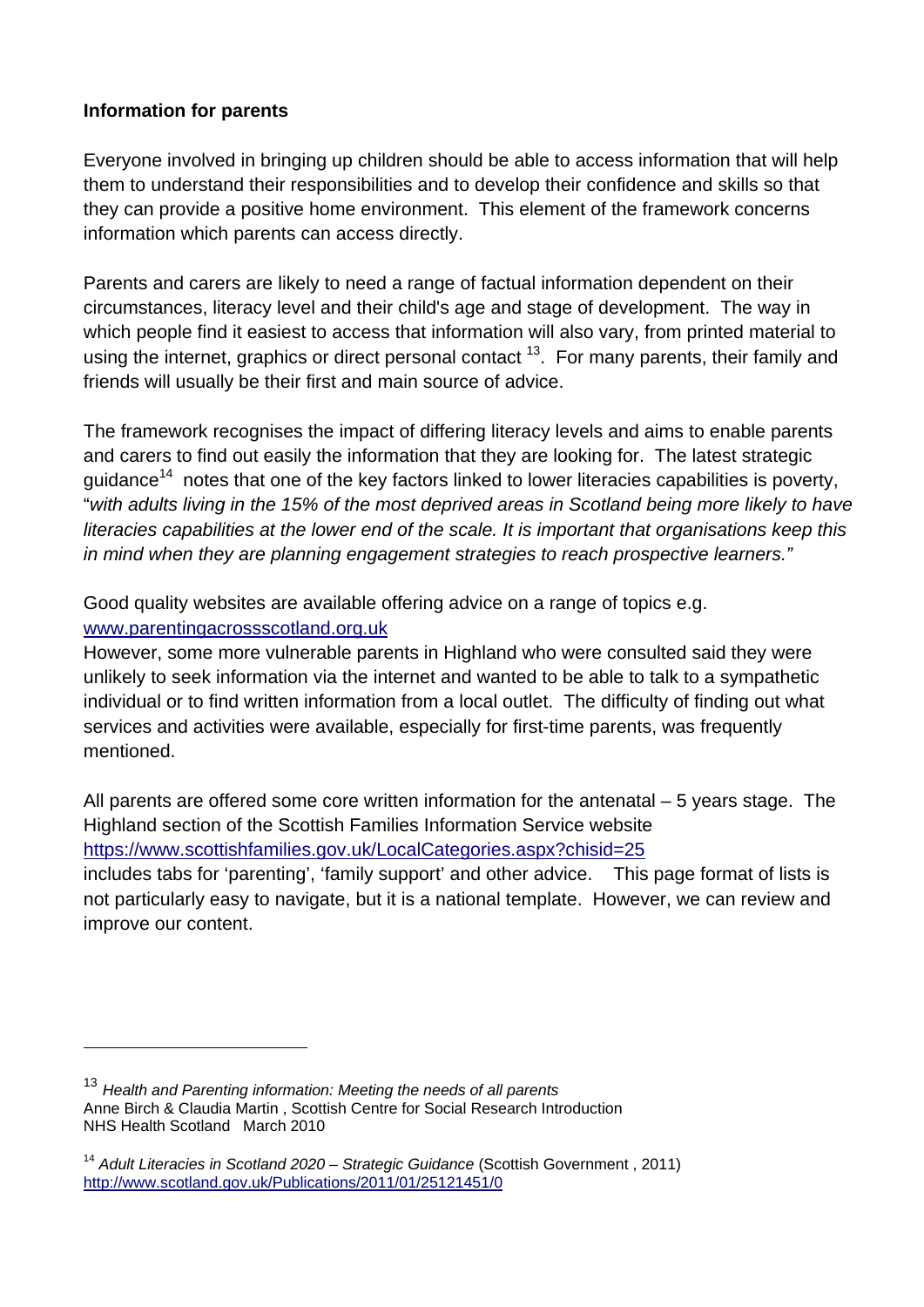Other improvements to be considered include:

### **Highland Council service points and Health Centres**

Information is available explaining where parents can find support.

#### **School introductory packs**

Schools are provided with information about the framework and the website address to include in their introductory packs for parents and on their school websites.

#### **Parent sessions**

Information sessions for parents of children in pre-school or school are developed. A pilot session at Inverness Royal Academy for parents of S1 children in September 2011 was wellreceived and the format is available on GLOW. A pilot for the transition to P1 is included in the Improvement Group action plan.

#### **Visual material**

A graphic format helps to overcome problems of literacy and language and offers an attractive way to gain information. DVDs on early years development are lodged with health visitors to use with parents and graphic material is available for parents with reading difficulties or a learning disability. Opportunities to show clips of positive parent behaviour, with a link to the parent information website will be sought. In the longer term, consideration could be given to producing a Highland DVD, featuring local families and settings.

## **Online information for practitioners**

As a wide range of statutory and voluntary agencies are involved in supporting families with children, a source of information for staff working with parents would be useful. Possible locations could be the Scottish Families Information Service website or the For Highland's Children website.

## **Local 'family-friendly guides'**

There is potential for communities to produce their own guides, based on local families' knowledge and experience, detailing how parents and children can get the best from an area e.g. play spaces and walks, accessibility levels, wet weather activities, places to eat, toilets/changing facilities, local sources of advice and support. Guides could be printed or online.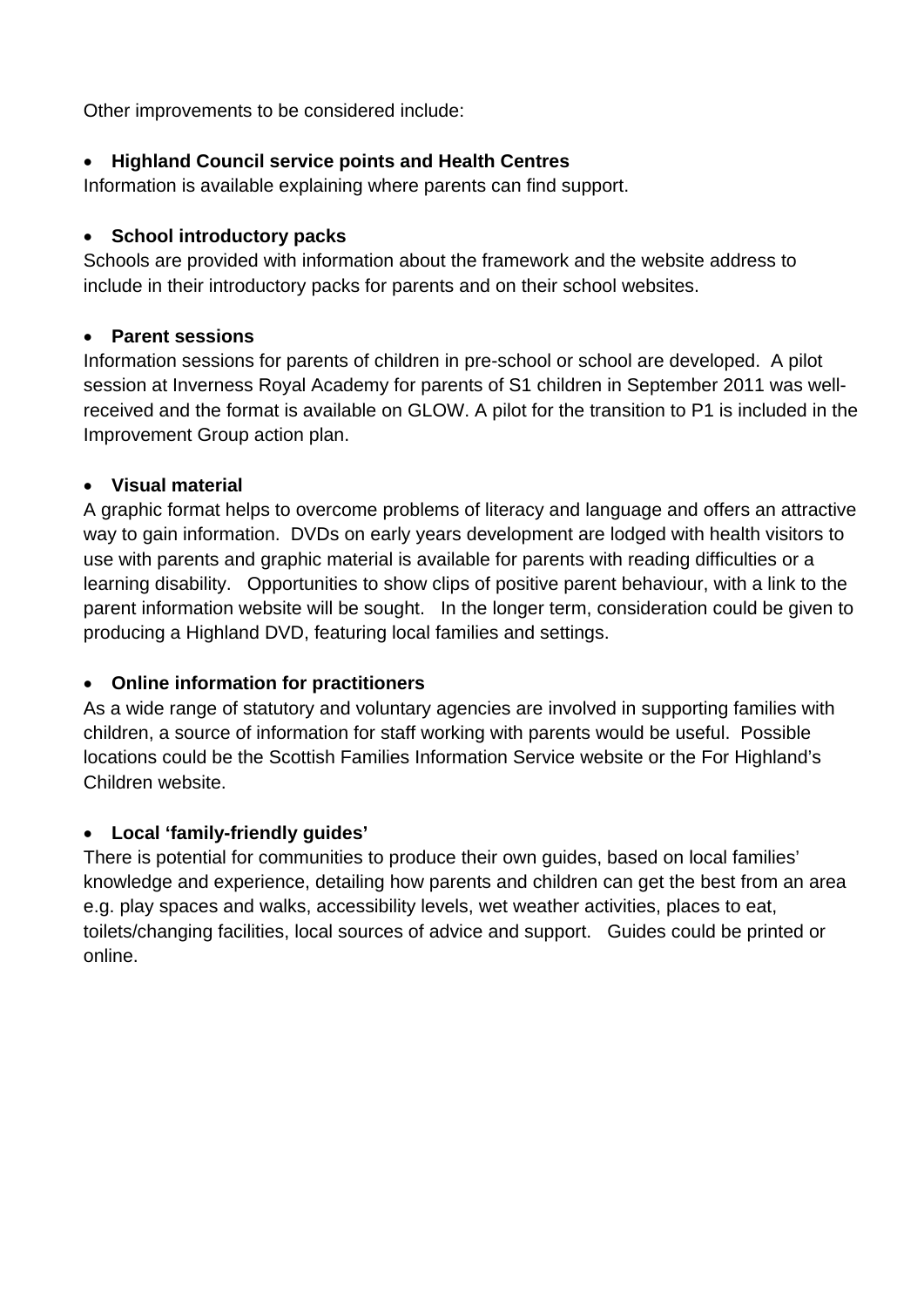#### **Estimating demand for additional support**

Levels of demand for help with parenting problems vary across the Highlands and each area will have its own priorities. It is not possible to identify the number of Highland parents who may need additional help at any one time. In 2008, just under half (48.8%) of Highland children aged 0-19yrs lived in households dependent on out of work benefits or child tax credit more than the family element<sup>15</sup>. While take up of benefits does not imply a family needs additional support, it may indicate that they have to live on a tight budget, which in turn may put pressure on a parent/carer. y<br>ren

As an overview, the chart below shows the number of primary and secondary school childre matched to the areas of deprivation quintiles. Similarly, living in a neighbourhood identified as more or less 'deprived' does not mean that families necessarily require more or less support but the data may be helpful as part of a wider view of areas requiring more investment.



# **Highland Primary and Secondary School Children, by depriva tion qui ntile**

Source: Planning and Development Service, Highland Council, 2013

The Growing Up in Scotland (GUS) longitudinal survey found maternal mental health to be associated with socio-economic disadvantage, impoverished interpersonal relationships and

<sup>&</sup>lt;sup>15</sup> Estimated from Scottish Public Health Observatory Highland CHP Summaries - Children & Young People *Profile*, 2010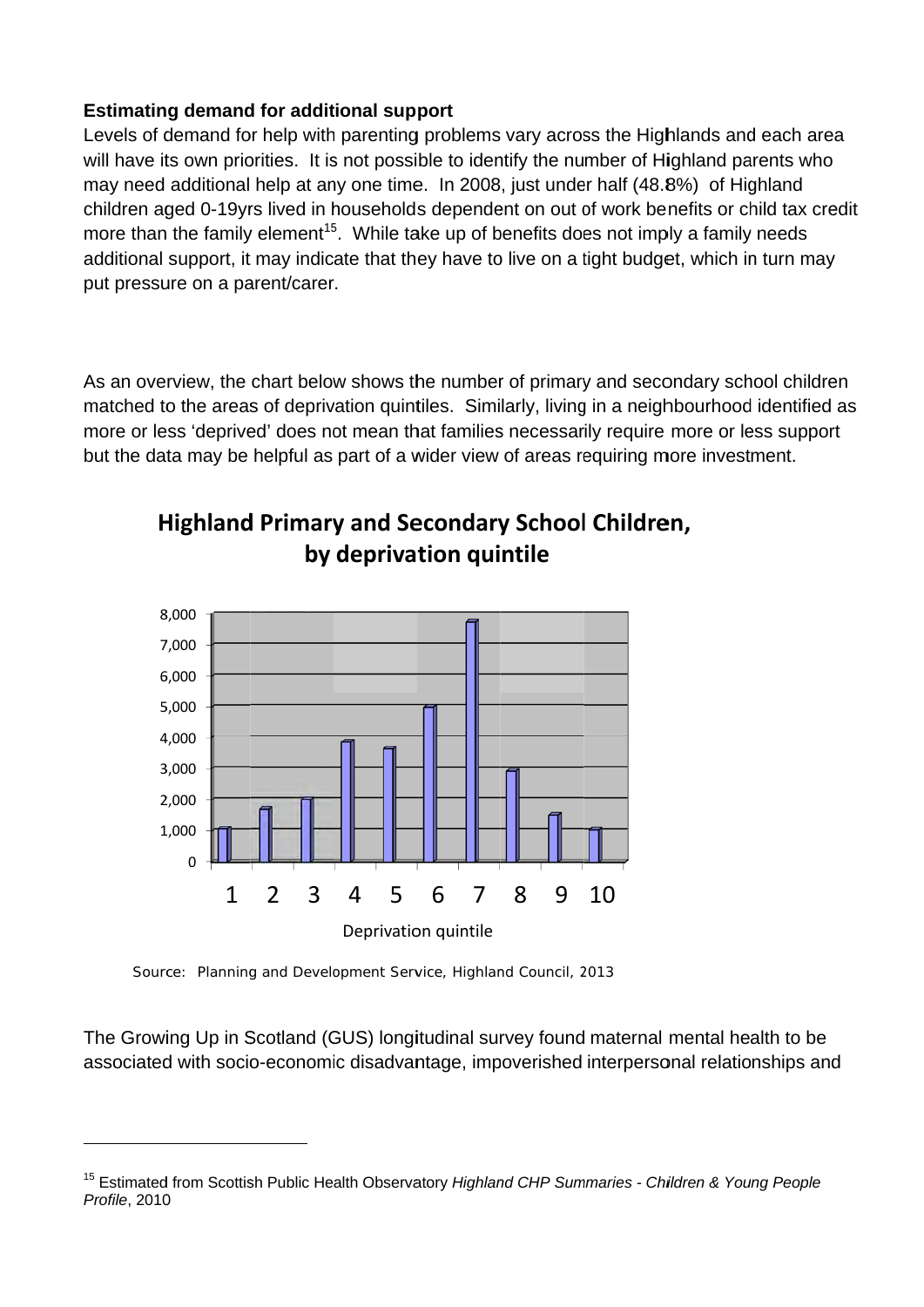with poor social support<sup>16</sup>. Maternal mental health exerted 'a significant independent effect on key child outcomes'. Children with mothers who were free from mental health problems were 'more likely to have more positive outcomes and that those children whose mothers had persistent mental health problems had the poorest outcomes.'

From the sample of over 3000 mothers of children 0-4 years old '…almost a third were defined as having poor mental health at some point in the first four years of the cohort child's life. The GUS survey also found that 14% of respondents had neither formal nor informal support when their child was 10 months old. At age 4, the figure was  $13\%^{17}$ . At a broader level, evidence used by the Scottish Public Health Observatory<sup>18</sup> indicated that 8.3% of children in Scotland aged 5-15 had a clinically recognised emotional or behavioural mental health problem in 2004. Parents of children experiencing mental health problems may well require additional help.

Based on this evidence, together with feedback from practitioners, this framework assumes that at least 10% of Highland's dependent children (approximately 4,000) may have additional needs and parents who might require extra support at some point.

| ่ 0-4s เ | <b>Primary school</b> | Secondary school up to 15yrs |  |
|----------|-----------------------|------------------------------|--|
| 1,218    | 1,692                 | 1,058                        |  |

*Estimated 10% of children in Highland by age band* 

## **Assessment**

Health and education practitioners already assess all children's wellbeing and developmental different stages, as part of their core work. When problems are identified, further assessment is made, which may involve other services. Often an assessment will involve considering how parents need to be supported to effect improvements in the child's situation.

The use of the GIRFEC Highland practice model, in partnership with parents, will help to focus on those areas most important to address in terms of parent support. The *My World Triangle* looks at the child's whole world from the perspective of the child and all three 'sides' are likely to be affected by the abilities of parents. Many elements of the triangle may also be seen as representing what parents themselves need to be effective.

<sup>16</sup> *Growing Up In Scotland: Maternal mental health and its impact on child behaviour and development*, Scottish Government, April 2010

<sup>17</sup> *Growing up in Scotland: Parental service use and informal networks in the early years,* Scottish Government

<sup>&</sup>lt;sup>18</sup> http://www.scotpho.org.uk/home/Healthwell-beinganddisease/MentalHealth/mental\_keypoints.asp (accessed 27.1.12)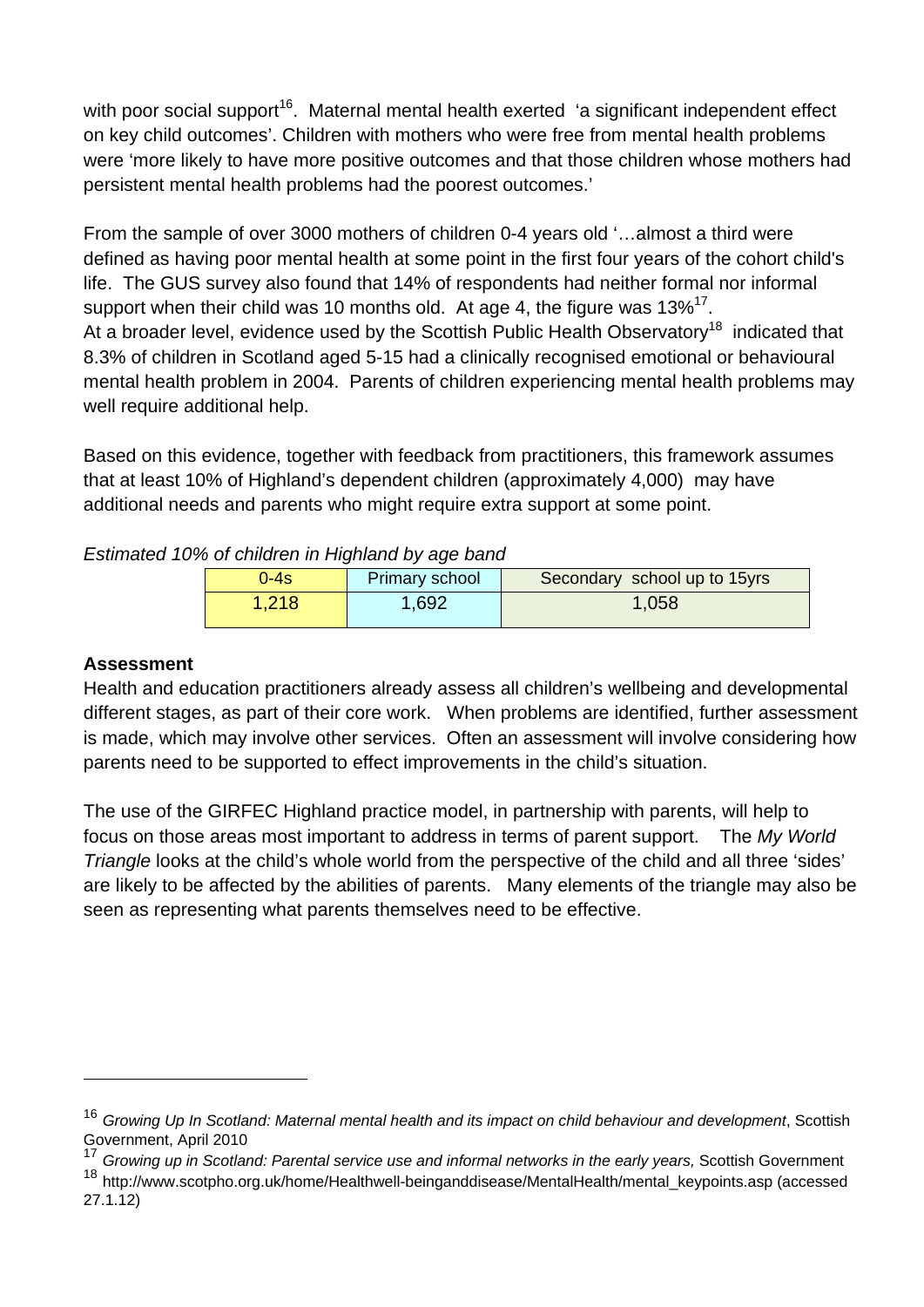

Appropriate assessment will ensure parents can be directed to the most appropriate type of help.<sup>19</sup>



<sup>&</sup>lt;sup>19</sup> Based on Greater Glasgow and Clyde Health Board Parent Strategy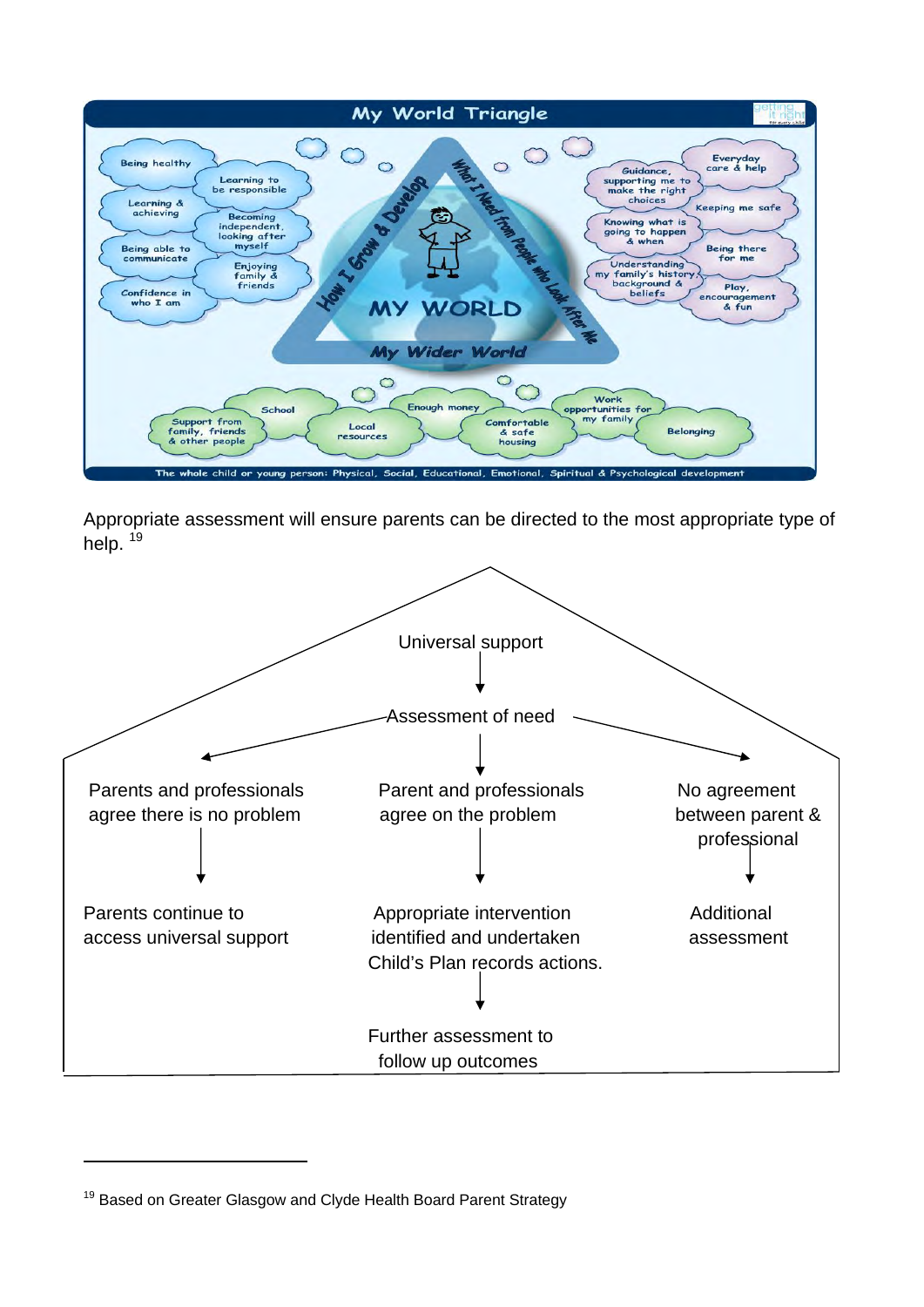## **Types of interventions**

### *Individual contacts*

Many parents, especially those with children 0-3 years, currently receive individual advice from professional practitioners as part of the regular contacts within the child health programme. Face to face contacts with professionals may often be the most appropriate form of help when a parent needs extra help, allowing for personal discussion and overcoming difficulties in attending a group programme. Trained volunteers, for example breastfeeding peer supporters and befrienders working with Home-Start and Family First, are also able to offer advice in the home. The Family Nurse Partnership initiative is delivering an intensive support service to teenage women in the Inverness and Moray Firth area who are pregnant, up until their child is two years old.

## *Groups and programmes*

Structured group interventions offer a range of benefits to parents, particularly encouraging the recognition of personal and community assets, building social networks and enabling learning from peers.

Professionals' time spent on supporting a group can be cost-effective, though this has to be offset against the costs of hiring a venue and providing a creche and transport if necessary. In the more rural parts of Highland the practicalities of travelling to and from a group may also cause difficulties for some parents. There may be small numbers of parents requiring a particular type of support programme at any one time.

Baby massage instruction is an example of an effective method of bringing new parents together and encouraging them to support each other, in addition to learning the massage techniques. The skills can also be taught 1:1 in the home. It forms part of a wider suite of antenatal and postnatal services that is being developed in the Highlands.

Similarly, parent and toddler groups and Bookbug sessions in libraries play a valuable role in providing opportunities for parents and children to come together. Some specialist programmes are already available, such as the 'EarlyBird' course for parents of children with autism.

Where there are additional needs, as well as (or instead of) recognised programmes, suitably experienced practitioners are in a position to offer sessions, tailored to local needs, in line with the Parent Support Framework's standards for delivering interventions (Appendix B).

For example, a series of sessions could cover a range of topics identified by parents themselves, such as injury prevention, first aid for children, income maximisation advice as well as more direct parenting skills e.g. establishing routines and setting boundaries on behaviour.

Via NHS Highland's Public Health team, training is available on behaviour change, motivational interviewing and working with groups. Currently there is no fee for this training.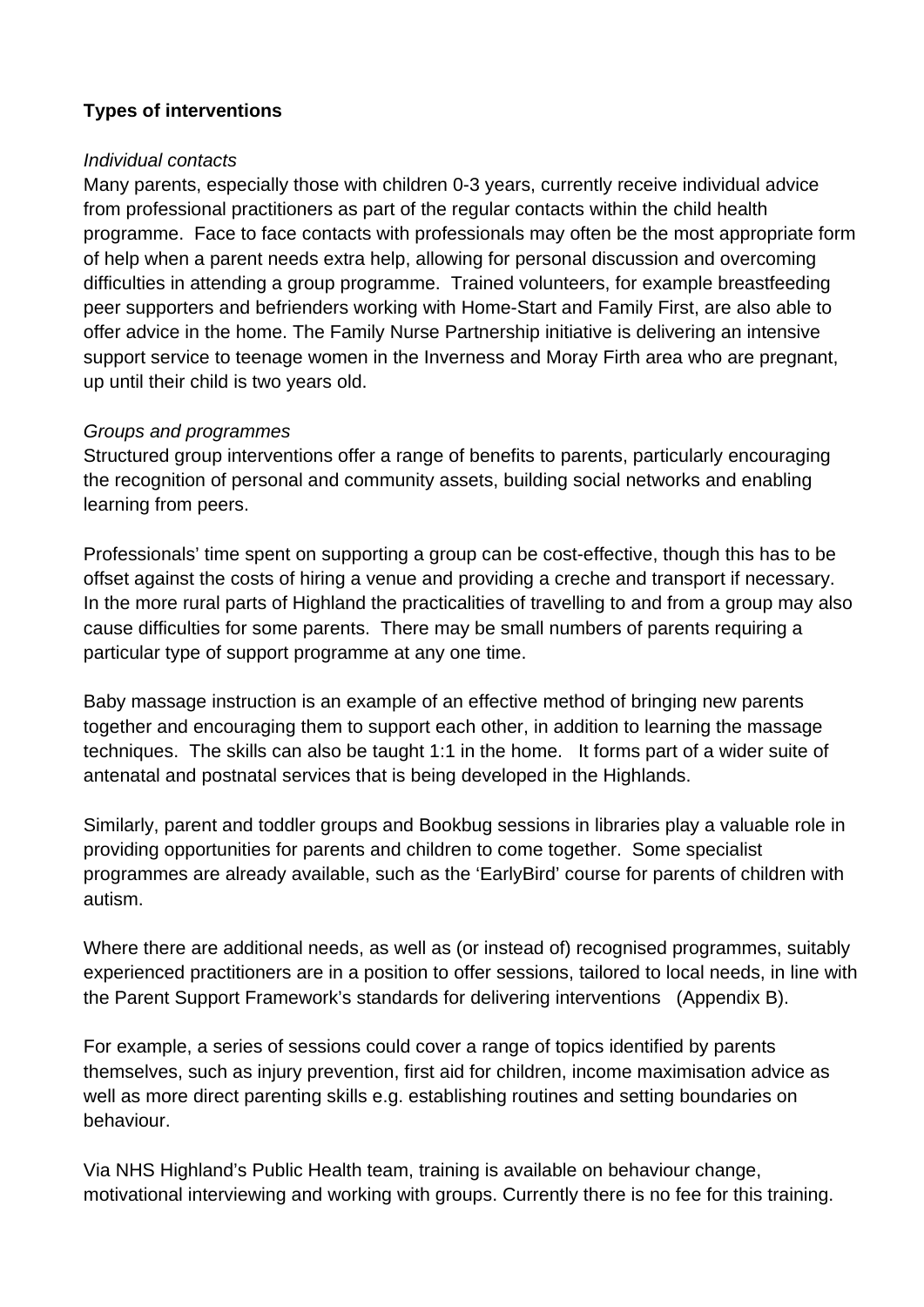Materials are available which facilitators could adapt for their specific purposes e.g., the 'Playalong' programme of six or seven sessions for vulnerable parents with 3-9 month olds or specialised trainers may be commissioned for specific topics e.g. active play, healthy food choices.

## *Recognised parent education programmes*

Evidence shows that parent education programmes can be very effective in supporting a wide and diverse range of parents in improving their family outcomes. By helping parents develop protective factors such as warm and responsive relationships, and strategies for reducing factors that increase risks, like harsh and inconsistent discipline, programmes can make a real difference to the lives of families and children.

*SCIE Report 21: Follow up work to support implementation of the NICE/SCIE guidance on parent programmes*  **(**Social Care institute for Excellence, 2009)

Some professionals in Highland have been trained to deliver a variety of parent programmes. Due to changing work patterns, restricted time or staff moving on, some have rarely had opportunity to implement their training in practice, representing a loss of these skills.

To ensure a coherent series of programmes can be regularly delivered to a high quality, as part of the configuration of area teams, practitioners will be identified in each area who have responsibility for leading structured groups and programmes, along with the necessary administrative support, budgets and supervision arrangements.

## **Delivering structured programmes**

Four programmes suggested at present are: PEEP (Parents Early Education Partnership), The Solihull Approach, The Incredible Years and Mellow Parent/Mellow Babies. More detail is below.

 In addition, **Triple P** is a widely-recognised programme, not yet used in the Highlands. Through the 'Psychology of Parenting Project' the Scottish Government is funding the roll out of training and the initial delivery costs of Triple P and The Incredible Years, aimed at parents of 3 and 4 year olds with behaviour difficulties. Discussions are in hand to assess the possibility of Highland accessing this project.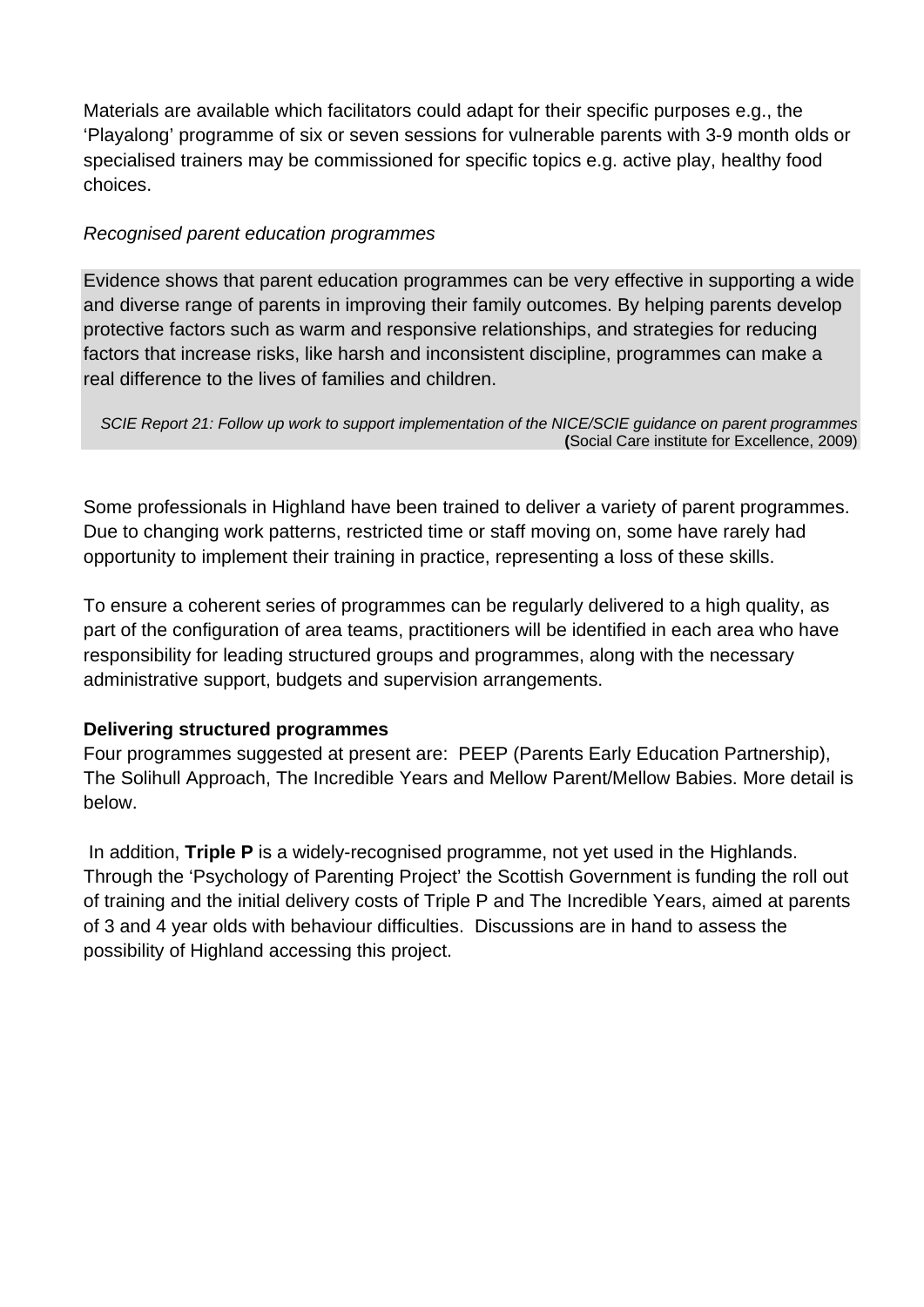## **Programmes**

These programmes require two leaders and could usually accommodate a maximum of 12 parents. Area Managers have details of those trained to use these materials, a sample calendar and costings.

| Parental need                                                                                                                                                                                                                                                                                                                                 | Programme                                                                                              | <b>Duration</b>                                                                         | <b>Practitioner training</b>                                                                                                                                                |
|-----------------------------------------------------------------------------------------------------------------------------------------------------------------------------------------------------------------------------------------------------------------------------------------------------------------------------------------------|--------------------------------------------------------------------------------------------------------|-----------------------------------------------------------------------------------------|-----------------------------------------------------------------------------------------------------------------------------------------------------------------------------|
| Universal or lower level needs (0-4 years)<br>Builds parental confidence in their abilities to<br>enhance their children's learning by making<br>the most of everyday play and learning<br>opportunities.<br>Parents and children take part together in<br>series of songs, stories and other practical<br>fun activities                     | <b>PEEP</b><br><b>Parents Early Education</b><br><b>Partnership</b><br>May also be used 1:1            | Rolling programme of 1.5 hour<br>sessions for parent and child<br>Approximately termly. | 2 consecutive days<br>via a PEEP Trainer.<br>A Highland practitioner will<br>undertake the Trainer training<br>in Spring 2014.                                              |
| Lower level needs (0-16+years)<br>Aims to improve parent-child relationships<br>and behaviour management<br>Learning methods include role plays,<br>homework and group exercises. The<br>programme is based on psychodynamically-<br>orientated theories and attachment theories<br>and includes social learning and behavioural<br>theories. | <b>Solihull Approach *</b><br>'Understanding Your<br><b>Child's Behaviour'</b><br>May also be used 1:1 | 2 hour parent session x 12 weeks                                                        | 2 days, a fortnight apart<br>Via Solihull Approach<br>approved trainer.<br><b>Currently delivered by Solihull</b><br>Approach staff but a Trainer<br>training is available. |
| Moderate level needs (0-16 years)<br>Designed for children with general<br>behaviour problems, ADHD, ODD and<br>aggression and parents (including foster<br>parents) with low family income, moderate                                                                                                                                         | <b>The Incredible Years</b>                                                                            | 2 hour parent session x 14 weeks                                                        | 3 consecutive days<br>Via a The Incredible Years<br>trainer.                                                                                                                |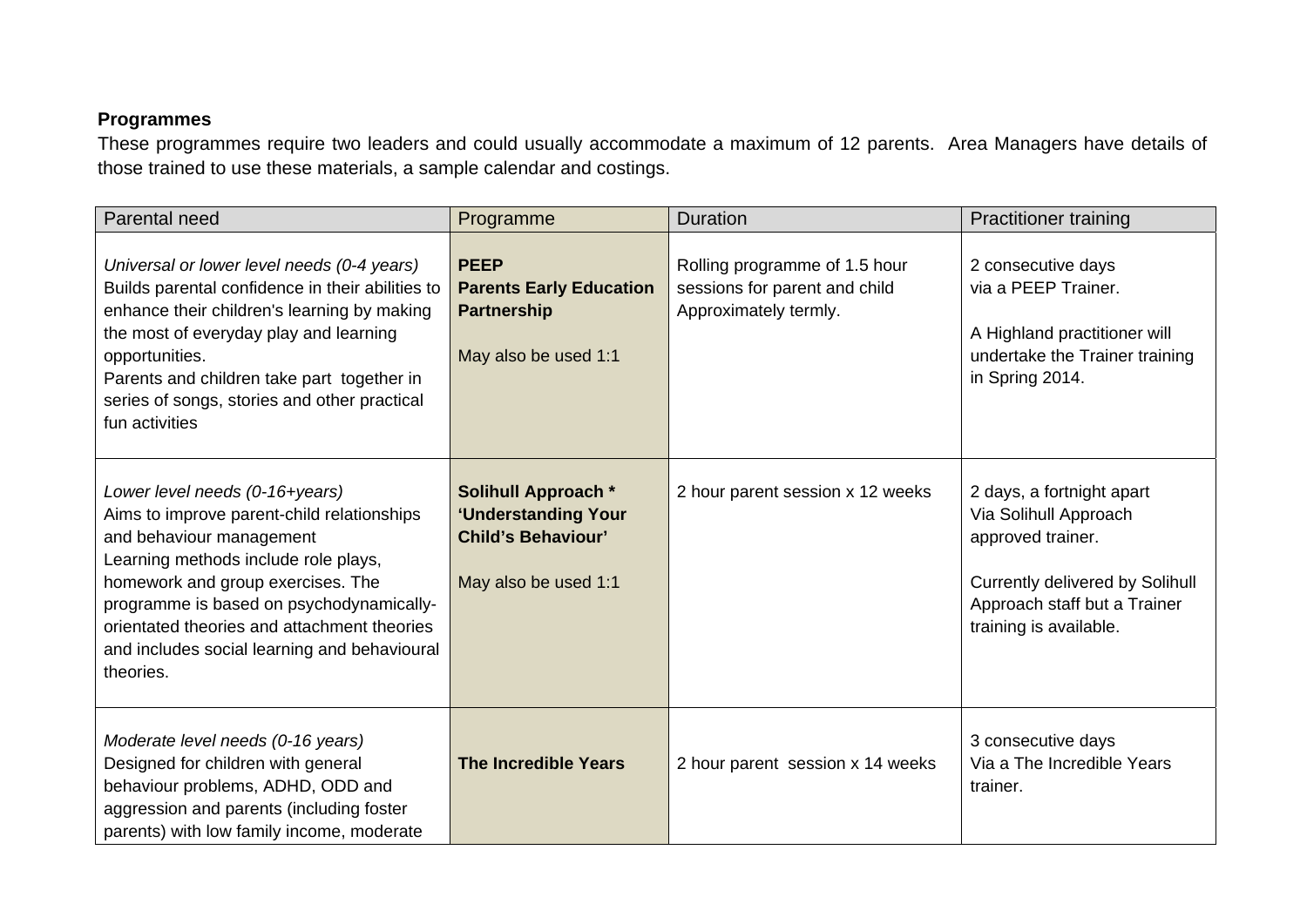| anxiety/stress and/or at risk of child<br>maltreatment. The programme aims include<br>increased positive interactions and improved<br>parent-child relationship.<br>Covers range of ages but materials already<br>in Highland for Baby & Toddler and 3-6 yr<br>stage                                                                                                       |                       |                           |                                                                                                                                                                                               |
|----------------------------------------------------------------------------------------------------------------------------------------------------------------------------------------------------------------------------------------------------------------------------------------------------------------------------------------------------------------------------|-----------------------|---------------------------|-----------------------------------------------------------------------------------------------------------------------------------------------------------------------------------------------|
| Higher level needs (any age)<br>Designed for mothers or fathers (separately)<br>with complex needs including mental health<br>and child protection concerns with children<br>aged under five. It aims include improved<br>parent-child relationships with more positive<br>interactions and enhanced parental self-<br>confidence and self-esteem.                         | <b>Mellow Parent*</b> | 1 day per week x 14 weeks | 3 consecutive days<br>via Mellow Parenting trainer.<br>Unlimited free online/email and<br>telephone supervision is                                                                            |
| Higher level needs (0-1yrs)<br>Designed for parents with high or critical<br>needs such as post-natal depression, those<br>with parent-child relationship problems, and<br>child protection issues. The programme<br>aims to increase awareness of child<br>development and enhance parental<br>sensitivity as well as to improve parental<br>mental health and wellbeing. | <b>Mellow Babies*</b> | 1 day per week x 14 weeks | offered to all practitioners.<br>Formal supervision from<br>Mellow Parenting would be<br>available to Highland<br>practitioners, via Skype or<br>telephone or for a fee, in the<br>workplace. |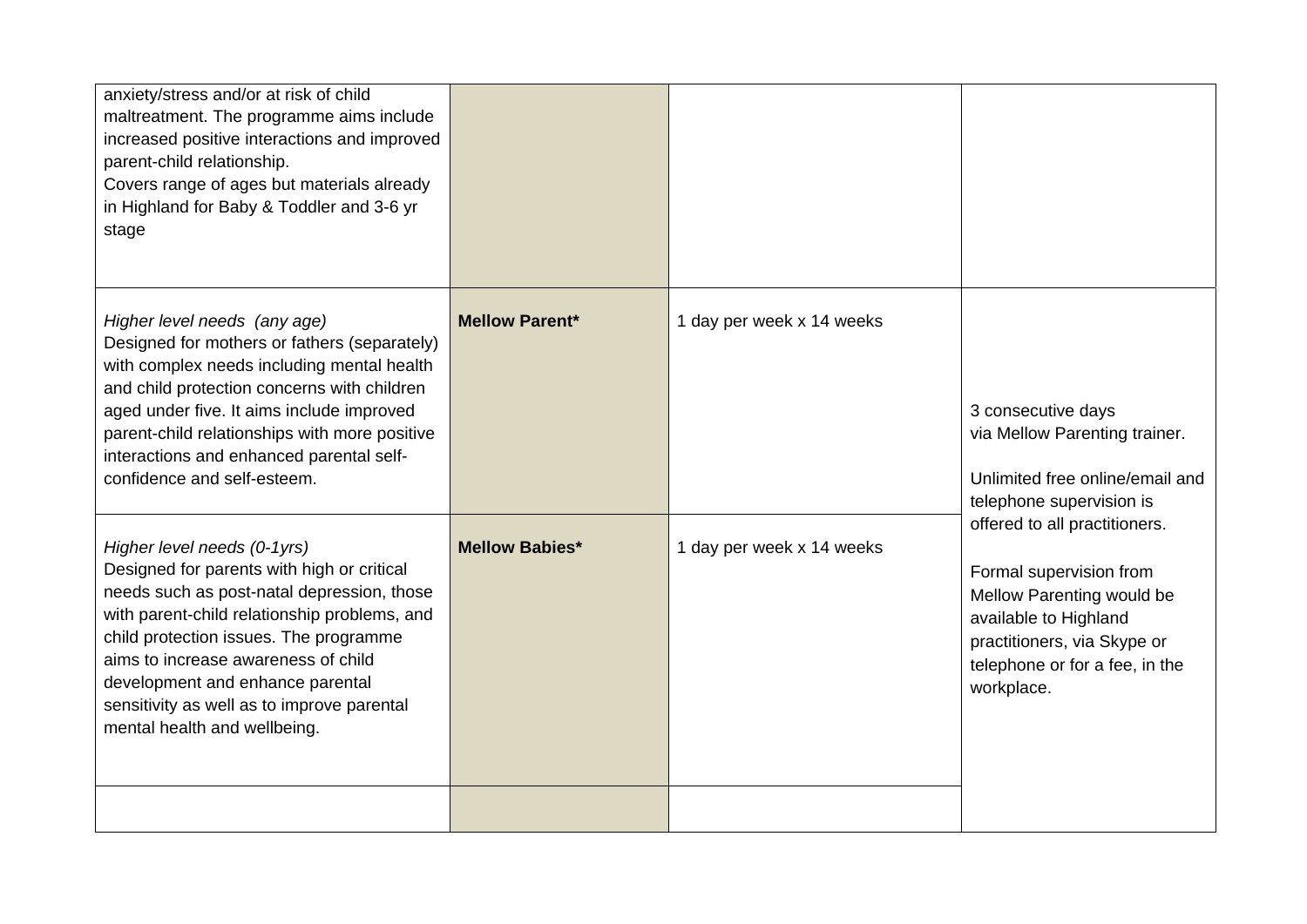| Higher level needs (antenatal)                                                                                                                                                                                                                                            | <b>Mellow Bumps</b> | 2 hours x 6 weeks                           |                                                                          |
|---------------------------------------------------------------------------------------------------------------------------------------------------------------------------------------------------------------------------------------------------------------------------|---------------------|---------------------------------------------|--------------------------------------------------------------------------|
| Programme based within a group setting to<br>help mothers chill out and relax.<br>The programme includes video material to<br>introduce mums-to-be to baby brain<br>development and the social capacities of<br>babies from birth.                                        |                     | Aimed at women at 20-30 weeks'<br>gestation | Mellow Bumps training will be<br>delivered in Highland in early<br>2014. |
| Mums-to-be are also helped to identify their<br>own needs and how to access support both<br>in pregnancy and after the birth of their<br>baby. There are also sessions involving<br>partners if there are not enough expectant<br>fathers to run a full dads-to-be group. |                     |                                             |                                                                          |

\*These programmes are recommended in NHS Highland's *Infant Mental Health (prebirth - 3 years) Best Practice Guidelines (North Highland)* , August 2012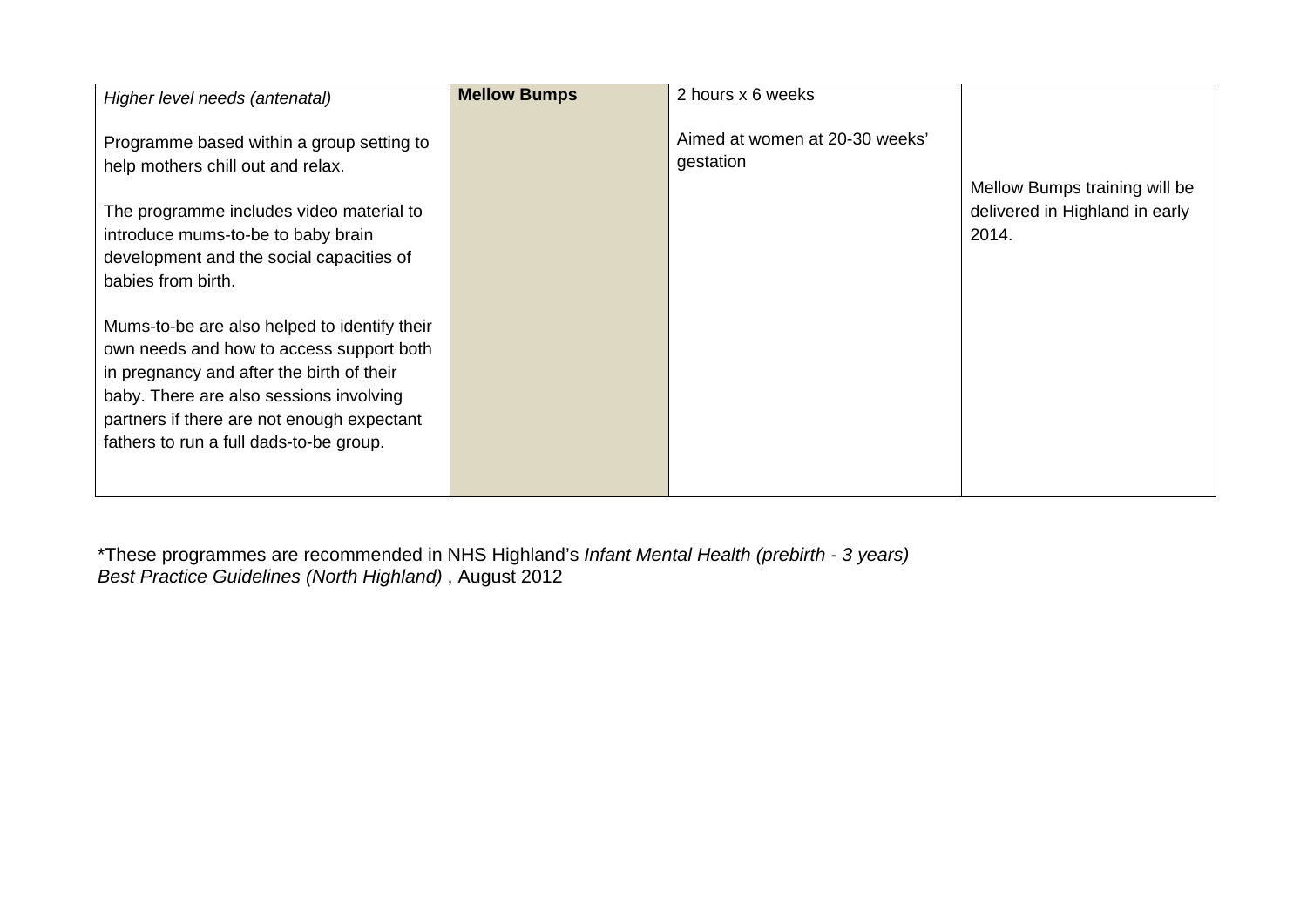## **Delivering structured programmes**

Assuming a maximum attendance of 12 parents/carers per course, a basic rolling programme in each Area could provide:

**Solihull Approach Group:** 4 courses per year = 48 parents

**The Incredible Years:** 2 courses per year = 24 parents

**Mellow Parent or Mellow Babies:** 1 course per year = 12 parents

This would give a maximum annual attendance in area of 84 parents

**PEEP** could operate as a rolling programme for parents and children 0-4yrs.

## **Estimated resources required**

Without adequate administrative support, programmes are not cost-effective. Time is required to set up, maintain and record details of a group that will enable it to:

- Run smoothly: room hire, arranging materials & resources
- Secure and maintain maximum take-up by parents
- Record information to enable monitoring and evaluation of attendance, outcomes and costs

It is difficult to estimate the time required, but it is likely at least 1 hour per week per course is likely to be required.

*Estimated days (7 hour days) required to deliver basic programme of courses in an Area, to reach up to 84 parents* 

| Programme                                      | Admin. | 2 Facilitators * |
|------------------------------------------------|--------|------------------|
|                                                |        |                  |
| Solihull Group x 4 courses $pa = 48$ wks       | 5.7    | 72               |
|                                                |        |                  |
| The Incredible Years x 2 courses $pa = 28$ wks |        | 56               |
|                                                |        |                  |
| Mellow Parent x 1 courses $pa = 14$ wks        | 2      | 42               |
|                                                |        |                  |
| <b>Total days</b>                              | 11.7   | 170              |

\* This does not include initial training/familiarisation or travel time to/from sessions or supervision/reflection.

## *Creche, venue and catering*

If courses run in the day during term-time and most parents' children are in preschool/school, then the creche costs can be kept to a minimum or a creche may not be needed at all. Interventions aimed at parents with children under 3 are particularly likely to require creche provision, unless family/friends can provide adequate care. Care Inspectorate requirements are for two adults to be in attendance at any one time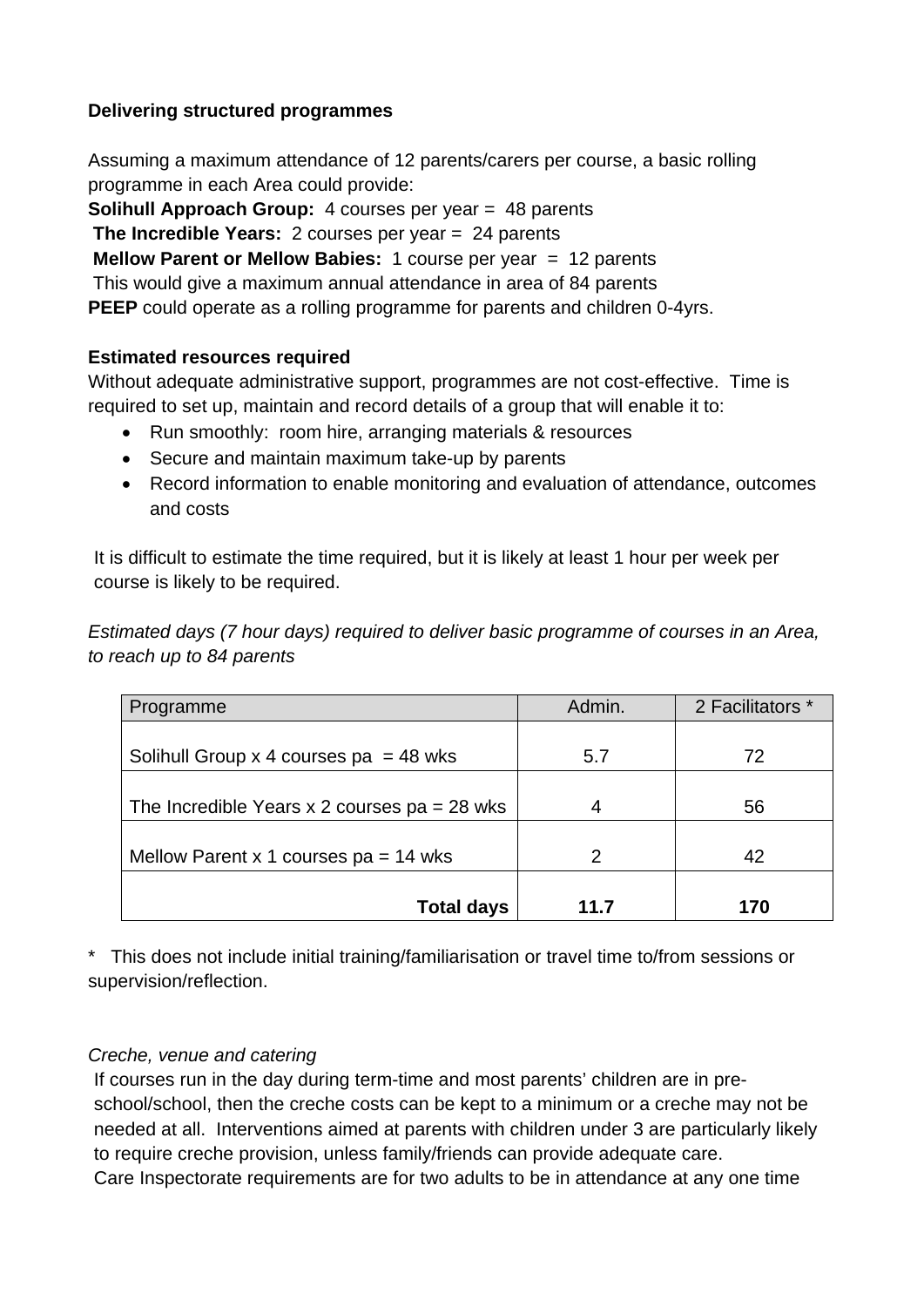Direct Childcare, a not-for-profit Highland company, can arrange and supply crèches for parent support sessions.

Their staff-child ratios are: Under 2yrs = 1:2,  $2 - 3yrs = 1:4$ , 3yrs and over = 1:8

Venues will be need for the session time plus at least half an hour per session for set-up & take-down.

For Solihull & The Incredible Years groups, parent could be asked to contribute or bring their own tea/coffee/milk/fruit/biscuits, but a nominal £7 per session is included in the sample below.

Mellow Parent/Babies: this is a full day course and includes parents eating and interacting with their children over a lunchtime. This programme is aimed at vulnerable parents and so lunches may need to be provided.

**Sample direct costs per area** (excludes staff time, travel and any additional resources)

|                                                                                 | Creche*                                    | Venue*                    | Catering*            | <b>TOTAL</b> | Unit cost<br>Per parent + |
|---------------------------------------------------------------------------------|--------------------------------------------|---------------------------|----------------------|--------------|---------------------------|
| Solihull Group $x \frac{1}{2}$<br>day course $x$ 4<br>courses $pa = 48$<br>wks  | £228 $\times$ 48 =<br>£10,944<br>(2 hours) | £20 $\times$ 48 =<br>£960 | £336                 | £12,240      | £255.00                   |
| The Incredible Years<br>x $\frac{1}{2}$ day course x 2<br>courses $pa = 28$ wks | £228 $\times$ 28 =<br>£6384<br>(2 hours)   | £20 $\times$ 28 =<br>£560 | £196                 | £7,140       | £297.50                   |
| <b>Mellow Parent x 1</b><br>day course x 1<br>course $pa = 14$ wks              | £624 x 14 =<br>£8736<br>(6 hours)          | £56 $x$ 14 =<br>£784      | (inc. lunch)<br>£980 | £10,500      | £875.00                   |
|                                                                                 |                                            |                           | Total                | £29,880      |                           |

\* Reductions might be possible e.g. lower or no creche costs if fewer /older children, free or lower cost of premises, parents donate towards refreshment costs

Based on the maximum of12 parents attending each programme

A minimum of two and ideally 4 trained staff are required in each area, to cover for sickness, holidays etc.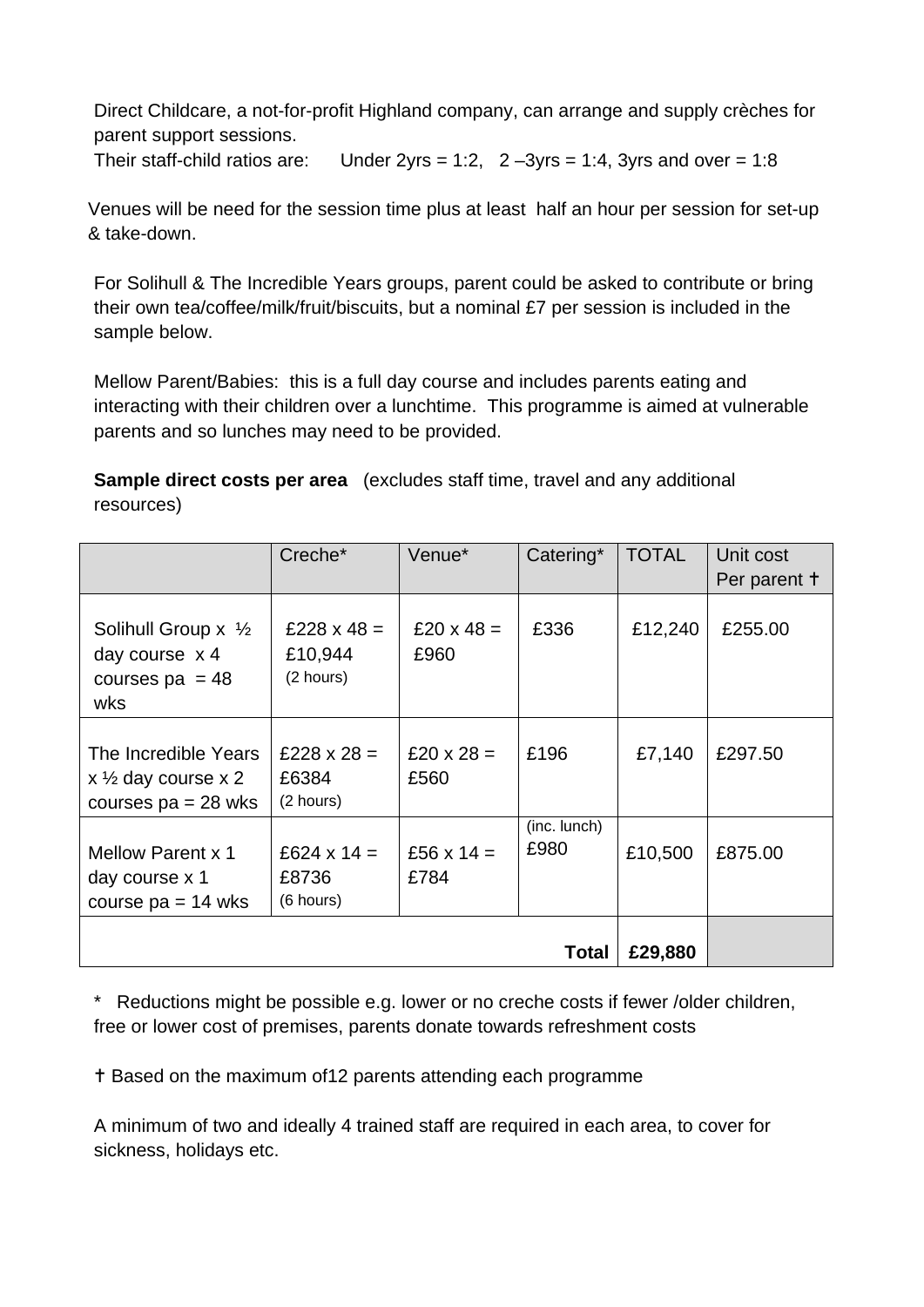## **Developing practitioner skills**

Many staff in Highland are already highly skilled at supporting parents and enabling them to develop their confidence and skills. This ranges from midwives, to parent toddler group facilitators and librarians, to health, social care and education staff.

Key to the improved access to services will be the establishment of family teams in each area, enabling clear identification of staff with a remit to deliver programmes on a regular basis and routes to supervision. Frequency both ensures that parents and professionals can expect a certain level of services and also that practitioners become expert at delivery.

Practitioners usually require to undertake specific training to deliver recognised programmes along with a structure to provide supervision and continuous professional development. Area management teams are able to access details of those trained in various programmes and to prioritise who should take up training opportunities in future.

## **How we will know if the Framework is effective**

## **Monitoring and evaluation**

Monitoring the levels of support activity and the impact these have on parents' behaviour and views will enable an assessment of how services and interventions are improving the lives of parents and children. The Supporting Parents Improvement Group priorities for action at Appendix A are incorporated into *For Highland's Children 4* service plan. Reports on the progress of these actions will form part of the FHC4 performance monitoring system.

The key actions are:

- the establishment of the framework and its incorporation into the work of area teams
- developing information and advice available to parents
- increasing the availability of interventions where parents require extra support
- developing practitioners' skills

## **Consultations**

Regular consultation with families, professionals and the wider community is required to assess the value of services in improving outcomes for children and families. Views will be gathered from parents on what would be useful to them along with feedback from those who access services, to gauge its impact on them and their children. The views of practitioners and volunteers will also be sought. Together, this evidence will inform the development of the parent support framework.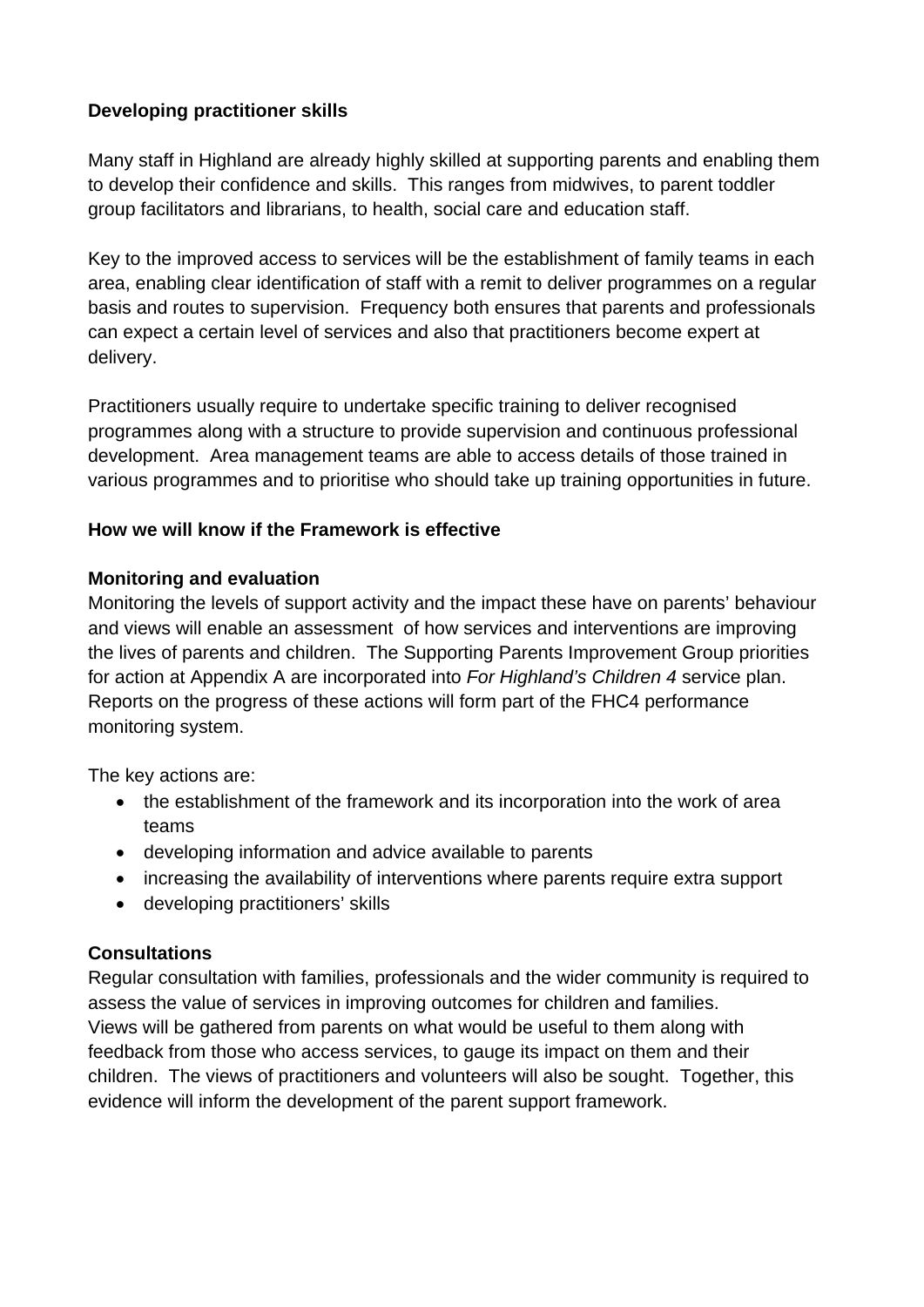| Child Health surveillance system data is recorded<br>Known levels of parent support activity from Childcare<br>& Family Resource Partnerships, service level<br>agreement reporting, financial expenditure<br>Parental feedback 2009-2012 from surveys and focus<br>groups<br>Records of staff training | What do we need to improve?                                                                                                                                                                                                                                                                                                                                                                                                                                                                                                                                                                                                                                                                                                                                                                                                                                                                                                                                                                                                                                                                                                                                                                                                                                                                                                                                                                                                | How do we know? |
|---------------------------------------------------------------------------------------------------------------------------------------------------------------------------------------------------------------------------------------------------------------------------------------------------------|----------------------------------------------------------------------------------------------------------------------------------------------------------------------------------------------------------------------------------------------------------------------------------------------------------------------------------------------------------------------------------------------------------------------------------------------------------------------------------------------------------------------------------------------------------------------------------------------------------------------------------------------------------------------------------------------------------------------------------------------------------------------------------------------------------------------------------------------------------------------------------------------------------------------------------------------------------------------------------------------------------------------------------------------------------------------------------------------------------------------------------------------------------------------------------------------------------------------------------------------------------------------------------------------------------------------------------------------------------------------------------------------------------------------------|-----------------|
|                                                                                                                                                                                                                                                                                                         | Address inequalities in outcomes for children by ensuring universal support to parents<br>of children pre-birth-16yrs+ and additional support where required, through<br>establishing a parent support framework in line with the Highland practice model<br>Increase parents' awareness that forming and maintaining a secure attachment with<br>their child is the foundation for a positive relationship; enable parents to achieve this<br>by offering effective information and practical support<br>Improve the information available to parents about sources of support<br>Encourage and support the use of national resources which have been developed<br>including Antenatal Education Pack, Pre-birth to Three guidance, play @ home.<br>Strengthen community facilities and networks which can support parents<br>Establish consistent methods of assessing parental needs and linking these to<br>appropriate interventions<br>Ensure a suite of interventions is available in response to local needs of families<br>Ensure staff are adequately trained and supervised so they are able to deliver high<br>quality interventions<br>Allocation of responsibility for identifying local needs, prioritising actions and<br>managing resources (staff and budget)<br>Identifying responsibility for monitoring and evaluating the delivery of parent support<br>interventions and the outcomes for families. |                 |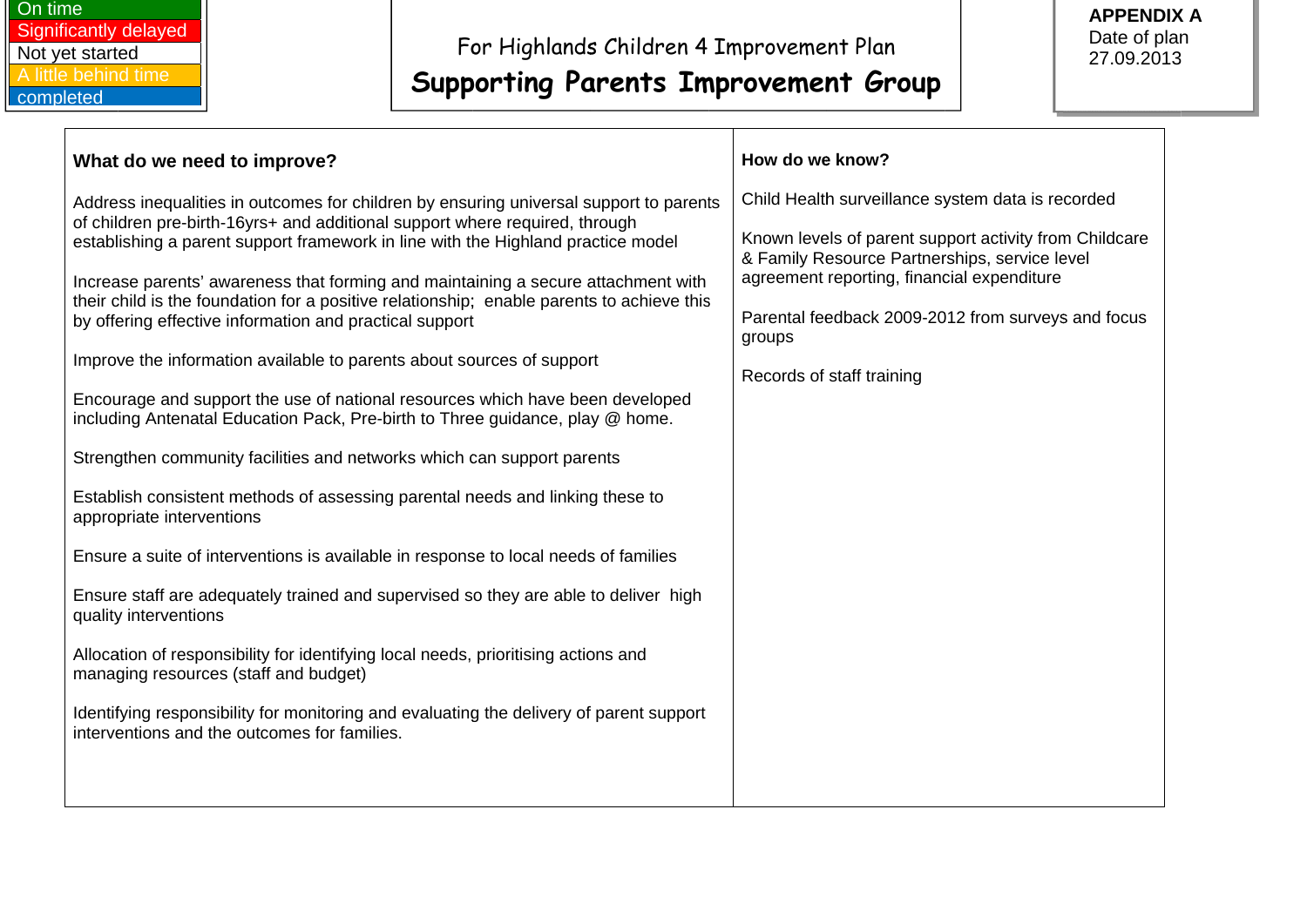| What key outcomes have we achieved?                                                                                                                                                                                                    |                                                                                                                                                            |                                                                                                                              |                  |                       |                                                                                   |             |  |
|----------------------------------------------------------------------------------------------------------------------------------------------------------------------------------------------------------------------------------------|------------------------------------------------------------------------------------------------------------------------------------------------------------|------------------------------------------------------------------------------------------------------------------------------|------------------|-----------------------|-----------------------------------------------------------------------------------|-------------|--|
| Key performance outcomes                                                                                                                                                                                                               |                                                                                                                                                            |                                                                                                                              |                  |                       |                                                                                   |             |  |
|                                                                                                                                                                                                                                        |                                                                                                                                                            | 1. Improving the wellbeing of families to support children and young people                                                  |                  |                       |                                                                                   |             |  |
| <b>THEMES</b>                                                                                                                                                                                                                          |                                                                                                                                                            | The extent to which family well-being is strengthened through: resilience, confident parenting and early intervention        |                  |                       |                                                                                   |             |  |
| <b>KEY FEATURES</b>                                                                                                                                                                                                                    | establishing a coherent framework of support.                                                                                                              | This relates to improvements community planning partners make to increase the resilience and confidence of parents/carers by |                  |                       |                                                                                   |             |  |
| Improvement priority 1: Address inequalities in outcomes for children by ensuring universal support to parents of children pre-<br>birth-16yrs+ and additional support where required, through establishing a parent support framework |                                                                                                                                                            |                                                                                                                              |                  |                       |                                                                                   |             |  |
| <b>SHANARI</b>                                                                                                                                                                                                                         | Outcome                                                                                                                                                    | Actions                                                                                                                      | Timescale        | Responsibility        | Measures/data source                                                              | <b>BRAG</b> |  |
| Safe,<br>Healthy,<br>Nurtured                                                                                                                                                                                                          | 1.1 Expectant<br>parents,<br>parents/carers,<br>councillors, CPP<br>members, managers<br>and Childcare &<br><b>Family Resource</b><br>Partnerships and are | 1.1.1 Consult on draft Highland<br><b>Parent Support Framework</b>                                                           | October 2013     | SPIG and EY Health DO | Record of consultation;<br>feedback                                               |             |  |
|                                                                                                                                                                                                                                        | aware of the types of<br>support which<br>parents can expect                                                                                               | 1.1.2 Final document circulated                                                                                              | December<br>2013 | EY Health DO          | <b>Record of Framework</b><br>document circulation;<br>Document accessible online |             |  |
| Safe,<br>Healthy,<br>Nurtured                                                                                                                                                                                                          | 1.2 Each area in<br>Highland has a plan<br>for supporting<br>parents, which<br>meets local priorities                                                      | 1.2.1 A template is devised, to be<br>adapted to meet local priorities                                                       | July-Nov<br>2013 | EY Health DO          | Following pilot, templates<br>provided to all four area<br>managers               |             |  |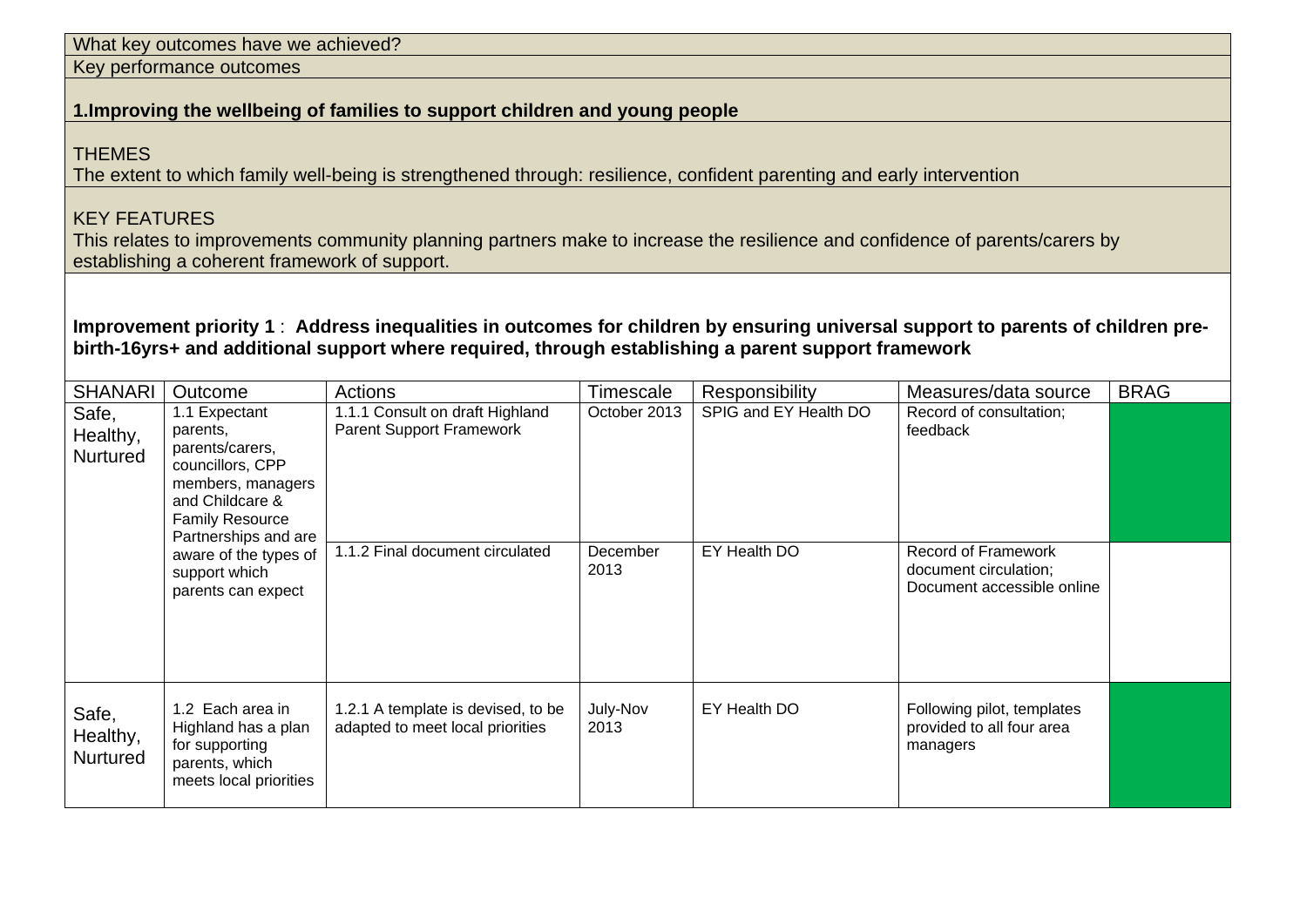|                               |                                                                                                                        | 1.2.2 Managers are clear about<br>the budget available for parent<br>support work in their area                                                                                                                                                  | <b>By Dec 2013</b>                           | EY Health DO<br><b>Business Support team</b><br>Area Management | Managers receive<br>confirmation of budget                                                                  |  |
|-------------------------------|------------------------------------------------------------------------------------------------------------------------|--------------------------------------------------------------------------------------------------------------------------------------------------------------------------------------------------------------------------------------------------|----------------------------------------------|-----------------------------------------------------------------|-------------------------------------------------------------------------------------------------------------|--|
| Safe,<br>Healthy,<br>Nurtured | 1.3 Types of<br>support are<br>developed as a<br>result of monitoring<br>and evaluation of<br>outcomes for<br>families | 1.3.1 A central co-ordination post<br>and accompanying administrative<br>post are established with<br>responsibility to:<br>support service developments;<br>collate data and report on<br>progress towards priorities;<br>co-ordinate training. | December<br>2013 and<br>ongoing<br>reporting | Head of Health                                                  | Posts established; regular<br>reports provided to FHC4<br>monitoring and other<br>dissemination as relevant |  |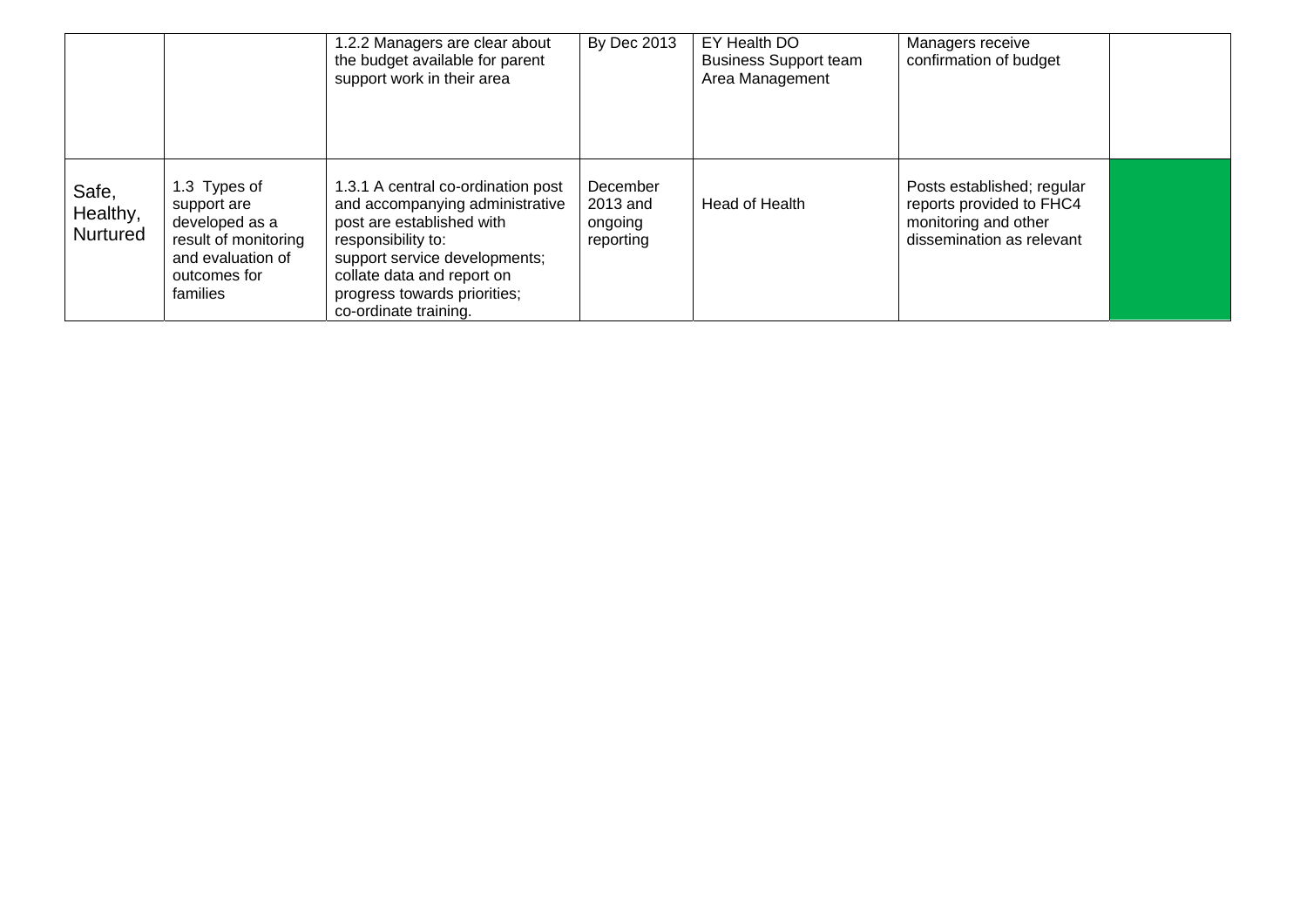| How well do we meet the needs of our stakeholders?                                                                                                                                                                                                                                                                                                                                                                                                           |                                                                                                                                                                                          |                                                                                                                                                                                                                                                                                                                       |                           |                                                                     |                                                                                                                                                                                                                                                                                                                                                                                  |             |  |
|--------------------------------------------------------------------------------------------------------------------------------------------------------------------------------------------------------------------------------------------------------------------------------------------------------------------------------------------------------------------------------------------------------------------------------------------------------------|------------------------------------------------------------------------------------------------------------------------------------------------------------------------------------------|-----------------------------------------------------------------------------------------------------------------------------------------------------------------------------------------------------------------------------------------------------------------------------------------------------------------------|---------------------------|---------------------------------------------------------------------|----------------------------------------------------------------------------------------------------------------------------------------------------------------------------------------------------------------------------------------------------------------------------------------------------------------------------------------------------------------------------------|-------------|--|
|                                                                                                                                                                                                                                                                                                                                                                                                                                                              | 2. Impact on children, young people, families                                                                                                                                            |                                                                                                                                                                                                                                                                                                                       |                           |                                                                     |                                                                                                                                                                                                                                                                                                                                                                                  |             |  |
| a) THEMES<br>The extent to which parental confidence is strengthened through being well-informed about children's development and having<br>opportunities to develop their skills<br><b>KEY FEATURES</b><br>Outcomes relate to improvements in parental confidence and skills through accessible and timely information and advice and<br>involvement in developing services. It recognises that parents/carers networks in communities are a valuable asset |                                                                                                                                                                                          |                                                                                                                                                                                                                                                                                                                       |                           |                                                                     |                                                                                                                                                                                                                                                                                                                                                                                  |             |  |
|                                                                                                                                                                                                                                                                                                                                                                                                                                                              |                                                                                                                                                                                          | Improvement priority 2: Improve the information available to all parents to support them in their role of providing a safe,<br>loving and nurturing environment that benefits their child                                                                                                                             |                           |                                                                     |                                                                                                                                                                                                                                                                                                                                                                                  |             |  |
| <b>SHANARI</b>                                                                                                                                                                                                                                                                                                                                                                                                                                               | Outcome                                                                                                                                                                                  | Actions                                                                                                                                                                                                                                                                                                               | Timescale                 | Responsibility                                                      | Measures/data<br>source                                                                                                                                                                                                                                                                                                                                                          | <b>BRAG</b> |  |
| Safe,<br>Healthy,<br>Nurtured                                                                                                                                                                                                                                                                                                                                                                                                                                | 2.1 Expectant parents<br>and parents of 0-5s<br>are aware of the<br>impact of the earliest<br>years on children's<br>long-term wellbeing<br>and the importance of<br>positive attachment | 2.1.1 Accessible information for<br>parents is universally available,<br>suggesting ways they can<br>positively influence their child's<br>wellbeing                                                                                                                                                                  | Ongoing                   | Maternity Services and<br>partners                                  | The Scottish Woman Held<br><b>Maternity Record</b><br>(SWHMR) and Pathways<br>for Maternity Care (NHS<br>QIS) detail information<br>that should be given to<br>parents through<br>pregnancy and the early<br>postnatal period. The<br>Highland Information trail<br>$-$ reviewed annually $\&$<br>HIRS library catalogue<br>offer resources that can<br>be used to support this. |             |  |
|                                                                                                                                                                                                                                                                                                                                                                                                                                                              |                                                                                                                                                                                          | 2.1.2 Implementation of NHS<br><b>Health Scottish Antenatal</b><br><b>Education Pack and</b><br>Compassionate Connections in<br>line with recommendations of the<br>Refreshed Framework for<br><b>Maternity Care</b><br>Training of midwives, health<br>visitors and other staff delivering<br>antenatal education in | Dec $2013 -$<br>June 2014 | Head of Midwifery,<br>Lead Midwives, H&SC<br>teams and third sector | Data from local<br>champions in maternity<br>services who will be<br>responsible for cascading<br>information and parent<br>education including the<br>engagement of partners<br>involved in parent<br>education                                                                                                                                                                 |             |  |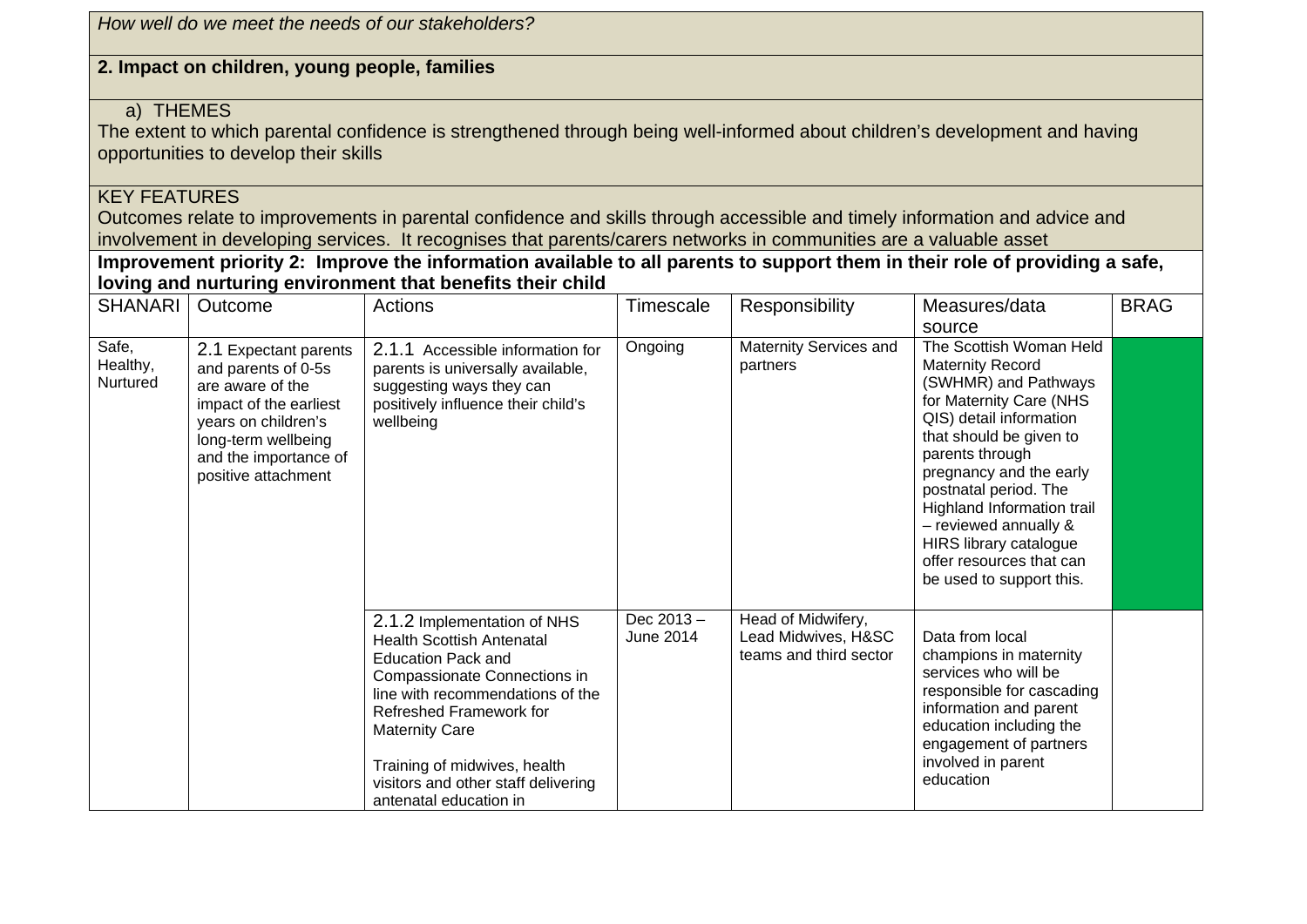| continues<br>2.1 Expectant parents<br>and parents of 0-5s<br>are aware of the<br>impact of the earliest<br>years on children's<br>long-term wellbeing<br>and the importance of<br>positive attachment | motivational<br>interviewing/behaviour change is<br>required to deliver health<br>improvement and promotion<br>including the education pack and<br><b>Compassionate Connections</b><br>effectively. |                                          |                                                                                                                                          | <b>Feedback from National</b><br><b>Practice Education</b><br>Facilitator (PEF) posts to<br>support implementation of<br>Compassionate<br>Connections who have<br>been appointed to support<br>the North of<br>Scotland area |  |
|-------------------------------------------------------------------------------------------------------------------------------------------------------------------------------------------------------|-----------------------------------------------------------------------------------------------------------------------------------------------------------------------------------------------------|------------------------------------------|------------------------------------------------------------------------------------------------------------------------------------------|------------------------------------------------------------------------------------------------------------------------------------------------------------------------------------------------------------------------------|--|
|                                                                                                                                                                                                       | 2.1.3 Develop use of local parent<br>information slips in Red Book, via<br><b>EY Collaborative and</b><br>improvement methodology                                                                   | March-Dec<br>2013                        | Care and Learning<br>Alliance PTGF team,<br>EY Health DO                                                                                 | <b>Highland EY</b><br>Collaborative evidence                                                                                                                                                                                 |  |
|                                                                                                                                                                                                       | 2.1.4 Distribute play @ home<br>booklets and promote their use,<br>alongside Bookbug bags, in the<br>home and community                                                                             | Ongoing                                  | EY Health DO<br>Play @ home Advisory<br>Group, H&SC teams,<br>High Life Highland<br>Libraries team and<br>other third sector<br>partners | Evidence of distribution<br>and promotion activities;<br>practitioner training<br>record;<br><b>CALA PTGF record</b>                                                                                                         |  |
|                                                                                                                                                                                                       | 2.1.5 Devise method of using<br>Before Words material in<br>antenatal and postnatal settings                                                                                                        | Dec 2013                                 | <b>AHP Lead</b>                                                                                                                          | Implementation plan in<br>place                                                                                                                                                                                              |  |
|                                                                                                                                                                                                       | 2.1.6 Extend use of PEEP<br>(Parents Early Education<br>Partnership) materials in groups<br>and 1:1 following pilots                                                                                | Ongoing                                  | EY Health DO, Area<br>management, H&SC<br>staff and third sector<br>partners                                                             | Evidence of groups and<br>use in the home;<br>feedback from parents on<br>impact for them; feedback<br>from practitioners on<br>effects on practice                                                                          |  |
| 2.2 Parents are aware<br>of developmental<br>stages of their child's<br>life and informed about<br>how to support these<br>by offering them<br>information at key                                     | 2.2.1 Written information and/or<br>a group session will be offered at<br>entry to P1:<br>Link with EY Collaborative<br>$\bullet$<br>Workstream 3 to explore how<br>improvement methodology         | Oct 2013-<br>Sept 2014                   | EY Health DO,<br>Workstream 3 Lead,<br>EYC Co-ordinator, EY<br>QIO                                                                       | Workstream 3 reports<br>include update on activity                                                                                                                                                                           |  |
| transition stages.                                                                                                                                                                                    | can be applied.<br>Draft the material to be piloted<br>$\bullet$<br>and devise the formats<br>Trial material with parents and<br>$\bullet$<br>education staff<br>Refine material and<br>$\bullet$   | Oct-Dec 2013<br>Jan-Mar 2014<br>Apr-June | EY Health DO, PHN<br>Lead, AHP Lead, EY<br>QIO and other relevant<br>specialists                                                         | Draft completed by end<br>December 2013<br>Report on outcome of<br>trials                                                                                                                                                    |  |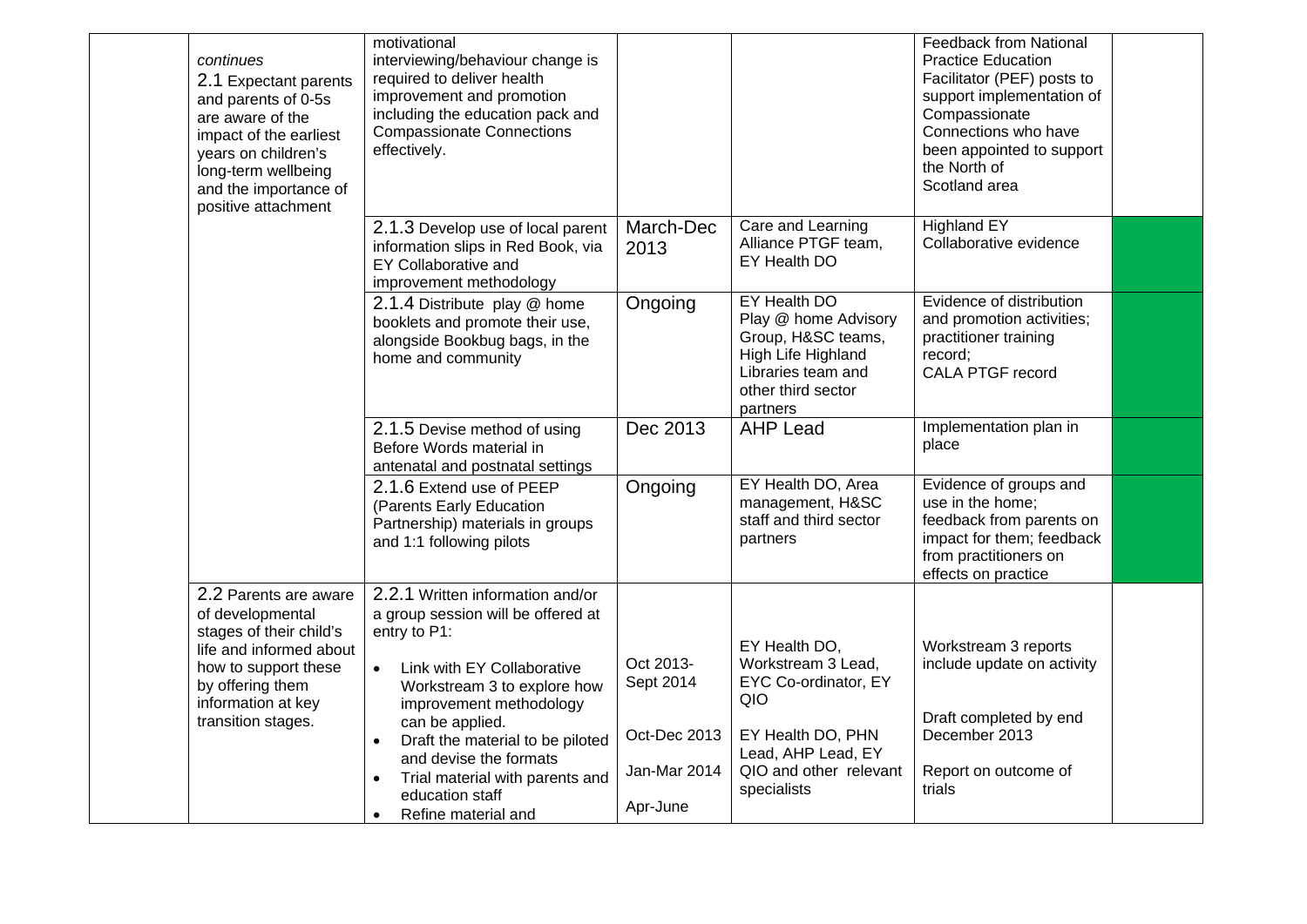|                                                                                                         | implementation method<br>Offer leaflets/groups to a sample<br>of parents on entry to P1                                                                                          | 2014<br>Aug-Sept<br>2014 | EY Health DO, PTs<br>Pre-school, Head<br>Teachers and nursery<br>staff, CALA managers<br>and partner centre staff                       | Final versions of leaflet<br>and group format in place<br>Evidence of information<br>provided and feedback<br>from parents on its value |  |
|---------------------------------------------------------------------------------------------------------|----------------------------------------------------------------------------------------------------------------------------------------------------------------------------------|--------------------------|-----------------------------------------------------------------------------------------------------------------------------------------|-----------------------------------------------------------------------------------------------------------------------------------------|--|
| 2.3 Parents are able<br>to access information<br>and advice and to<br>develop local support<br>networks | 2.3.1 Consult parents/carers<br>about where would be suitable<br>venues to access information and<br>what they would like provided                                               | Oct 2013-<br>March 2014  | EY Health DO, Area<br>Management, CFROs                                                                                                 | Data from consultation is<br>recorded and analysed                                                                                      |  |
|                                                                                                         | 2.3.2 Explore options for local<br>bases offering information and<br>advice on parenting and with<br>potential to provide a nucleus for<br>developing local parents'<br>networks | Oct 2013<br>onwards      | EY Health DO,<br>Resource Manager<br>EYrs, CFROs, Area<br>Management, maternity<br>services, Head<br>Teachers, Third sector<br>partners | Evidence of local outlets<br>identified<br>Proposals for the<br>information/services to be<br>provided                                  |  |
|                                                                                                         | 2.3.3 Development of material<br>available on Highland Family<br><b>Information Service website</b><br>and/or alternative platform                                               | Oct 2013<br>ongoing      | EY Health DO,<br>Resource Manager<br>EYrs, H&SC staff and<br>third sector partners                                                      | A range of online material<br>is available; evidence of<br>usage                                                                        |  |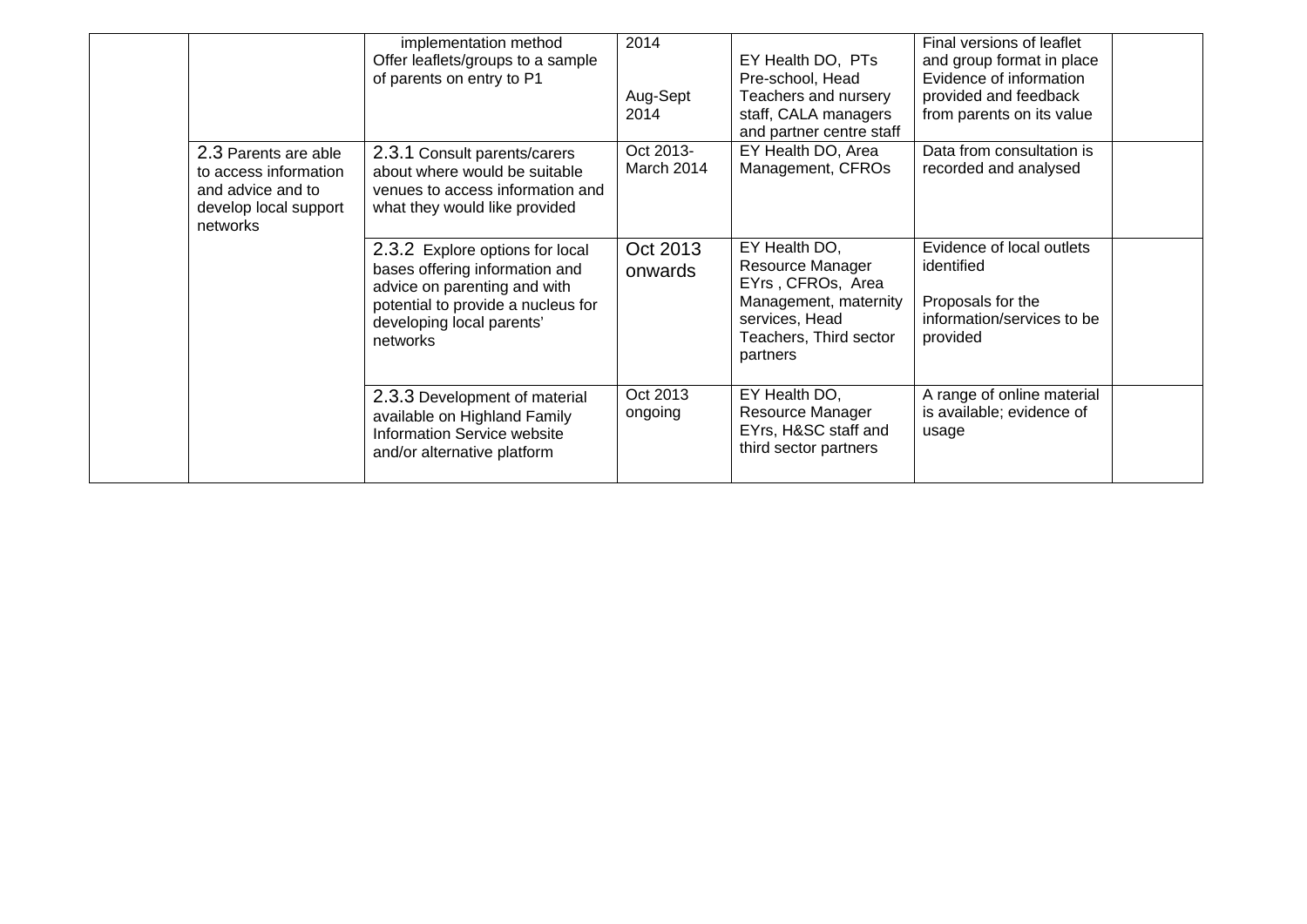| How well do we meet the needs of our stakeholders?                                                                                                                                                                                            |                                                                     |                                                                                                                                                                                                                                       |                       |                                                                                                                      |                                                                                                                |             |  |  |
|-----------------------------------------------------------------------------------------------------------------------------------------------------------------------------------------------------------------------------------------------|---------------------------------------------------------------------|---------------------------------------------------------------------------------------------------------------------------------------------------------------------------------------------------------------------------------------|-----------------------|----------------------------------------------------------------------------------------------------------------------|----------------------------------------------------------------------------------------------------------------|-------------|--|--|
|                                                                                                                                                                                                                                               |                                                                     | 3. Impact on children, young people, families and staff                                                                                                                                                                               |                       |                                                                                                                      |                                                                                                                |             |  |  |
|                                                                                                                                                                                                                                               | suitably trained and supported staff.                               | THEME: Family well-being is enhanced by parents' ability to access services meeting universal and additional needs, delivered by                                                                                                      |                       |                                                                                                                      |                                                                                                                |             |  |  |
| <b>KEY FEATURES</b><br>Parents/carers' resilience and confidence is increased by accessing appropriate services in groups or at home. Practitioners are<br>motivated through training, supervision and ongoing opportunities for development. |                                                                     |                                                                                                                                                                                                                                       |                       |                                                                                                                      |                                                                                                                |             |  |  |
| SHANARI                                                                                                                                                                                                                                       | Outcome                                                             | Improvement priority 3: Parents are able to access a suite of support for in each area<br><b>Actions</b>                                                                                                                              | Timescale             | Responsibility                                                                                                       | Measures/data<br>source                                                                                        | <b>BRAG</b> |  |  |
| Safe,<br>Healthy,<br>Nurtured.<br>Respected,<br>Included                                                                                                                                                                                      | 3.1 Parents are able<br>to access appropriate,<br>effective support | 3.1.1 Identification of appropriate<br>assessment tool(s) to gauge<br>parental confidence and indicate<br>impact of interventions, to be<br>consistently across relevant<br>agencies                                                  | Ongoing               | EY Health DO, PHN<br>Team Leads, Principal<br>Educational<br>Psychologist, ISOs and<br>other relevant<br>specialists | Use of agreed<br>assessment tools<br>evidenced in Child's<br>Plans and via monitoring<br>of programme delivery |             |  |  |
|                                                                                                                                                                                                                                               |                                                                     | 3.1.2 Group sessions or 1:1<br>support are available in each<br>area to meet additional need,<br>determined by local priorities                                                                                                       | Oct 2013<br>ongoing   | EY Health DO, Area<br>Management                                                                                     | Evidence of interventions<br>delivered, details of<br>attendance and record of<br>impact on parents            |             |  |  |
|                                                                                                                                                                                                                                               |                                                                     | 3.1.3 The Incredible Years and<br>Triple P programmes are made<br>available<br>to parents of 3 & 4 year olds with<br>behavioural difficulties via<br>Psychology of Parenting Project<br>(if Highland meets selection<br>requirements) | January $-$<br>Dec 14 | EY Health DO with<br>Psychology of<br><b>Parenting Project</b><br>Steering Group, Area<br>Management                 | POPP reporting data                                                                                            |             |  |  |
|                                                                                                                                                                                                                                               | continued                                                           |                                                                                                                                                                                                                                       |                       |                                                                                                                      |                                                                                                                |             |  |  |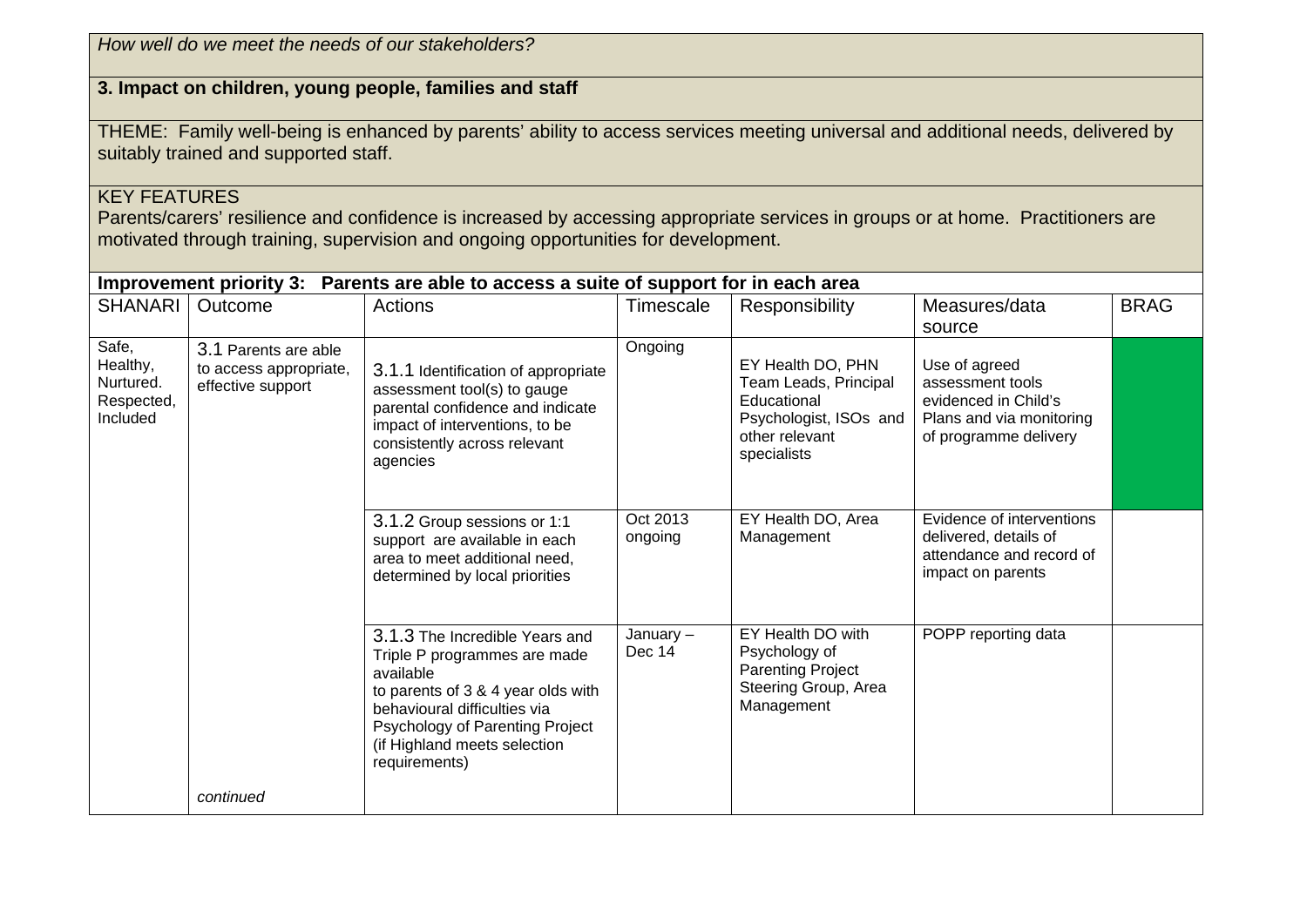| 3.1 Parents are able                                                                                                                     |                                                                                                                                                                                                                                                                                                                    |                       |                                                                               |                                                                                          |  |
|------------------------------------------------------------------------------------------------------------------------------------------|--------------------------------------------------------------------------------------------------------------------------------------------------------------------------------------------------------------------------------------------------------------------------------------------------------------------|-----------------------|-------------------------------------------------------------------------------|------------------------------------------------------------------------------------------|--|
| to access appropriate,<br>effective support                                                                                              | 3.1.4 Develop communication<br>with adult services to inform<br>service improvements s for<br>parents with additional needs<br>(including parents with a learning<br>disability, offenders /ex-<br>offenders) particularly via Safer<br>Highland Partnership members,<br>Housing service and Maternity<br>Services | Oct 13<br>onward      | EY Health DO, SPIG<br>members, NHS<br>Highland and other<br>relevant services | Evidence of contact with<br>adult services and impact<br>on practice and/or training     |  |
| 3.2 A core of suitably<br>skilled and trained staff<br>are equipped to co-<br>ordinate, administer<br>and deliver specific<br>programmes | 3.2.1 Posts in each area have a<br>remit and sufficient time to co-<br>ordinate, administer and facilitate<br>interventions                                                                                                                                                                                        | Jan 2014 -<br>onwards | Area Management                                                               | Details of roles assigned<br>in each area are available                                  |  |
| 3.3 Staff are enabled<br>to develop and<br>maintain the quality of                                                                       | 3.3.1 A training plan is set out<br>and database maintained                                                                                                                                                                                                                                                        | Ongoing               | EY Health DO, H&SC<br>leads, EY QIO, CEE<br>staff                             | Record of attendance                                                                     |  |
| their parent support<br>work                                                                                                             | 3.3.2 Impact of training on<br>practice is evaluated                                                                                                                                                                                                                                                               | Ongoing               | EY Health DO, H&SC<br>leads, Education                                        | Evaluation reports shared<br>with managers and<br>practitioners                          |  |
|                                                                                                                                          | 3.3.3 A supervisory structure is<br>established and implemented                                                                                                                                                                                                                                                    | Jan 2014<br>onwards   | Area Management and<br>third sector partners                                  | Supervision<br>arrangements are in place                                                 |  |
|                                                                                                                                          | 3.3.4 CPD opportunities are<br>available and access is facilitated<br>by managers                                                                                                                                                                                                                                  | Jan 2014<br>onwards   | EY Health DO, H&SC<br>and Education leads,<br>Third sector partners           | Record of provision and<br>take up of CPD<br>opportunities;<br>Activity detailed in PDPs |  |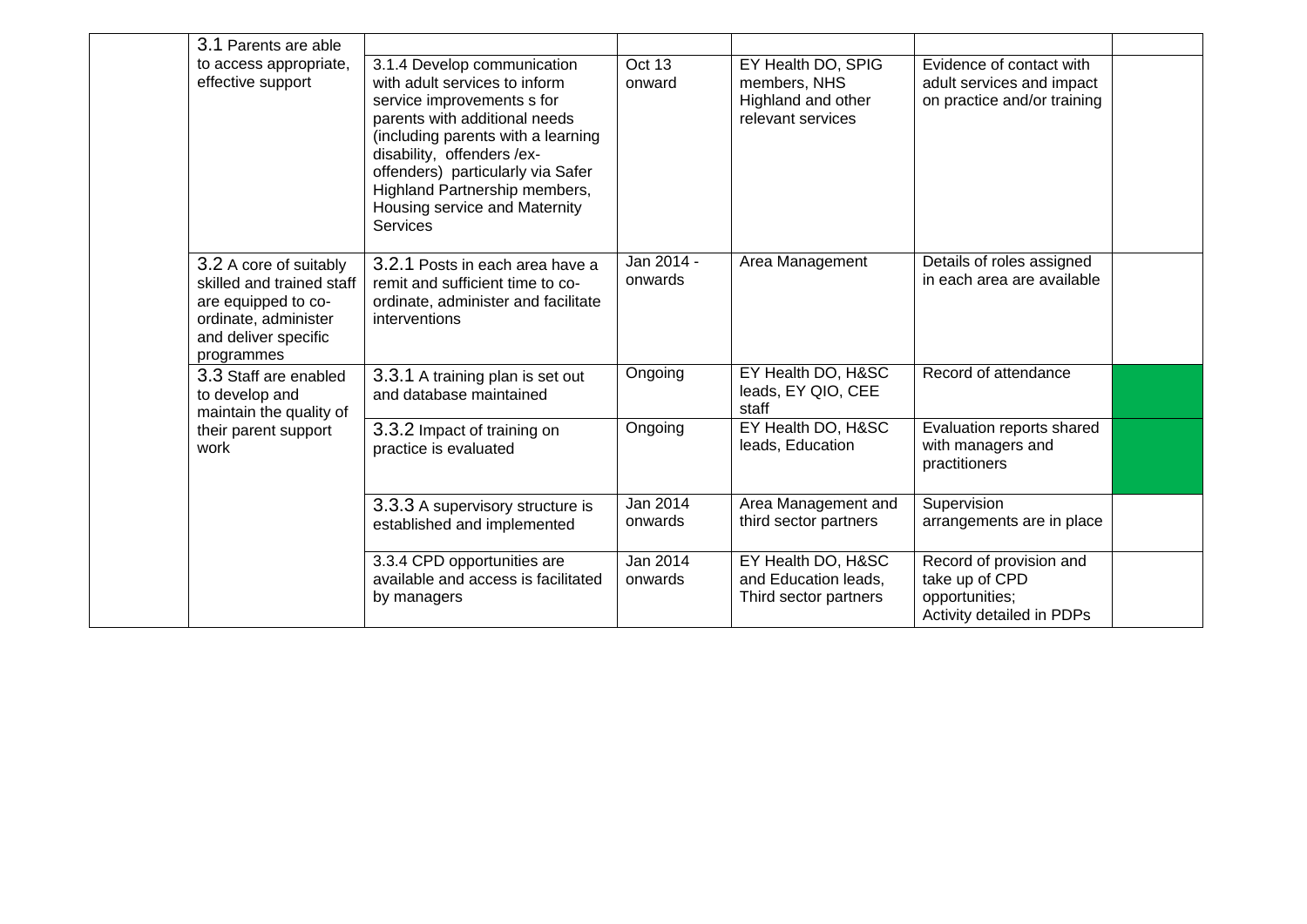#### **Standards of delivery**

Many professionals and volunteers regularly offer parents and carers advice. Some will have their professional codes of conduct to guide them in this, for example Health Visitors. Other will follow their organisation's policies or a programme's outline. Some may not have any standards set down but rely on experience alone.

Talking with parents about their experiences and helping them to find strategies requires skill and tact. To encourage a parent to understand their own behaviour may often lead to recognition of their own experience of being parented, which may raise difficult or painful issues.

Those working with parents are in a powerful position to influence parents' behaviour and attitudes towards their children. The advice offered must respect racial, sexual, religious and ethnic diversity, and must not discriminate against those with disabilities. The approach must also support the principles set out in United Nations Convention on the Rights of the Child (see Introduction).

To be responsive to parents' needs may mean constructing a series of tailored sessions, as opposed to offering an accredited programme of fixed content and format. For example, there may be particular topics which are relevant or parents may be limited in the length or number of sessions they could attend. While the materials and theories used should have a demonstrable evidence base, this diversity should be encouraged and contributes to empowering parents.

To address the need to have good quality, evidence-based advice while allowing for some diversity in delivery, a set of **Standards** has been devised which will enable practitioners to have a consistent approach to their work, along with a checklist to use when preparing a series of sessions. The standards are based on the National Occupational Standards for Working with Parents (see below), advice from the Working Group, consultations with practitioners and the Social Care Institute for Excellence guidance on offering parent programmes (SCIE 2009)

Managers will be able to apply these Standards as a test of good quality for any parent sessions that are proposed. This will ensure that any publicly funded work meets legislative requirements and also contributes to meeting the commitments set out in For Highland's Children 3.

The Standards are designed to be a practical tool:

**For parents –** so that they are aware of the parameters in which practitioners work

**For practitioners** - to help them to plan and assess the quality of their work with parents and maintain good practice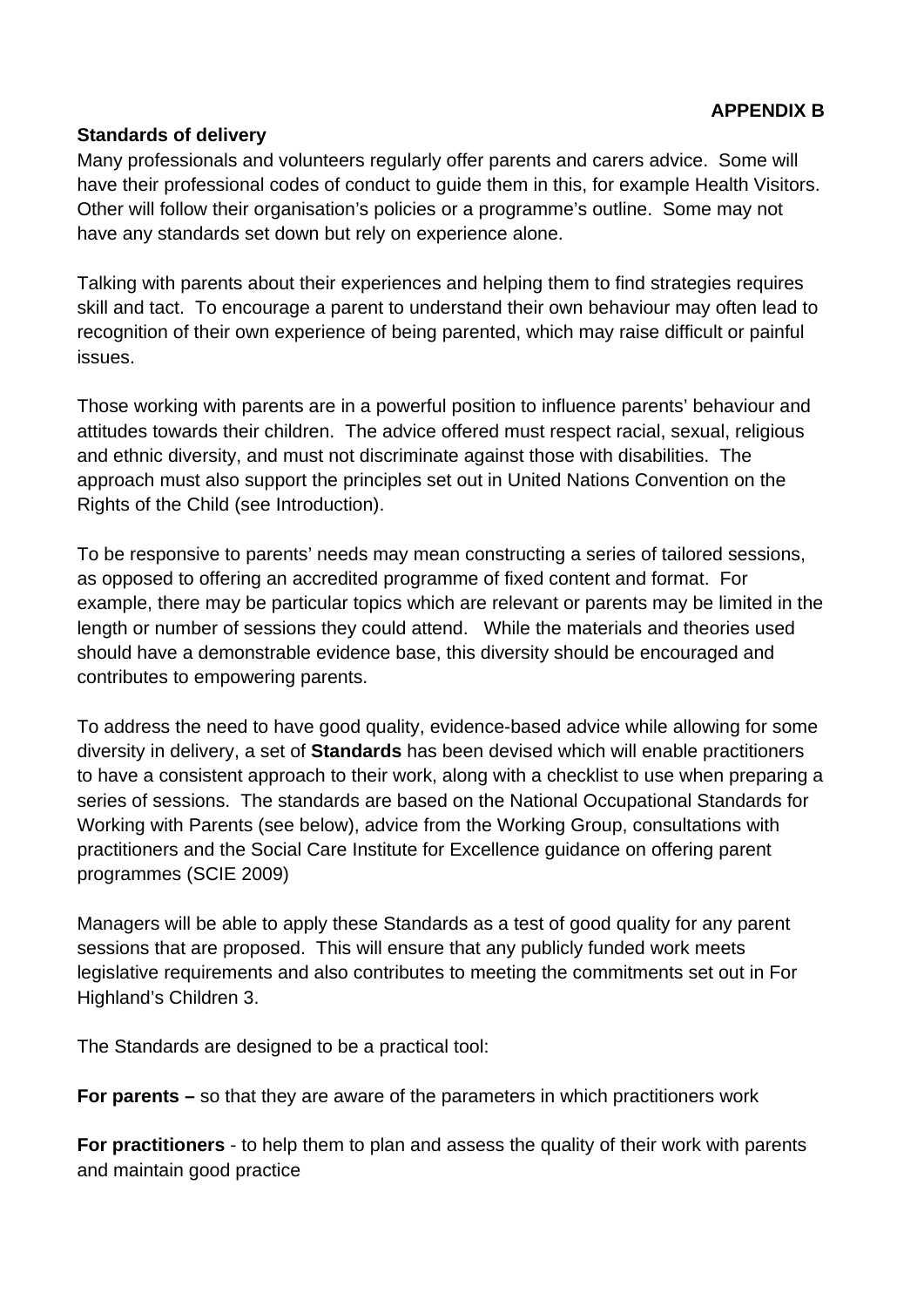**For managers -** to ensure that good quality parent work is being offered consistently and that the outcomes can be monitored.

Commitment is required from all those commissioning and providing advice and support to parents to ensure that the Standards are met.

Adherence to these Standards should ensure that parents receive advice that will benefit themselves and their children and that the impact of interventions will be evaluated. This in turn will develop an evidence base for what is found to be effective in supporting Highland families.

*'Facilitators' refers to those leading parent groups or working with individual parents.* 

The Standards and checklist are being piloted during Autumn 2013.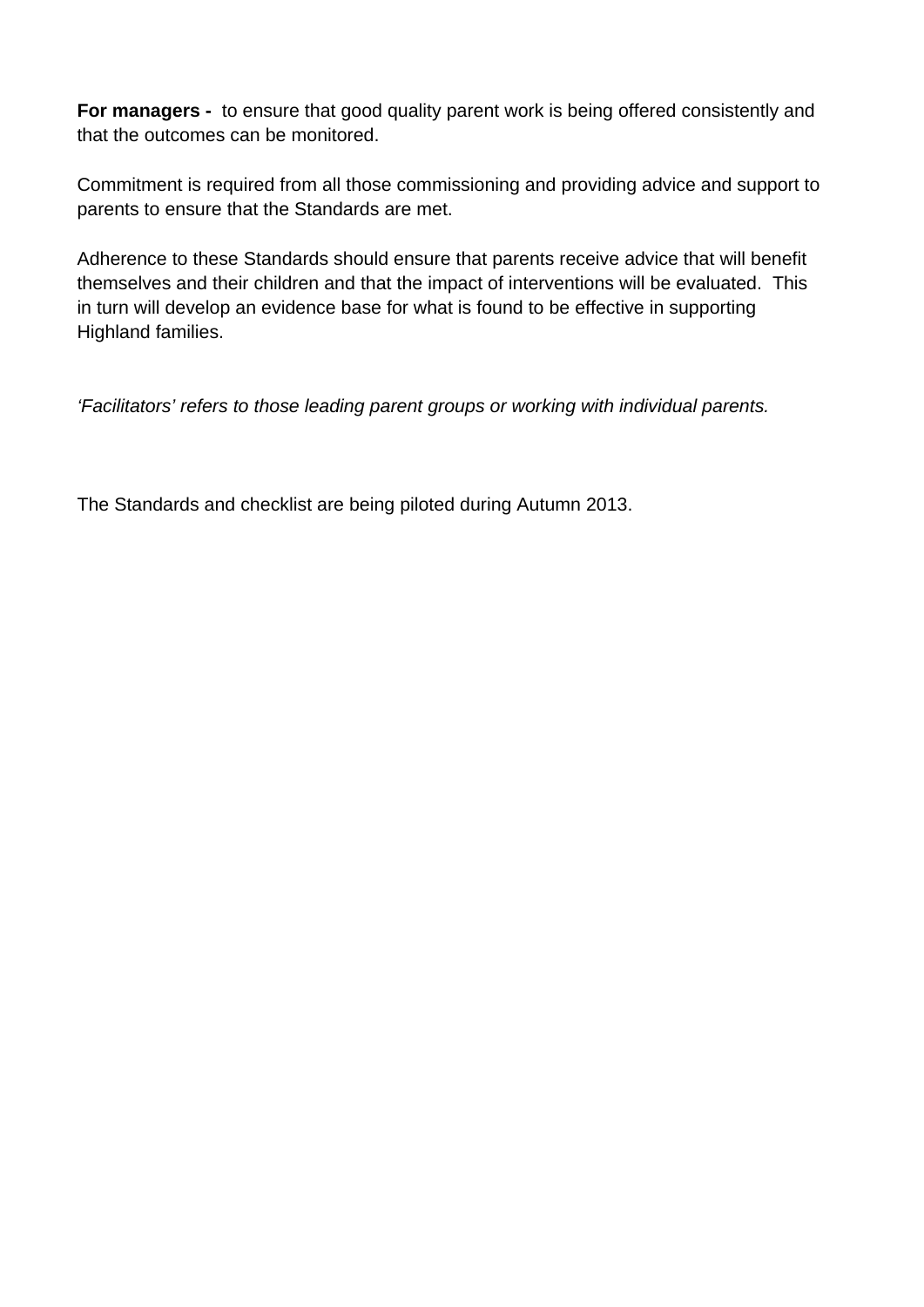## **12 STANDARDS FOR DELIVERY OF GROUP INTERVENTION**

## Standard 1

Interventions aim to empower parents and build on their assets through using a collaborative approach.

## Standard 2

Materials and methods used with parents have a demonstrable evidence base

## Standard 3

Materials and methods used do not promote discrimination on grounds of disability, race, religion, ethnicity or sexuality.

## Standard 4

The type of support offered to parents is appropriate to their needs.

## Standard 5

Facilitators should have undertaken appropriate training if required and implement the sessions according to programme guidance, if applicable.

## Standard 6

Facilitators set out in advance the aims and desired outcomes of their planned intervention.

## Standard 7

Facilitators evaluate their interventions by gathering parents' views before and after a programme of sessions. These evaluations are made available to managers.

## Standard 8

Interventions include advice and information about the importance of healthy eating, physical activity and adequate sleep for children and young people's development.

## Standard 9

Faciitators are familiar with local sources of support and signpost parents who require further help.

## Standard 10

Facilitators are familiar with Highland Child Protection Committee Guidelines and follow them if they have concerns that a child may be at risk of significant harm.

## Standard 11

On completing a programme, parents are offered a certificate of attendance/completion

## Standard 12

Where there is a Child's Plan, the parent's attendance at a group and the outcomes (based on feedback and facilitator observations) is recorded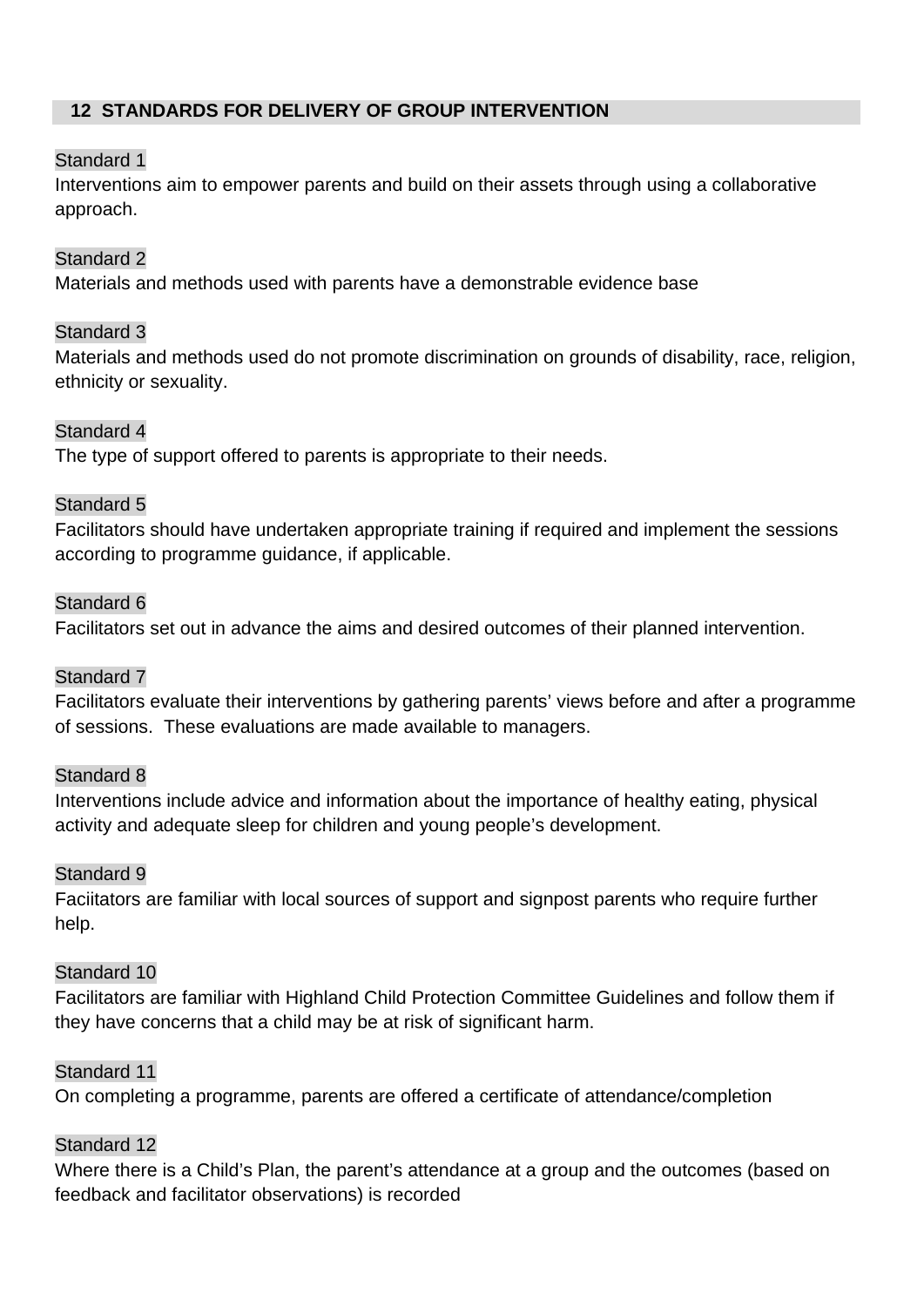## **Preparation for a group intervention: Checklist**

|                | <b>CHECKLIST</b>                                                                                                                                  | <b>YES</b><br>$\checkmark$ | <b>NO</b><br>$\sf X$ | <b>ACTION</b> |
|----------------|---------------------------------------------------------------------------------------------------------------------------------------------------|----------------------------|----------------------|---------------|
| 1              | Assessment made with the parent and others if relevant, to<br>determine the type of help that would be effective                                  |                            |                      |               |
| $\overline{2}$ | Where there is a Child's Plan, the intervention is matched to the                                                                                 |                            |                      |               |
|                | difficulties identified and the desired outcomes                                                                                                  |                            |                      |               |
| 3              | Identify if any programmes are appropriate for this type and level<br>of needs and if any are available locally or planned                        |                            |                      |               |
| 4              | If no programme exists that is suitable, identify materials and<br>methods that meet Standards below                                              |                            |                      |               |
| 5              | Agreement by managers that intervention can be resourced to<br>required level:<br>Practitioner time, administration, venue, crèche, refreshments, |                            |                      |               |
|                | travel, materials,                                                                                                                                |                            |                      |               |
| 6              | Aims of the intervention and monitoring and 'before' and 'after'<br>evaluation tools are identified that will be used to assess impact            |                            |                      |               |
| $\overline{7}$ | Facilitators identified to offer intervention                                                                                                     |                            |                      |               |
| 8              | Levels of training and experience are appropriate                                                                                                 |                            |                      |               |
| 9              | Facilitators are aware of current Child Protection Guidelines and<br>able to take action if required                                              |                            |                      |               |
| 10             | Facilitators are aware of action to take if a parent requires<br>additional help e.g. the most appropriate person or organisation to<br>contact.  |                            |                      |               |
| 11             | Facilitators are familiar with the materials to be used                                                                                           |                            |                      |               |
| 12             | Set out eligibility criteria and minimum/maximum numbers of<br>parents for planned intervention                                                   |                            |                      |               |
| 13             | Identify partner agencies who can support parents during and<br>after the programme, if appropriate                                               |                            |                      |               |
| 14             | Aims, content and format of programme are set out for parents in<br>an accessible way e.g. format, language                                       |                            |                      |               |
| 15             | Barriers to attendance are addressed e.g. access to venue,<br>childcare, transport, parents' uncertainty                                          |                            |                      |               |
| 16             | Participant details are recorded: parent name and address,<br>age(s) of child(ren)                                                                |                            |                      |               |

Based on SCIE Report 21: Follow up work to support implementation of the NICE/SCIE guidance on parenting programmes (SCIE, 2009)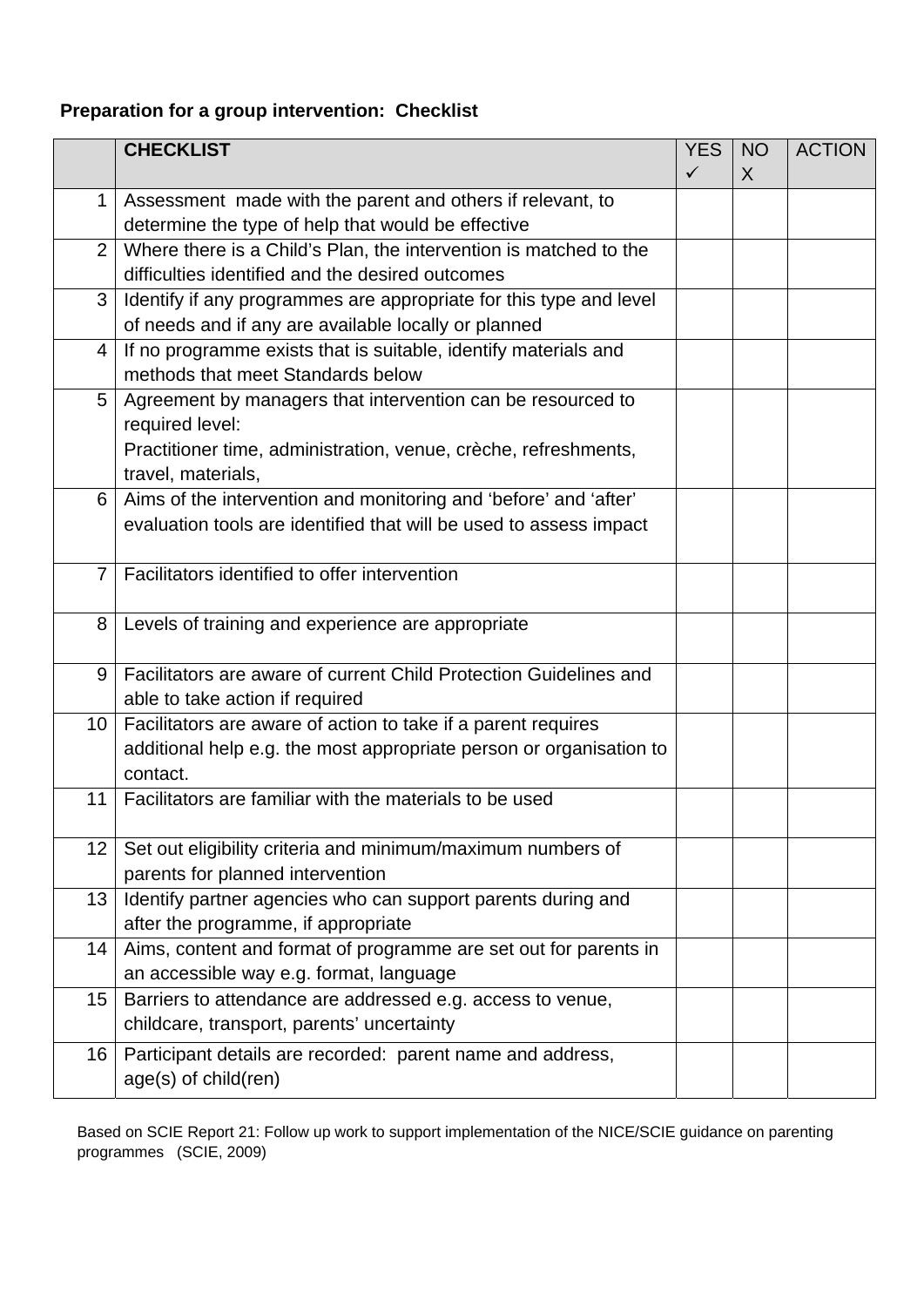## **Consultations**

A series of consultations have taken place over the last three years with parents who have used services, the professionals and the wider public including:

- Discussions with groups of more vulnerable parents receiving targetted support survey of Highland Council and NHS Highland employees during May 2011 (143 responses)
- Public survey comprising 12 groups and online questionnaire during May-June 2012 (378 responses )

In December 2013, a group of parents who use the family centre in Merkinch, Inverness, were asked for their views on what matters most to them in terms of support.

The key points to emerge from these discussions and surveys are noted below:

*What Advice and support is considered successful*  Getting support from families, friends and other parents Non-judgemental professionals Practical, relevant advice Structured programmes Groups aimed specifically for parents who need additional support Groups for parents that can help to socialise children too Where help with adult relationships is available this can have a positive impact on children

*How do parents get information?* 

Family and friends Opportunities to share experiences with other parents Midwives/Health Visitors/family support staff Internet Written materials TV Mobile phone apps

*How could this be improved?*  More information for parents of school age children and young people More opportunities for parents to meet up in a friendly place Professionals can pass on where to go for support Services are widely advertised How to maintain family communications Practical advice on feeding, sleeping, setting boundaries, dealing with illness or injury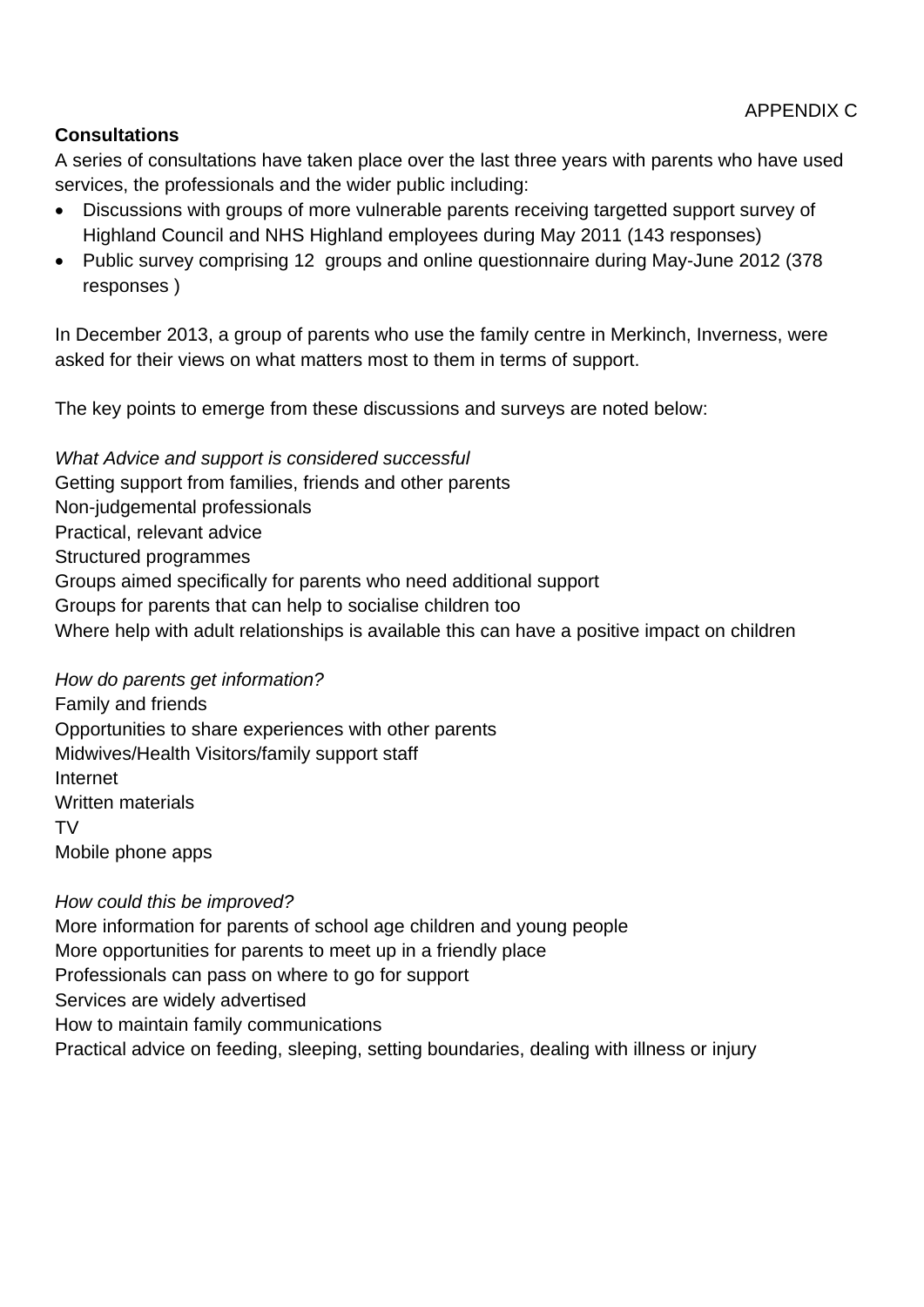# **What matters to parents in the Highlands?**

Points from 2012 survey

*Full report available from Childcare & Early Education Service tel. 01463 711176* 



Picture by children at Bun-sgoil Inbhirnis, during parent focus group 2012

## **What parents said**

A positive picture of family life emerged overall, with most parents reporting enjoying giving love and guidance to their children and gaining confidence from seeing their efforts reflected in their child's development and achievements. Parents' experiences of services were more varied, with some finding it difficult to access appropriate information or help when they needed it. Below is a summary of the most common comments.

**The best things about being a parent**: Most people said the best thing for them was the reward of seeing their child/ren developing well and helping them to learn and grow in confidence. As well as the pleasure of giving affection, parents also mentioned the enjoyment of being loved and appreciated by their child and being part of a family.

**Getting informal advice and help:** Family and friends were very important sources of support to parents, especially for advice on common concerns during the babyhood and infancy. Help from other parents, including being in a group, was the next most used route. A minority turned to the internet or to written material for information.

## **Asking for help from services (health, education, social work,**

**voluntary/third sector)**: Health Visitors were the most frequently noted source of help or advice, especially for first-time parents, followed by school staff. Where parents said that services had not been helpful, a wide range of examples were given. The most common criticisms were about slow or inappropriate responses to requests for help and professionals appearing disrespectful of parents' views. Some parents of children who had required additional support reported difficulties in getting the help they were looking for.